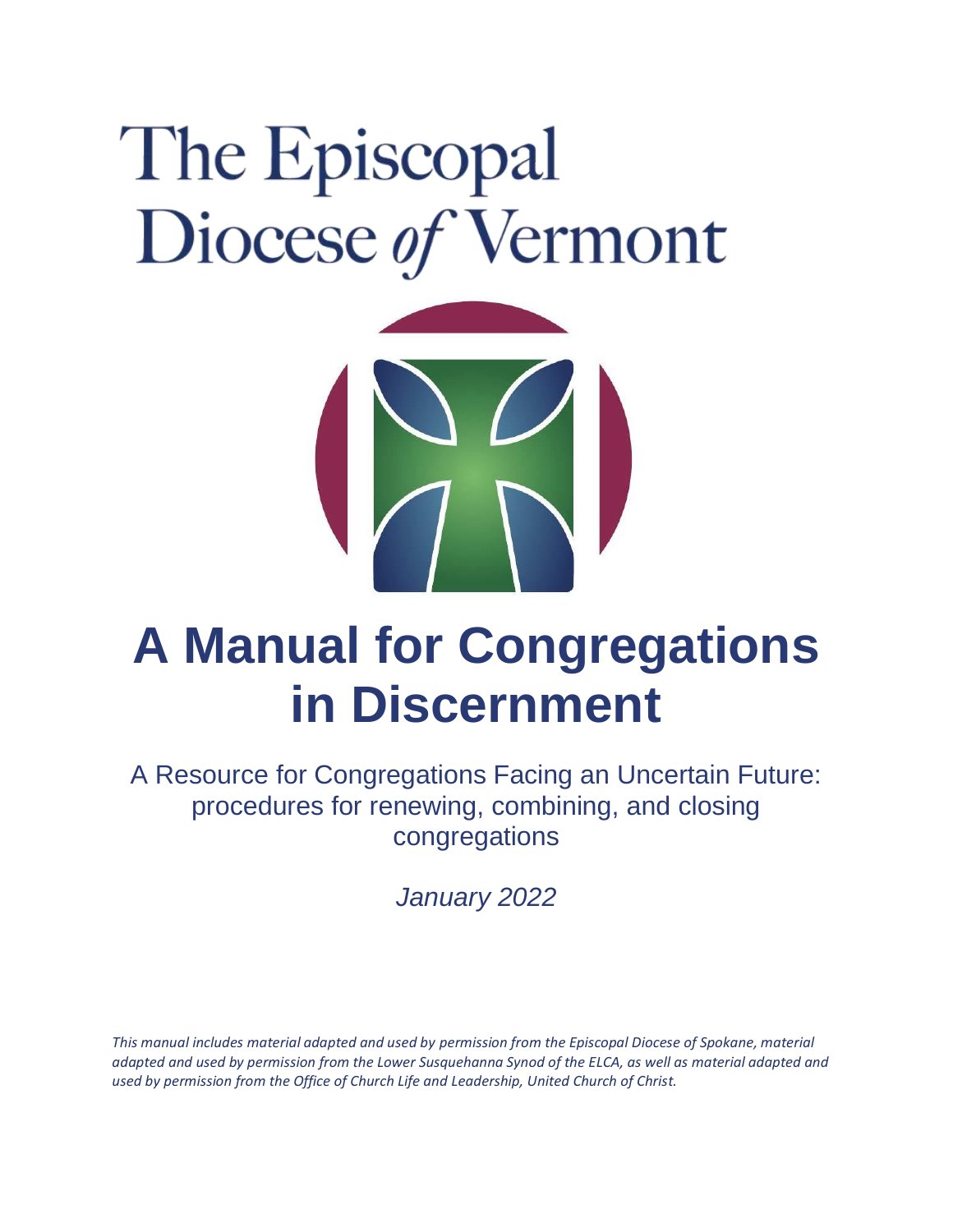#### **Table of Contents**

| Chapter 3: The Discernment Process: What Is God Calling Our Congregation to Do?16           |
|---------------------------------------------------------------------------------------------|
| Chapter 4: Deciding for and Steps in "Renewing/Revitalizing/Redeveloping" Your              |
| Chapter 5: Deciding for and Steps in Joining Another Congregation - Constellations, Plus!23 |
|                                                                                             |
| Chapter 7: Making Closure, Ending in Hope: Planning a Final Service38                       |
|                                                                                             |
|                                                                                             |
| Appendix C: Diocesan Support for Dissolution of Congregations by Congregational             |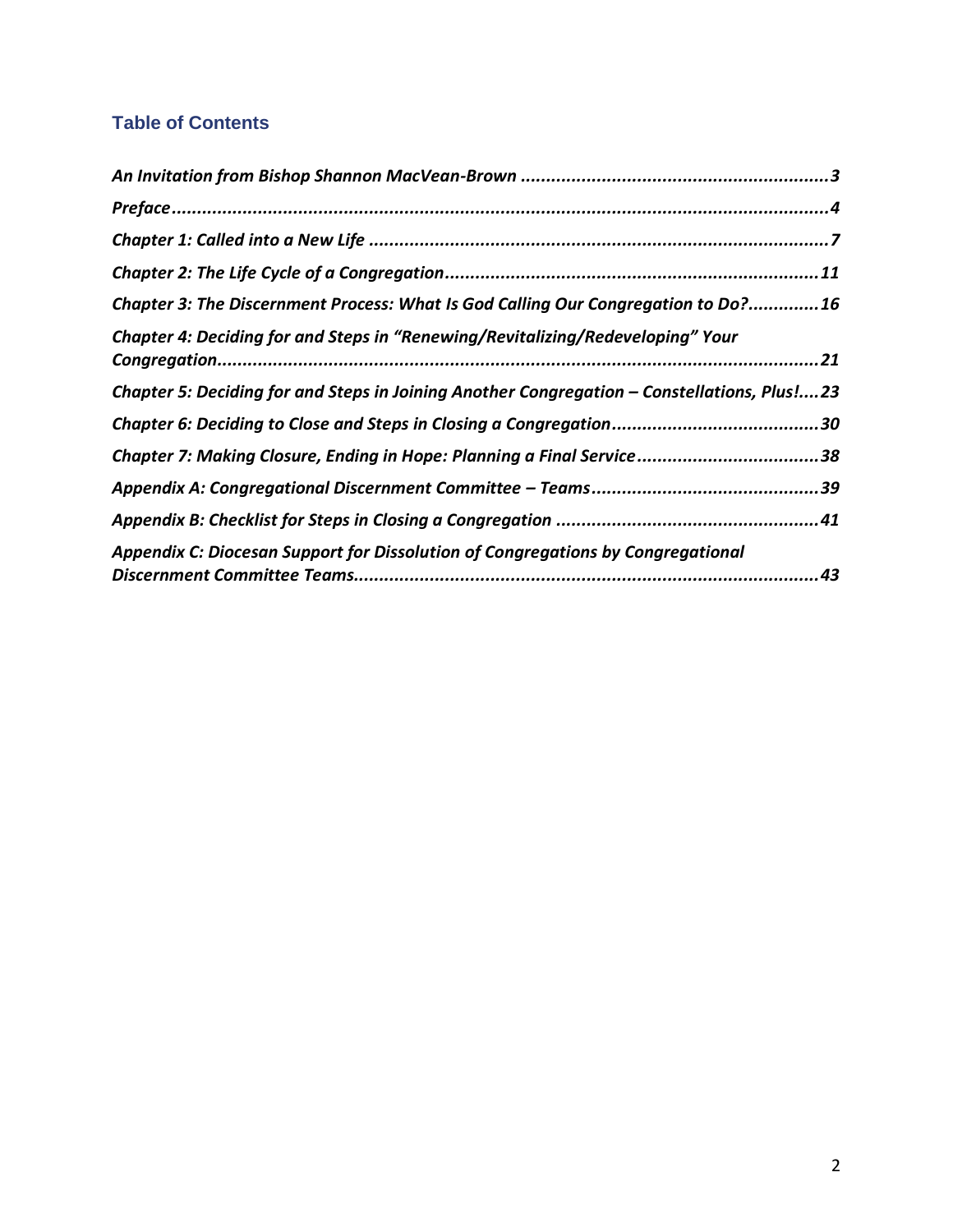# An Invitation from Bishop Shannon MacVean-Brown

Dear Friends in Christ:

"The Church as an institution is bound by tradition, and we have lived for generations thinking that part of our mission is to protect the Church from change. However, we must no longer deny that constant change is part of our tradition." I said these words at our Diocesan Convention in November 2021.

As we consider how new models of ministry and new collaborative relationships might offer our Diocese new ways in our future, I call upon all of our congregations to also enter discernment I ask that you consider your current ways of life as God's gathered people in your local communities and how—and whether—these ways of life will continue into our future.

This process of discernment of vitality and sustainability is a way for you to ask timely and critical questions about the future of our congregations. In certain circumstances, listed below (p.3), your congregation must use this manual to discern the path forward. In all cases, this discernment is the way to plan for future sustainability. It is a resource that will offer each congregation, and our Diocese of Vermont, the promise of a vibrant future of ministry together as the Body of Christ in the world.

It is important to note that your congregation is not alone on this journey: a Diocesan Congregational Discernment Team will assist you in the critical and challenging moments as you embark upon this work (see Appendix A for more information about these Teams). At last year's Diocesan Convention, preaching on Matthew 14:22-34, I said that now is the time for us to "step out of the boat and go closer to Jesus." As we embark on this work of building a sustainable future for our Diocese, let us answer Jesus 'call to step outside with hope and an openness to all things new. We will surely feel the water undulating under our feet and the wind blowing in our faces, and we will surely feel unsteady. My prayer is that when this happens, we will reach out and call to Jesus to steady us. His hand is always there, ready to hold us up.

Peace and blessings,

F dramon Mackean Provon

Bishop Shannon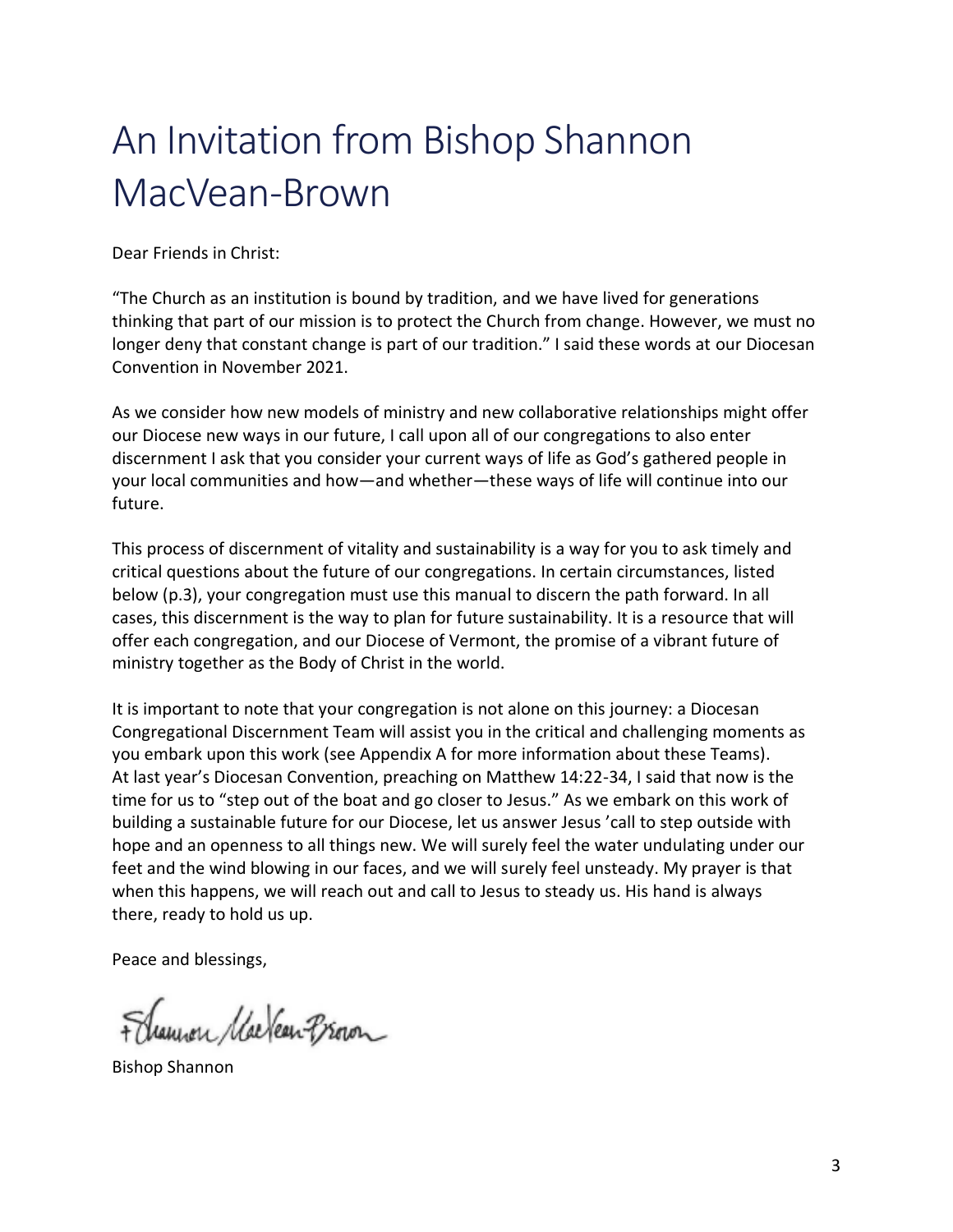# Preface

At the Diocesan Convention in November 2021, The Bishop of the Episcopal Diocese of Vermont invited all congregations to use this manual as a way to ask timely and critical questions about the future of our congregations. In certain circumstances, listed below, your congregation must use this manual to discern the path forward. In all cases, this discernment is way to plan for future sustainability. It is a resource that will offer each congregation, and the Diocese of Vermont, the promise of a vibrant future ministry together as the Body of Christ in the world. It is important to note that your congregation is not alone on this journey: a Diocesan Congregational Discernment Team can come together to assist you in those critical and challenging moments as you embark upon this work (see Appendix A for more information about these teams).

#### Finding a New Way

This manual is for congregations that are: in discernment about their future; for congregations that wonder what God might be calling them to next, for those questioning their mission. This manual is for congregations that are concerned about their future, congregations that are afraid of failure, and congregations that are worried that they might have to close. The underlying message we want to share is: Be strong and courageous. God has led you this far, and God will never forsake you.

We want you to remember that as followers of Jesus Christ, the way of discipleship is the way of the Cross and the way of Resurrection. As followers of Jesus, we learn from our Scriptures that God calls people into new lands, new ways, new promises. Through the story of Christ, we know that death is nothing for us to fear. Remember that just as a seed has to die in order to bear much fruit, so death and change can lead to abundant life. This can be just as true for the life of a congregation as it is for individuals.

This manual is for congregations that are wondering about their options for the future. It is for congregations that are beginning to acknowledge that they are mortal. It is for congregations that are wondering if they are sustainable for mission and ministry, and are wondering what their next steps should be. This manual will not give you all the answers. The hope is that it will help you to begin asking the right questions.

Our purpose is not to close congregations. Rather, we want to help congregations engage in the process of renewal. Our purpose is to engage in the process of congregational development.

Congregational Development is the development of congregations of all sizes, locations and conditions into more faithful, healthy and effective communities of faith that are: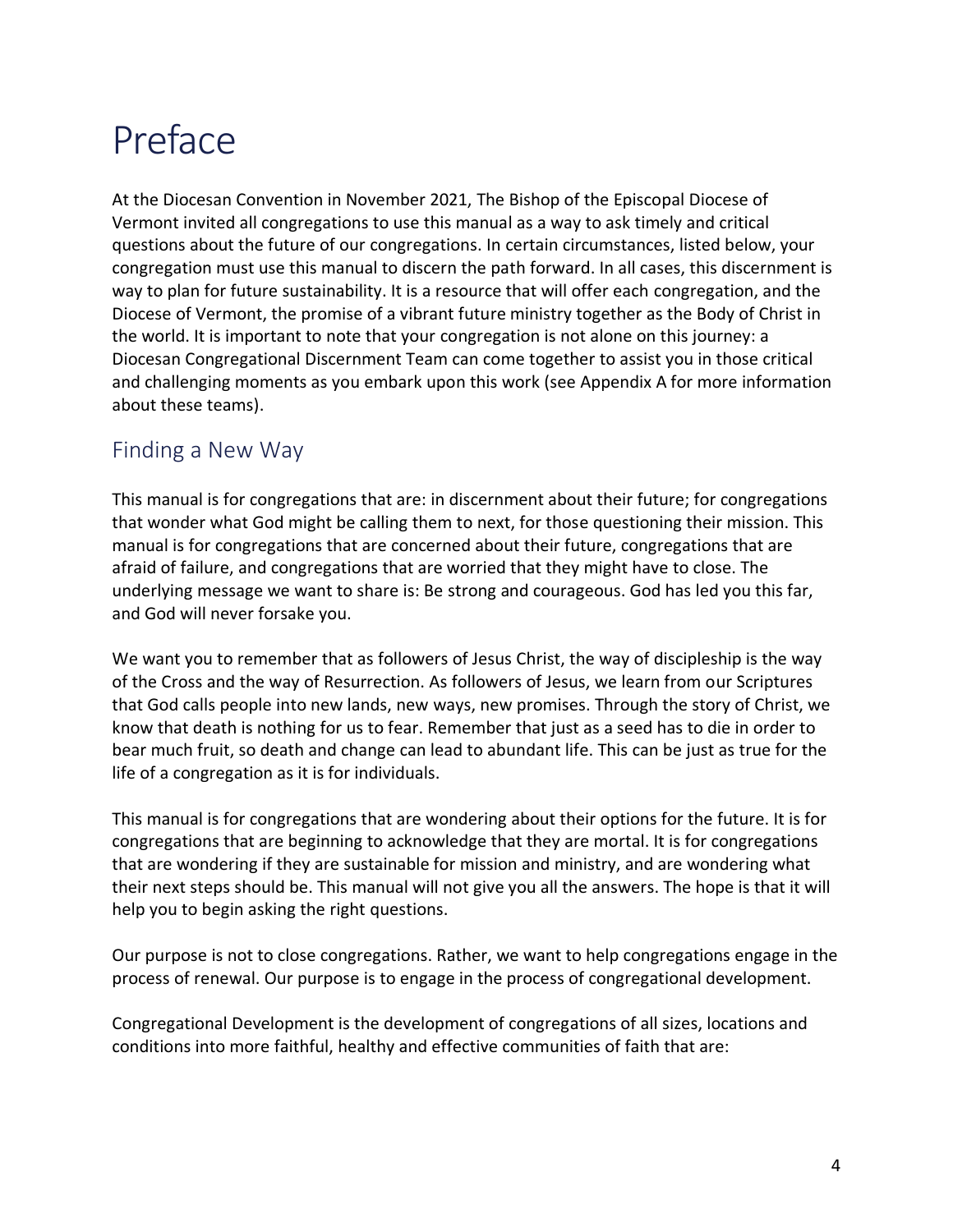- Focused on and faithful to their unique reason for being--local expressions of the Body of Christ
- Connected to and expressive of their unique ecclesial tradition, ethos and character
- Self-renewing and responsive to the challenges and opportunities before them
- Sustainable or working toward greater sustainability in terms of a fit between the elements of their organizational life: vision for ministry, leadership, culture, size, property, finances etc.

We are completely committed to the process of congregational development. We also realize that there are congregations that are struggling with their identity, their mission and their sustainability. We want to help these congregations to think through their options. Through intentional and prayerful discernment, the congregation might decide that it has the necessary resources and energy for a deliberate renewal effort. Other congregations might decide that the best option is to join with another congregation in sharing clergy leadership or merging ministries or congregations. And it also is true that prayerful discernment can lead to the understanding that in some situations closure can be a faithful and life-giving decision. The purposes of this manual are to offer encouragement for congregations that are wondering about their sustainability and to ensure the assistance of companions (through the Congregational Discernment Committee), both clergy and lay from across the Diocese, as well as this practical guidance to congregations that are considering their options, including that of closure.

God's promise to Joshua as he faced an unknown future is still God's promise to us: "Be strong and courageous; do not be frightened or dismayed, for the Lord your God is with you wherever you go" (Joshua 1:9).

**Ever-present God, you call us on a journey to a place we do not know. We are not where we started. We have not reached our destination. We are not sure where we are or who we are. This is not a comfortable place. Be among us, we pray. Calm our fears and save us from discouragement and help us stay on course. Open our hearts to your guidance so that our journey to this unknown place continues as a journey of trust. Amen.**

The Rev. Canon Kristi Philip, from "Women's Uncommon Prayers"

### How to Use This Manual

In addition to the Bishop's invitation above, it is important to note that:

You must use this manual if one or more of the following is true for your congregation:

- You have not called a priest for 3 or more years
- You have not met as a congregation for more than 6 months
- You are no longer able to pay your bills and/or assessment to the Diocese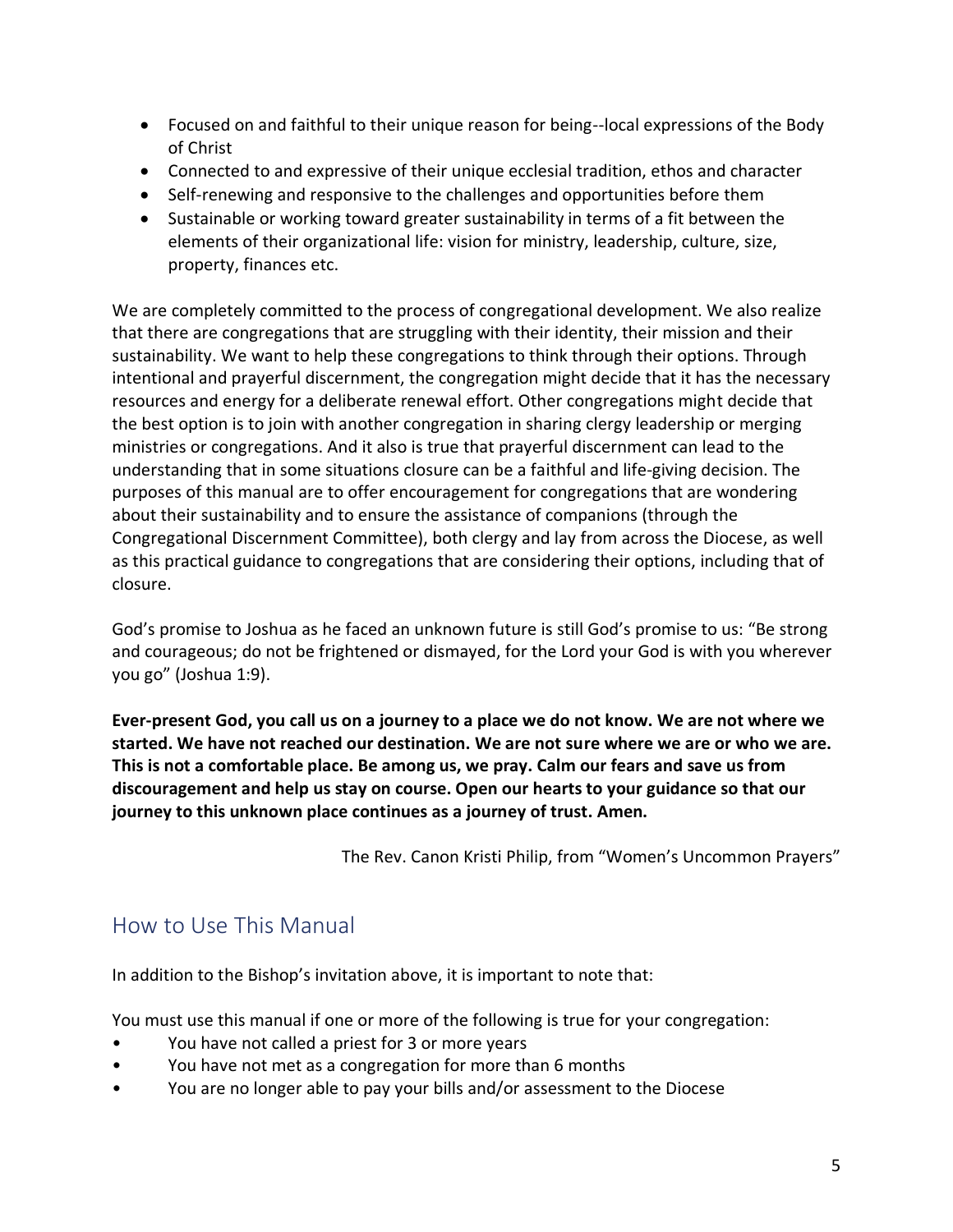• Your budgeting reveals you have less than two years as a viable congregation.

Once your congregation has determined that it is time to use this manual and process to grapple with questions of sustainability, please begin by reaching out to Canon for Missional Vitality. This will help the Canon to prepare the Diocesan Congregational Discernment Committee to be ready to support you and your congregation as you embark on this process.

This manual can be used as a 3 to 6 part discussion guide. Taken chapter by chapter, a congregation and its leadership can use this manual to explore what comes next in their life and ministry together. The first 3 chapters invite reflection and inquiry. At the end of the third chapter, the next steps in discernment – toward revitalization, restructuring, or closure -- will emerge and this will dictate which chapter to go to next.

The appendixes at the end contain tools to help with the planning for next steps.

If you have already determined that you are in one of these states (revitalization, restructure, or closure), parts of this manual may be helpful to you in the planning. Go to **Naming the Reality and Planning Next Steps – on page 19**.

*Remember that you are not alone in your efforts: Your Canon for Missional Vitality and members of the Diocesan Congregational Discernment Committee are always available to help you at any point in this process of discernment.*

#### **Contact**

**The Rev. Canon Susan Ohlidal** Canon for Missional Vitality [sohlidal@diovermont.org](mailto:sohlidal@diovermont.org) 802.748.8755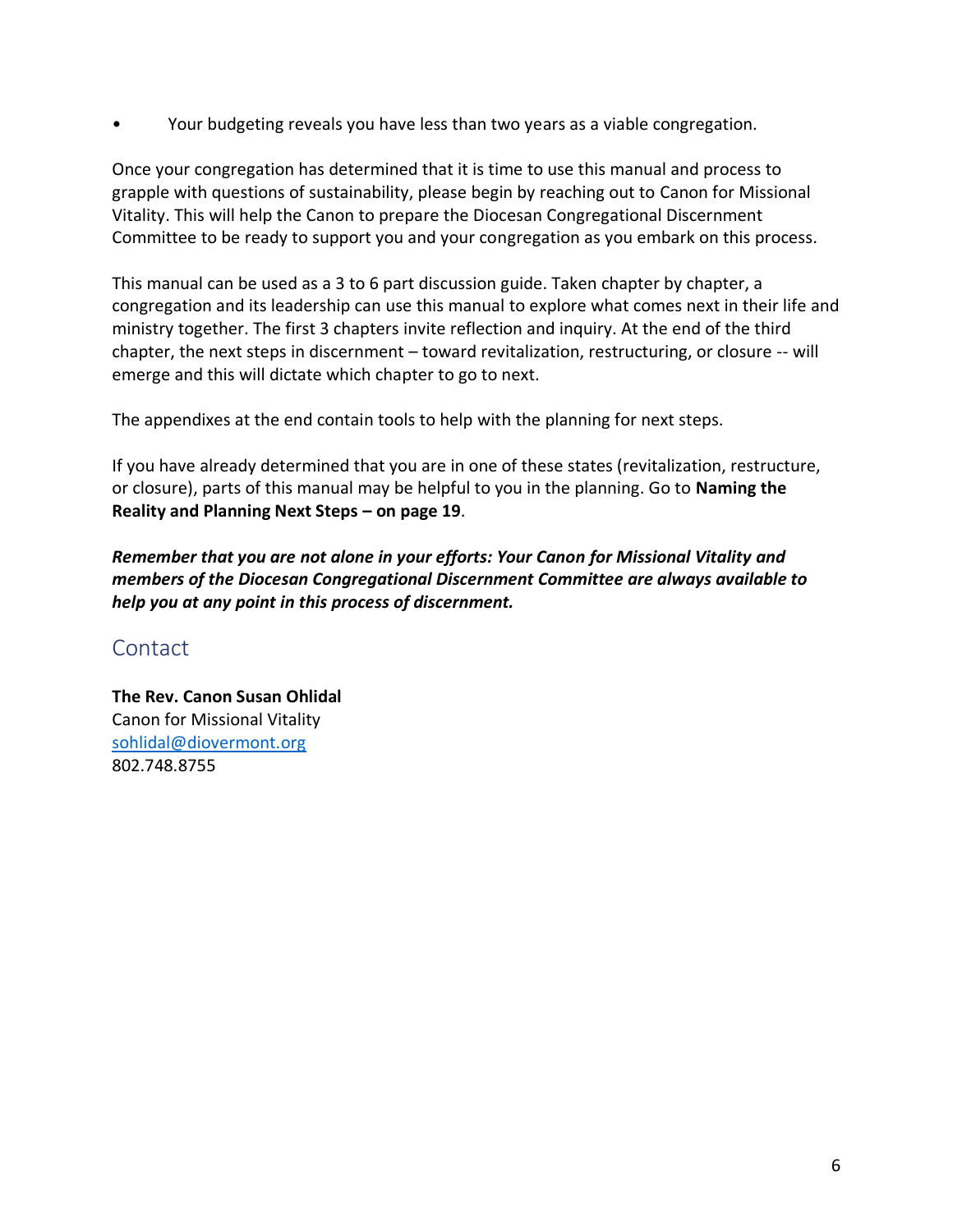# Chapter 1: Called into a New Life

# Called Into Change

The story of Abraham is a story of call out of the settled and comfortable and into movement. God told Abram "Go from your country and your kindred and your father's house to the land that I will show you." (Gen. 12:1, NRSV)<sup>1</sup> And Abram set out, and in his faithfulness his name would change, he would experience tragedy and joy, life and death, his time would be one of movement and change, and God was always with him.

Israel had become a great nation while in Egyptian captivity; then God called Moses to lead them out of Egypt into the promised land of Canaan. Moses led the people through the wilderness for forty years. He led them to capture the land east of the Jordan. Then Moses died in sight of the Promised Land and Joshua was called to take over leadership. The people of Israel had to learn faithfulness in the midst of great change, and God was always with them.

The exiles in Babylon were uncertain about whether or not God was with them, but the prophet Ezekiel had a vision from God which showed the presence of God moving from the temple in Jerusalem, now destroyed, with the exiles into Babylon. The people would endure great hardship and suffering, they would learn what it meant to be faithful followers of God in a new and different land. They would come to understand that God was the Lord of all the earth and gain a new understanding of their role in salvation. The exiles experienced tremendous change, and God was always with them.

The disciples also were called to move from their normal lives into the new way of being, a way of journeying "on the way" with Jesus. We hear that they leave boats and nets, leave families, leave the tax booth, and leave much of the comfortable and familiar in order to answer God's call. Life for the disciples would continue to be a journey in faith. It would always be an experience of change, and God would always be with them.

Change can be hard, but take heart, God is faithful and God is always with us!

If you are part of a congregation that is fearful and anxious about the future of your church, consider the many stories all throughout our Scriptures of change and faithfulness. Can you be honest about the realities of your congregation? If considering your church's future causes you to mourn about its possible lost future, can you celebrate and mourn at the same time? Could God be proclaiming the end of one era, but also continuing God's promise in a new way? The lessons in Scripture about change and call, the lessons about moving through difficult times are relevant for us today.

<sup>&</sup>lt;sup>1</sup> All scripture references are from the NRSV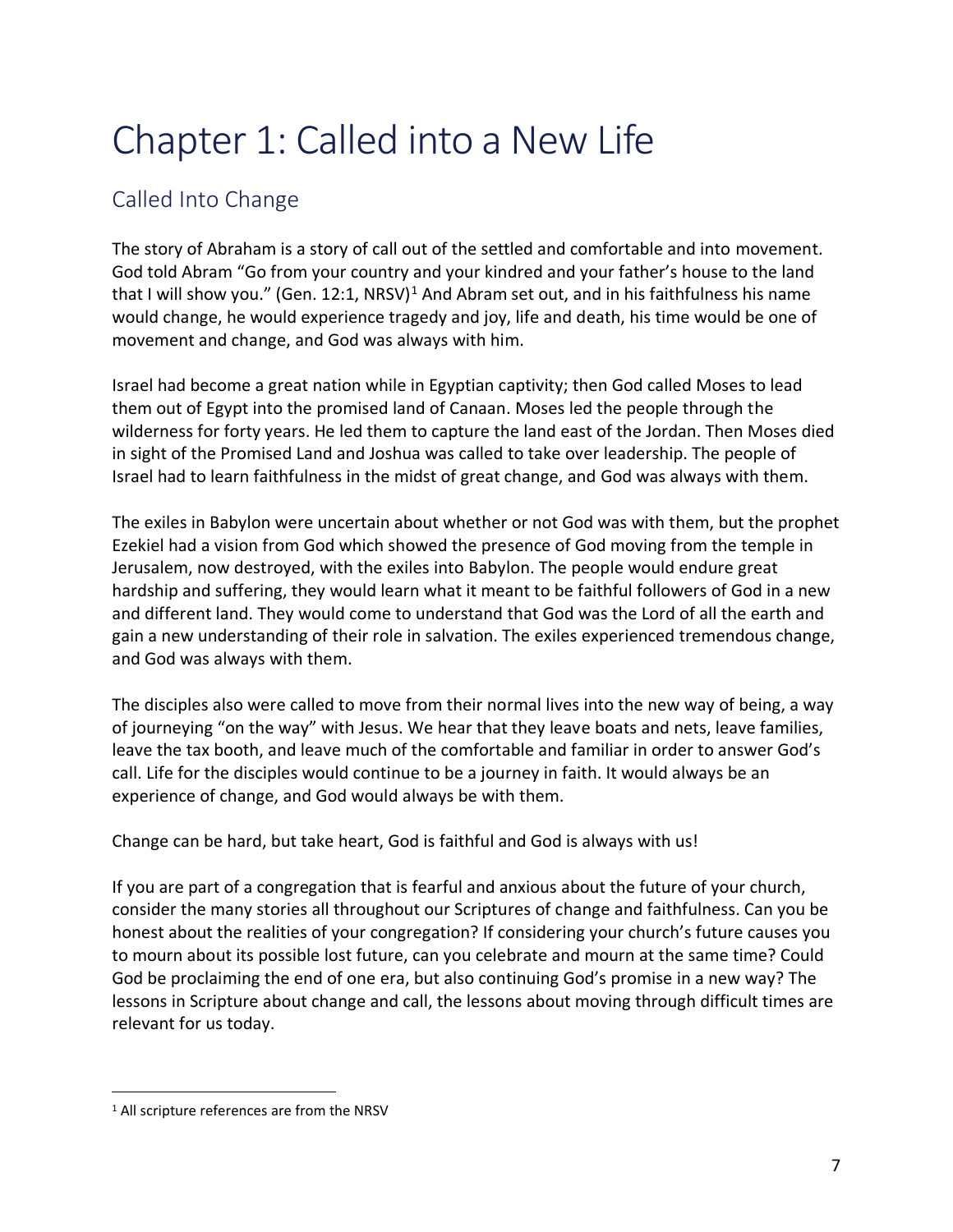# The temptations of the "good old days."

"The good old days!" How we humans long for the "good old days," even though we know that they will never return, and that maybe they weren't really all that good anyway. In our churches, we also reminisce about how wonderful it used to be back in the "good old days." For some that was in the 20th century, for others it may seem that those times were just before the COVID-19 pandemic. It is understandable that we would want to return to a time that we perceive as more secure. If only we could develop a new program, launch a better Christian formation class, or call a more enthusiastic (and younger) priest, then maybe everything would be better. Many of us would rather long for the "good old days" or "the way it used to be" than face difficult realities in the present.

Jesus said that no one who puts their hand to the plow and looks back is fit for the kingdom of God. God wants us to look forward, not back. God wants us to prepare for the future that we cannot see or yet imagine.

The dream of reliving the "good old days" by returning to a period of growth and glory is strong in many of our congregations. Again, this is understandable, for God has done wonderful things through our congregations. Faith has been nurtured and mission accomplished through the life of our congregations. And God may be telling us, just as God told the people before us: "Don't look back at the way things were but look forward to see what I will do."

#### Be strong and courageous, for God is with you.

Consider the story of Joshua after the death of Moses. Joshua, who had served as Moses 'personal minister for years, was confused and caught in an extremely difficult situation. If Joshua was expecting consolation and sympathy from God, he was mistaken. God's response to Joshua was: "Moses my servant is dead. Now proceed to cross the Jordan, you and all this people, into the land that I am about to give them, to the Israelites" (Joshua 1:2).

God's brutal honesty with Joshua can be a lesson for us today. God's people have always had great responsibilities. We do not have the same challenges or charge that God gave Joshua. However, we will face challenges and we do have a charge from God. Like the people of Israel, we get discouraged and fearful, thinking that we cannot succeed. When we face these responsibilities there is no greater encouragement than the assurance that God will help us accomplish them.

God instructed Joshua what to do and how to do it. God told him to observe the law as revealed to Moses, to study it diligently, and obey it. It is much easier to be brave when you have received proper guidance and instruction. We often speak of people who act out of the "courage of their convictions". It is hard to act courageously when we're not sure what the right thing to do is.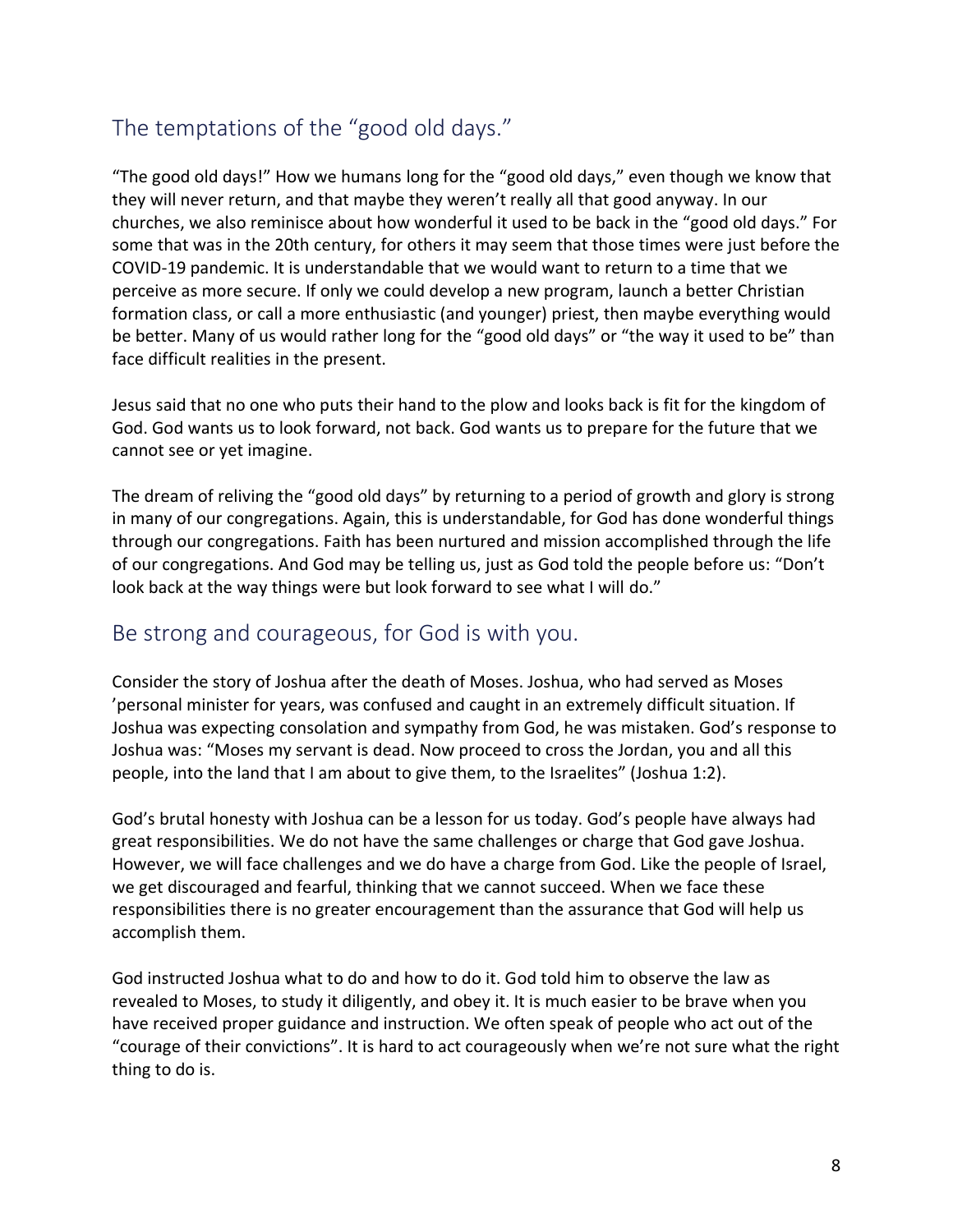When we face the reality that our congregation may be in crisis, we may feel overwhelmed with guilt. When we face the possibility of ending and closure, we may begin to ask ourselves: What did we do wrong? Were we not faithful enough? Will a new building program or a new priest return us to the "good old days"? As we ask these questions, consider: Was God's plan for the Israelites completed once Moses died? Or was God preparing for a new era, a different beginning?

God said to Joshua, "every place that the sole of your foot will tread upon I have given to you, as I promised Moses" (Joshua 1:3). God promised that God would be with Joshua, just as God had been with Moses. God would not leave or forsake him. As with Joshua, we too need encouragement and assurance that we can succeed in God's work.

In struggling with the reality of your church, could it be that God has accomplished everything God intended through your congregation? Could God be telling you that your work is done, and that a new ministry is being formed? We are here because of the legacy of congregations that have come before us. Perhaps, God is telling us to pass that legacy forward in a new fashion, a new form, a new ministry. As God said to Joshua, "Don't live in the past. Prepare for the future. Move on."

Preparing for the future and moving on may mean letting go! Jesus told his disciples, "If anyone would come after me, he must deny himself and take up his cross and follow me" (Matthew 16:24). These words should remind us that preparing for the future may be difficult. The Church has faced tough times throughout its history. In the life of a church, no issue can be tougher than considering the end of an era. Will this experience cause pain, anxiety, confusion, and doubt? Yes. Will you become discouraged and fearful, thinking that you cannot succeed? Possibly. But as you travel through this process, remember to celebrate all that God has accomplished through your ministry. And remember that, as with Joshua, God will never forsake you.

God has given us all that we need to be successful in serving God. As the psalmist writes, "God is our refuge and strength, an ever-present help in trouble. Therefore, we will not fear" (Psalm 46:1-2).

God's goal for Joshua was to lead the people into the land of Canaan. God promised Joshua he would not be alone, that God would be with him. Three times in three verses (Joshua 1:6-9) God tells Joshua to be strong and courageous – was Joshua filled with fear that God needed to say this to him three times? Perhaps, but with hope and the promise of God's presence, Joshua was able to be strong and courageous.

What is God's goal for you and your congregation? We can face the tough times of our unknown future knowing that God has offered us the Promised Land of eternal life—God assures us that we can successfully reach it. This alone gives us the Spirit to be strong and brave enough to face our future together. God is with us!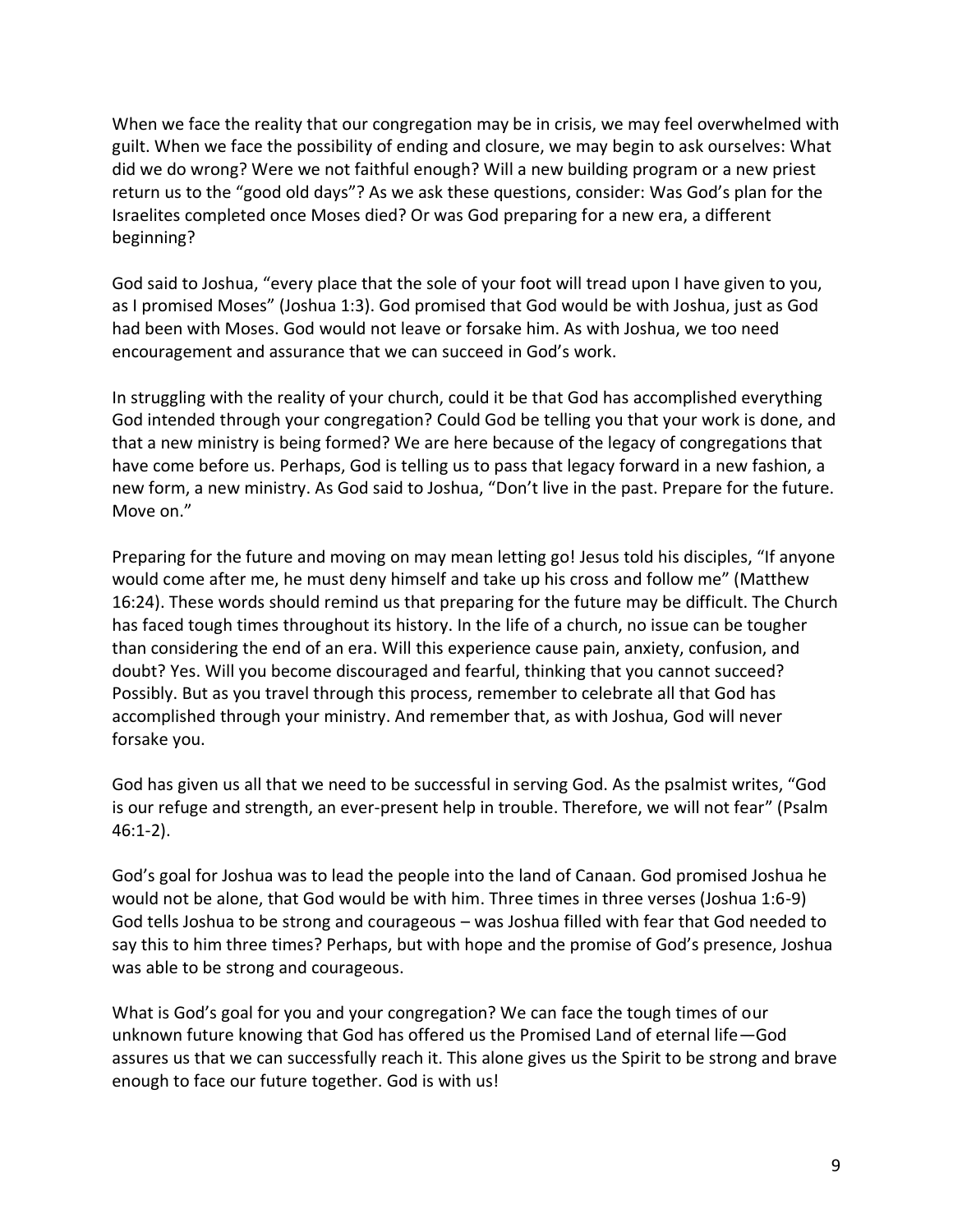# Questions for Discussion

- Think about your congregation, share a time when you experienced the most joy with your fellow congregants.
- Tell a story about when you think your congregation was/is "most alive."
- Tell a story of a time when your congregation faced a "great" challenge. Describe how you, as a faith community, met that challenge?
- Consider the story of Moses, Joshua and the Promised Land:
	- o Who do you most identity in the story? Why?
	- $\circ$  Where do you see the story of your life as a congregation intersection with the larger narrative of the scripture? Are you still in Egypt? In the wilderness? About to cross the Jordan? Describe how it feels to be in the place you have identified – are you struggling, frustrated, overwhelmed? Wondering if you will perish before you attain the promise? Feel that you are wandering without purpose? Relieved at having reached the Promised Land?
- Think about the story of Abraham: What about it speaks to you today? What captures your imagination?
- As you ponder the story of the Israelites: Where do you feel your congregation is—in exile or returning to Jerusalem after a long captivity?
- As you think about the disciples: How does their call speak to you? If you were to pick a biblical story that seems to speak the best about your congregation today, what story would that be?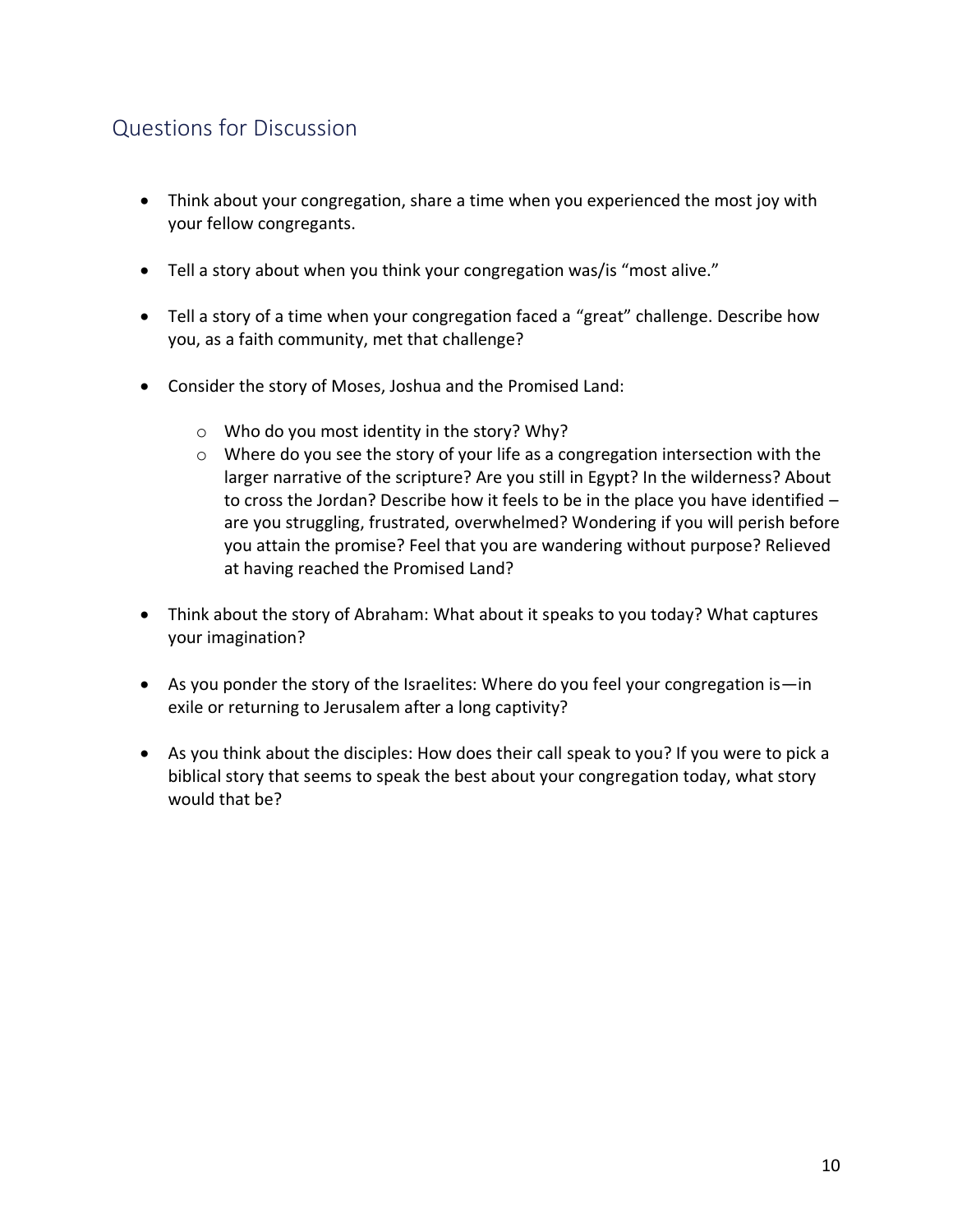# Chapter 2: The Life Cycle of a Congregation

God's kingdom lasts forever, but individual congregations do not. Congregations come into being, live, and might eventually, die. This is normal. The stages in the congregational life cycle are birth, formation, stability (both healthy and stagnant), decline, disintegration, and death. (See picture below).

Times of crisis and transition can provide good opportunities for a congregation to return to the basic questions:

- What is God calling us to do, at this particular time and place?
- What is our purpose?
- Why are we here?

It is dangerous and tempting to avoid wrestling with these questions until it is almost too late. It is better to ask these questions when a congregation is in the healthy stability stage, or even in the stagnant stability stage of the life cycle. By the time a congregation is slipping from decline into disintegration, people may be too scared and fatigued to do the hard work of corporate discernment. By that time, financial and material resources may be waning or worn.

Therefore, being proactive about starting this conversation **before** a congregation is in decline is recommended and offers the most benefit. This is just good common sense. It is also better stewardship. The discernment process about a congregation's future (including any ensuing process of transformation or closure) takes a great deal of time and energy. Any option, such as engaging in renewal, creating a constellation, combining with another congregation, or closure, might also involve significant legal and constitutional work. All this takes time, people, and money. It is wise to plan ahead.

The congregational life cycle is analogous to an individual's life cycle. We all know that it is wise to acknowledge your own mortality and make plans while you're still reasonably healthy. It is much more difficult to make good end of life decisions and do effective estate planning when you are already enfeebled, exhausted, and have depleted your resources. We often choose to live in denial of the fact that we are mortal, which is problematic for individuals and congregations alike.

For some congregations, it may seem that we will have started the conversation about vitality too late. However, even if finances and leadership are stressed, a decision to close, and to honor and celebrate the ministry of past generations in a liturgy, is a positive way to create a good ending. It acknowledges the value of all that came before and invites the remaining parishioners to move forward with a sense of shared completion. A closure of a congregation that is a choice made by all, with a full acknowledgement in ceremony, is a much less painful process than when you simply allow circumstances to dictate when and how you close.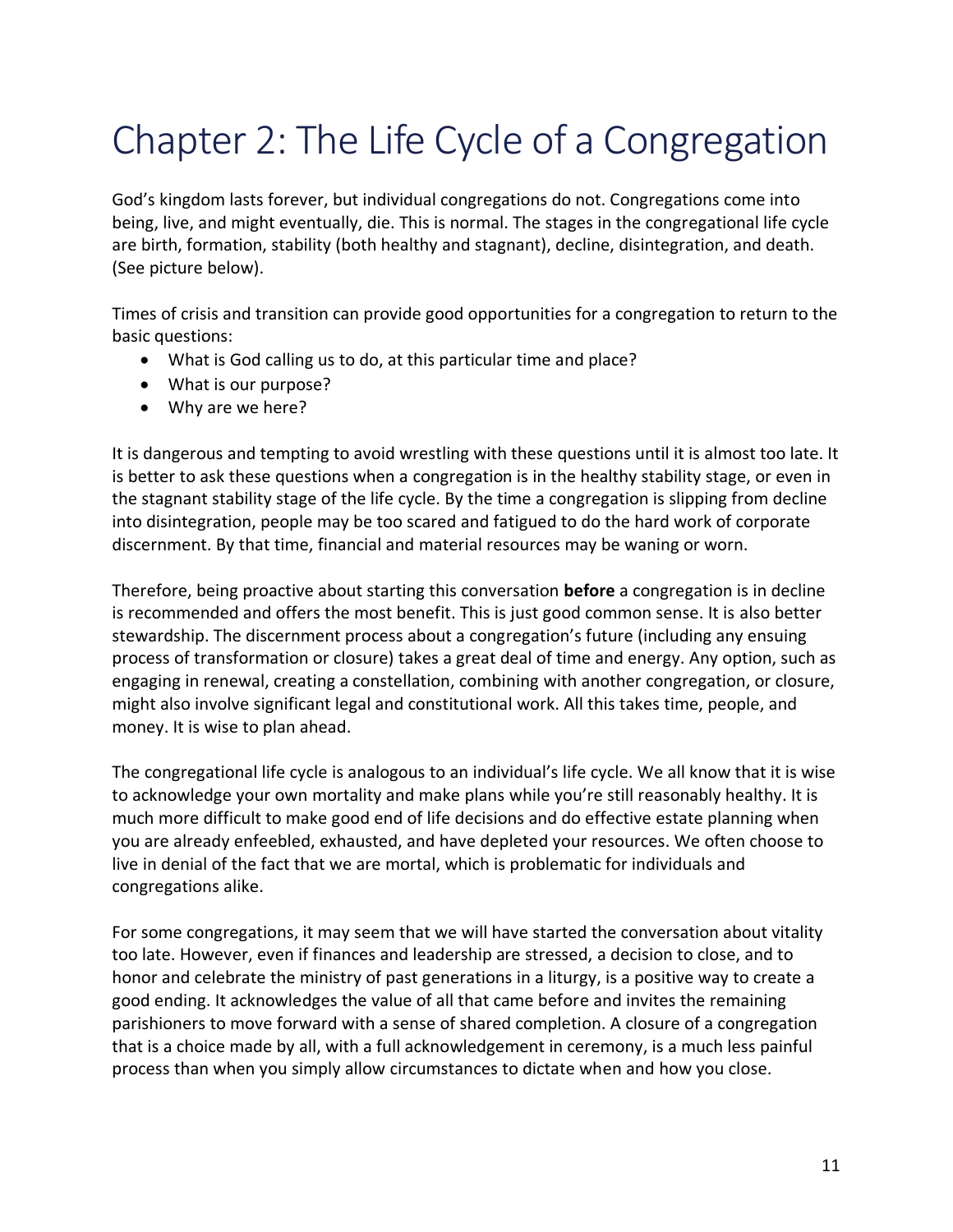**Prayer is crucial**. Sustained prayer and conversation about the congregation's mission can lead to new directions in ministry and a new sense of focus and purpose. Sometimes, such prayer and conversation help a congregation to identify assets and resources it didn't realize it had, so that ministry in their place can continue for a time in new ways. Here, options such as the work of congregational development, shared leadership or constellation<sup>2</sup> with another congregation are worth careful consideration. Depending upon the situation, these options may be viable strategies for renewed mission, or they may just postpone inevitable decline.

In other times sustained prayer and conversation about mission lead to the realization that God is calling a congregation to close. Grief is inevitable. However, closing also may be an opportunity—an opportunity to use the congregation's resources to continue God's mission in another way or in another place. Another possible opportunity or outcome of closing a congregation is resurrection life as an **Episcopal community**, a unique worshipping body or a missional community. These communities are grounded in faith, guided by love, and connected to an Episcopal diocese. They may meet in public spaces, secular places, private homes, a variety of non-church facilities, or online.

There are times when dying may be a more faithful response to God's call than stubborn survival.

<sup>2</sup> **Constellations** are formed when two or more congregations in geographic proximity enter into a formal agreement of collaboration. At the very least, clergy leadership will be shared. Ideally constellations will share other things such as resources, leadership, ministries, programing and administrative functioning. The models for constellations are numerous and will likely evolve as communities experience collaboration with each other. There will be more detail described in chapter 5.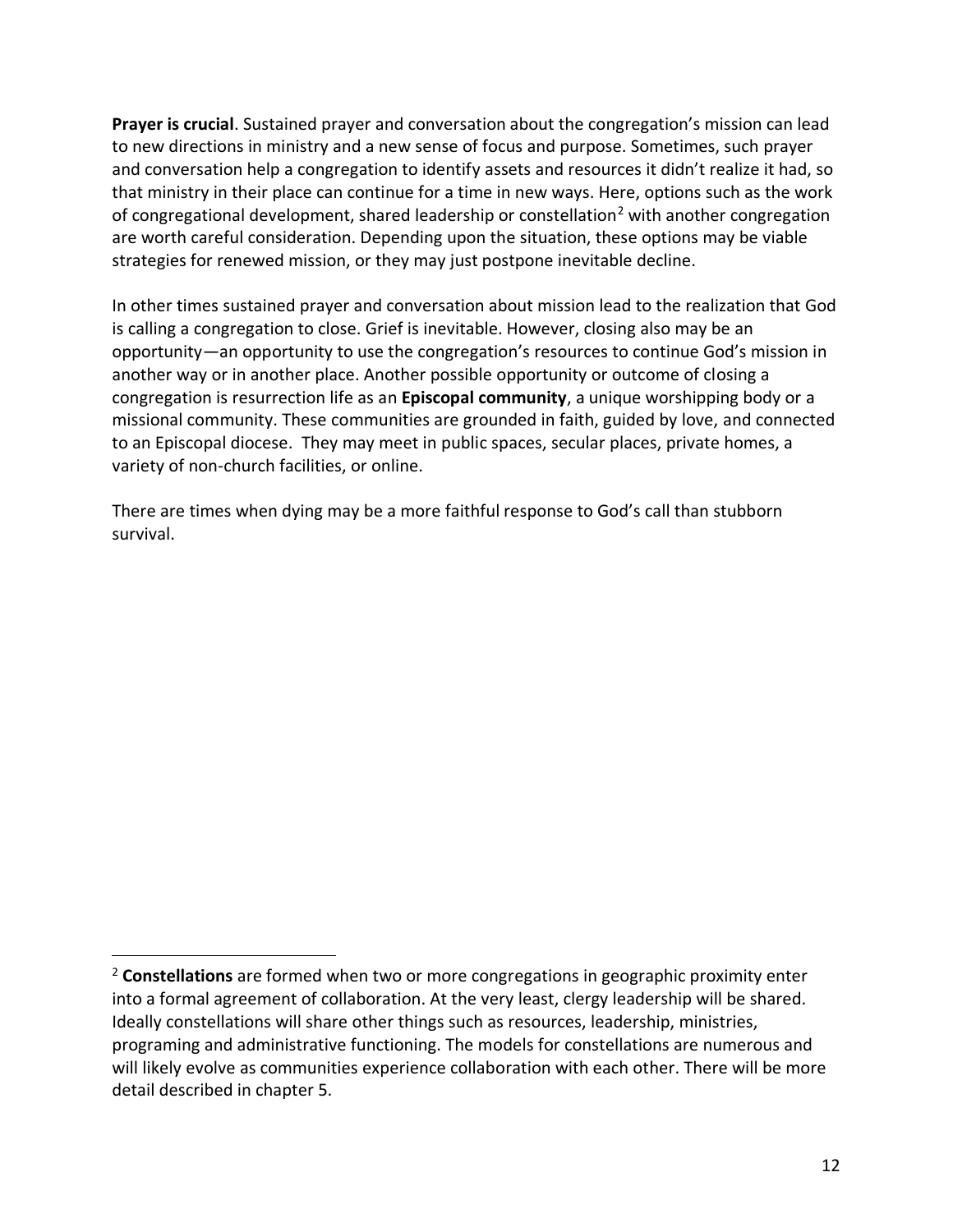Definitions and Descriptions of the Various Stages of the Congregational Life Cycle



**Birth**: A founder or founders, an idea, a dream.

**Formation**: Identity. Who are we as a faith community? What are we here for? Who is our neighbor, and how are we related to our neighbor?

**Stability**: Fruitful and sustainable ministry, institutionally and spiritually. A time when the elements of organizational life fit together (money, vision for ministry, property, people), This can be a **place of health** or can tip into feeling **stagnant or stale**, with growth stalling and new opportunities being ignored. This stagnant or stale stage can sometimes be experienced as a membership plateau followed by declining numbers.

#### **Healthy Stability and Ongoing Renewal**

Healthy stable congregations stay healthy either through leadership that instinctively raises and acts on formation-related questions in the overall congregation or through processes that continue to renew the entire congregation or important parts of the congregation that need attention. Some leaders organically recognize and act on areas in a congregation that need improvement; some leaders/congregations have in place processes that scan the life of the congregation, listen for and act on areas that need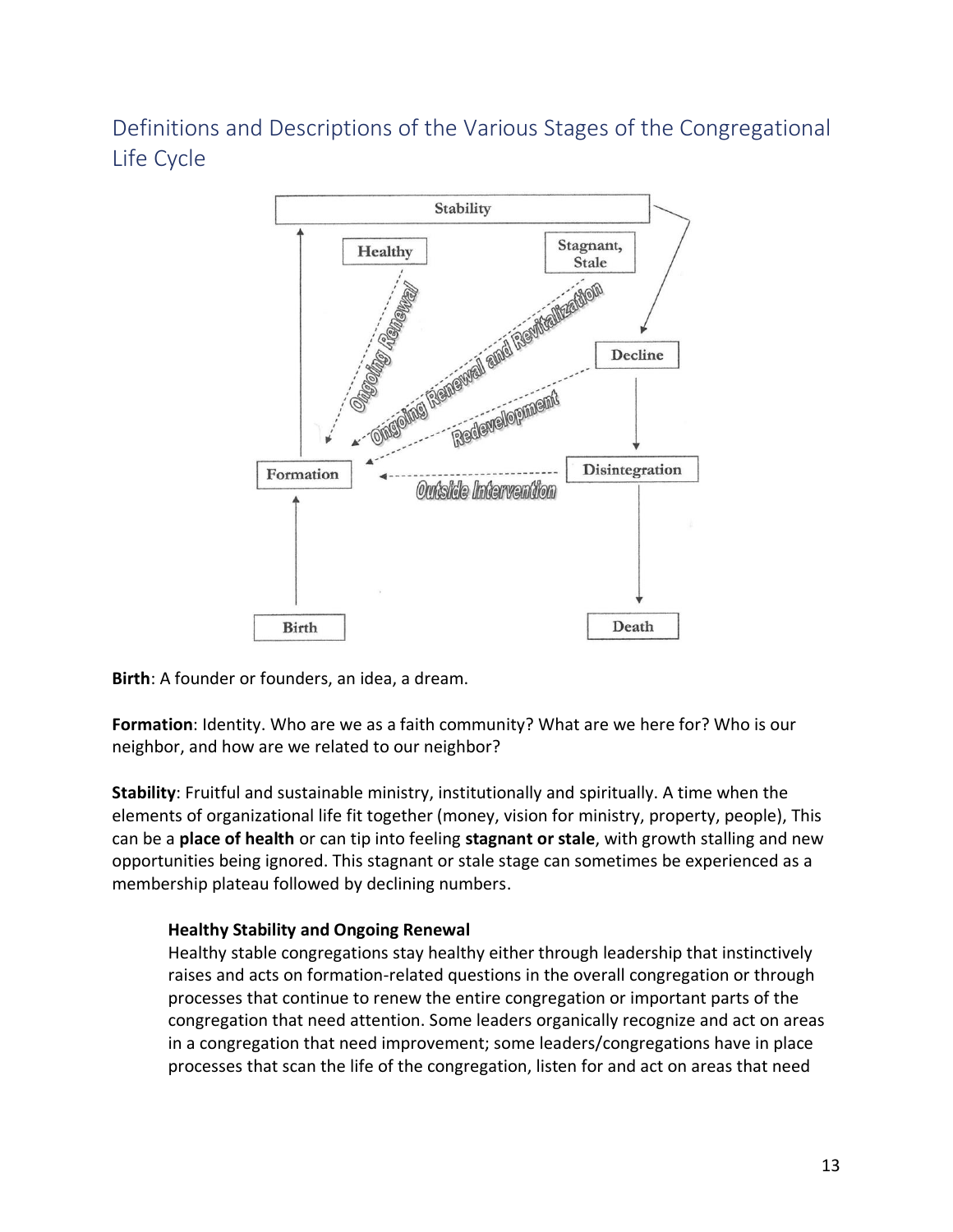improvement. These congregations engage the formation questions, seeking to understand their life in light of God's mission and kingdom.

#### **Stale, Stagnant Stability and Renewal/Revitalization**

When stability becomes stale and stagnant, a congregation and its leadership will need to look at formation questions in a more focused way: Who are we (identity)? What are we here for (purpose)? Who is our neighbor (context)? These are typically system-wide work and actions that when done skillfully also introduce and teach the congregation language and models or frameworks that help to focus the discussion. Sometimes the self-study before the calling of a new priest-in-charge/vicar/rector can be the context within which at least some of this work is done.

**Decline**: Numbers fall off, energy declines, fear and blame in the system, confusion, focus on small things rather than central issues.

#### **Decline and Redevelopment**

The further down the path a congregation goes in declining numbers, finances, energy and flexibility, the more costly it becomes for a congregation to engage the formation questions that have the potential to activate what it will take to return to stability. Redevelopment is a possibility when serious declines have occurred in a congregation, but significant effort will be needed to increase the likelihood that redevelopment efforts will bear fruit. Often third-party help or a dramatic change in leadership is needed to face the situation, to let go of old patterns of doing things and to face into what will be needed to turn things around.

**Disintegration**: Conflict, hopelessness, feeling stuck, internal leaders unable to affect change. **Disintegration and Outside Intervention**

When disintegration begins and things begin to fall apart, conflict or paralysis can set in. At this point a diocese will often intervene, taking charge of the decisions in that there is no internal capacity to do what may be needed.

**Death**: The end of life, the total and permanent cessation of all the vital functions of an organization.

#### Questions for Discussion

Look at the definitions and descriptions of the various stages of the congregational life cycle above:

• Tell a story about the "birth" of your congregation? Identify places of stability in the past and current life of your congregation, what key elements were/are present? What did stability look and feel like?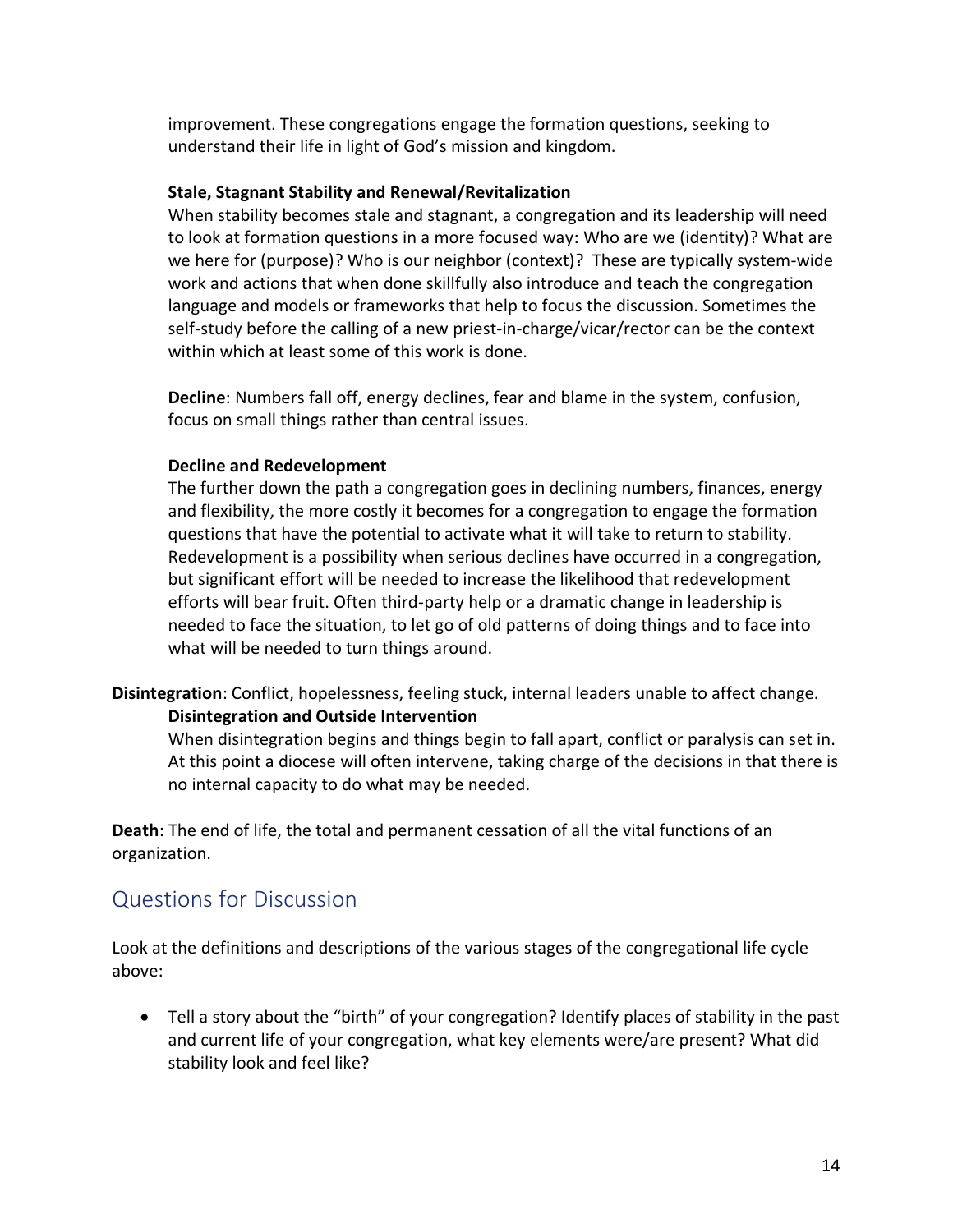- Where do you believe the congregation currently is on the life cycle? Share your reasons for placing your mark where you did.
- Describe past times of renewal/revitalization/redevelopment in your congregation. How did you experience those times?
- Discuss the challenges that hinder renewal/revitalization/redevelopment from happening in your place.
- What are the tensions in your congregation that take up energy and focus that could be spent on ministry with our community?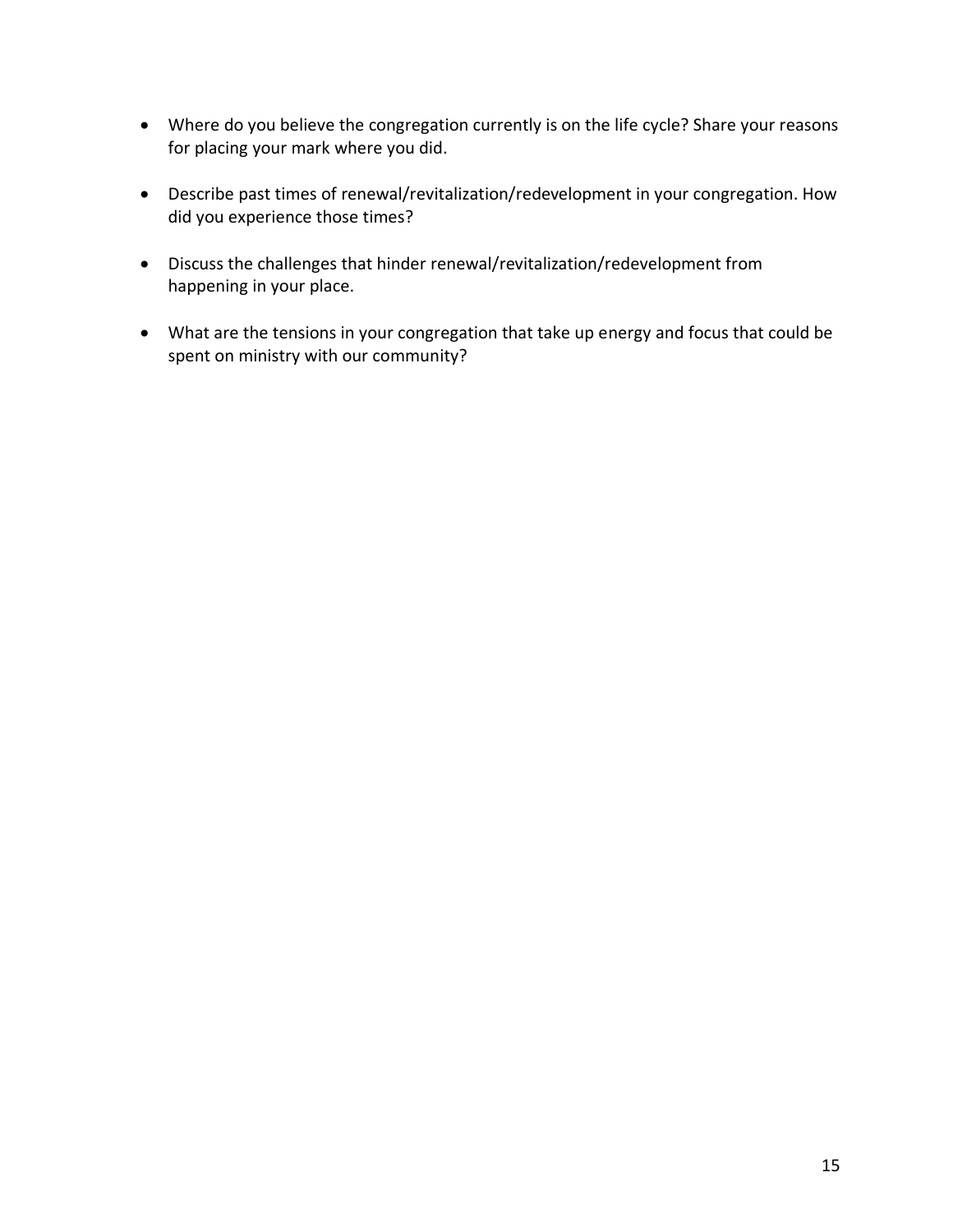# Chapter 3: The Discernment Process: What Is God Calling Our Congregation to Do?

### Helping a Congregation Make Decisions about its Sustainability

Through this exercise we want to help a congregation engage in prayerful and intentional discernment centered on the question: **"What is God calling this congregation to do in this place and at this time?"** This is the core question of ministry.

#### Vocation

*Why am I here? What is God's will for my life?* We all want to know the answer to the questions of vocation.

The word "vocation" means "call." As Christians we believe that God calls each one of us by name, and calls us to a life of discipleship, which is how we live in today's world as follower of Jesus Christ. Discernment is the way we try to seek and discover God's call, God's will, for our life as individuals and as communities. It involves reflecting on the deep questions of baptism, prayer, self-exploration, and awareness of the circumstances of our life, our gifts and abilities. One aspect of this process is learning how to listen to God's voice and the voice of the Holy Spirit speaking through Scripture and through other voices. It relies on deep relationships with others to help discern what might truly be God's voice, not just our own desires.

*"Why are we here? What is God's will for our life together?"* are also important questions for a congregation to ask. Although the mission of a congregation is different from an individual's vocation, the process of discovering that mission has a lot in common. When your church writes a mission statement, or you invite someone to attend worship with you, in some way, you are responding to a similar question. What is God calling this congregation to do in this place and at this time?

Discerning God's purposes for the congregation is the foundation of what we are doing when we conduct a church planning or re-visioning effort. We find few congregations are intentional about nurturing the practice and language of discernment. Simply using the word "discernment" is not enough, especially if it is not the normal practice of your congregation. In fact, it could make the planning and visioning effort feel alien or intimidating. How do we seek to know God's will in concrete ways in a planning process?

One helpful way is to compare it frequently to the ways we try to understand God's will in our individual lives.

1. We consider the "givens," the unique gifts that God has provided.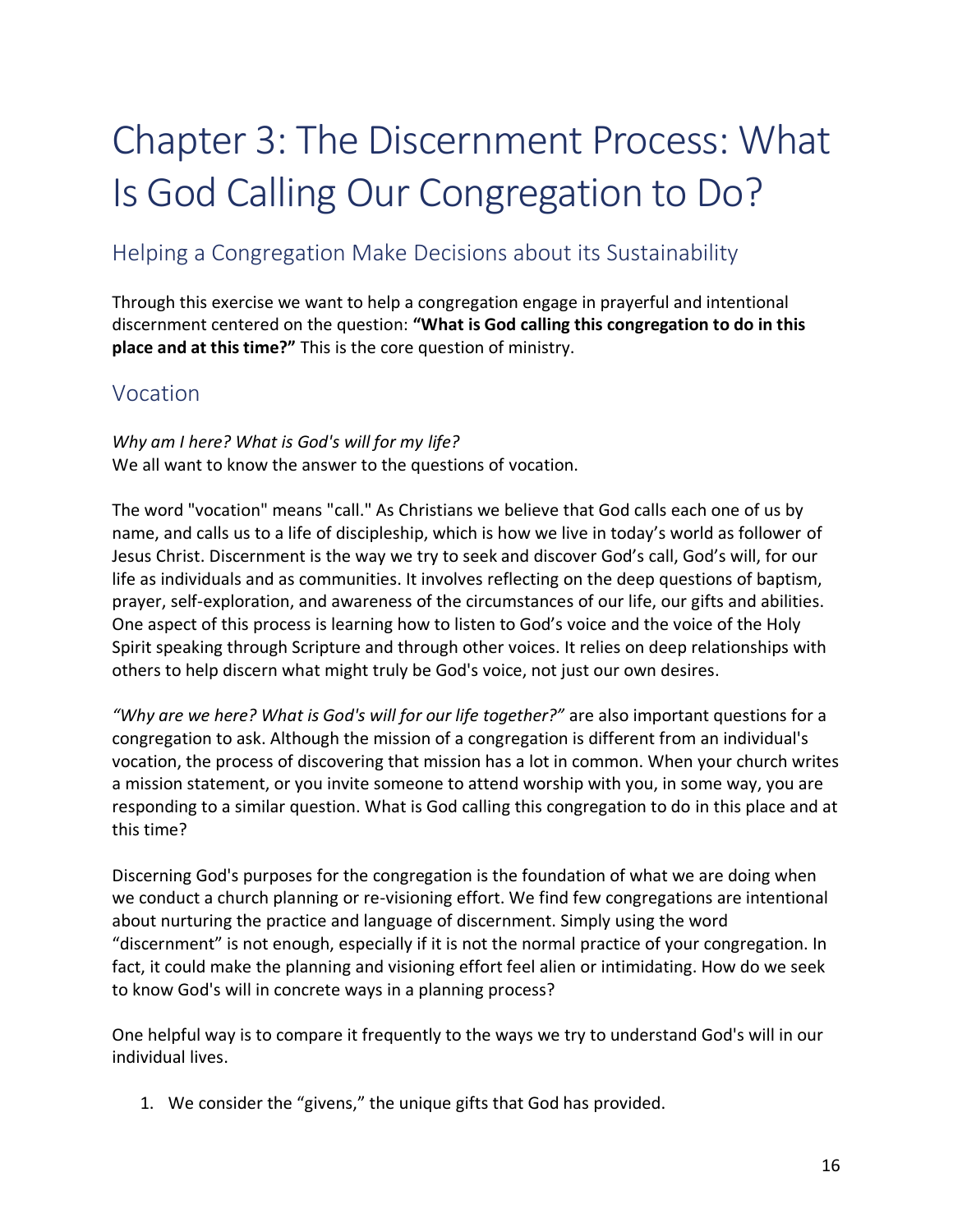- 2. We look back to see how we have developed over time; we review our history.
- 3. We consider our strengths, what feels "natural" to us.
- 4. And we look at the ways we have grown and gained understanding through adversity.
- 5. The question "What kind of person am I?" becomes "What kind of congregation are we?"
- 6. Most of all, we remind ourselves to ask the right questions.

"What should *we do*?" **becomes** "What might *God have us do*?"

"How can we *benefit*?" **becomes** "How can we best *serve our neighbor*?"

"Where do we *want to be in five years*?" **becomes** "What does *God have in store for our future*?"

A discernment process requires the active, firsthand engagement of those who have *a real interest in*, and *commitment to*, the congregation's future.

Three sets of prayerful questions describe this process of discernment:

- 1. Lord, who are we? What are the strengths that you have gifted us with?
- 2. Lord, who are our neighbors? What are their needs and gifts?
- 3. Lord, after listening to your voice, how shall we respond?

St. Ignatius of Loyola has handed down to us some principles of discernment which are quite useful as we engage in this process.

*Christian spiritual discernment leaves the outcome of the discernment in God s hands*. This is the hardest principle to put into practice, yet it is crucial to good discernment. As you discern ask yourself if you can really be at peace with whatever comes from this time of sifting, sorting, praying, studying and choosing. Opening ourselves to new possibilities is spiritually freeing. Anyone who already has their mind made up and cannot be open to any possible outcome is not engaging in discernment. All need to pray for God's grace to practice openness.

*Good discernment takes all the facts and practical issues into consideration*. Spiritual discernment about God's will for our personal lives and the life of our congregation does not, and must not, ignore the realities of life and practical considerations.

*Good discernment does not go on forever, at some point we make a choice and take action*. Although good discernment takes time, it is not an excuse to procrastinate. If you are waiting for certainty, forget it. Seek clarity instead. And just because we discern well does not mean we never make mistakes. Having prayed, studied, sifted and sorted to the fullest, we need to take a leap of faith and act.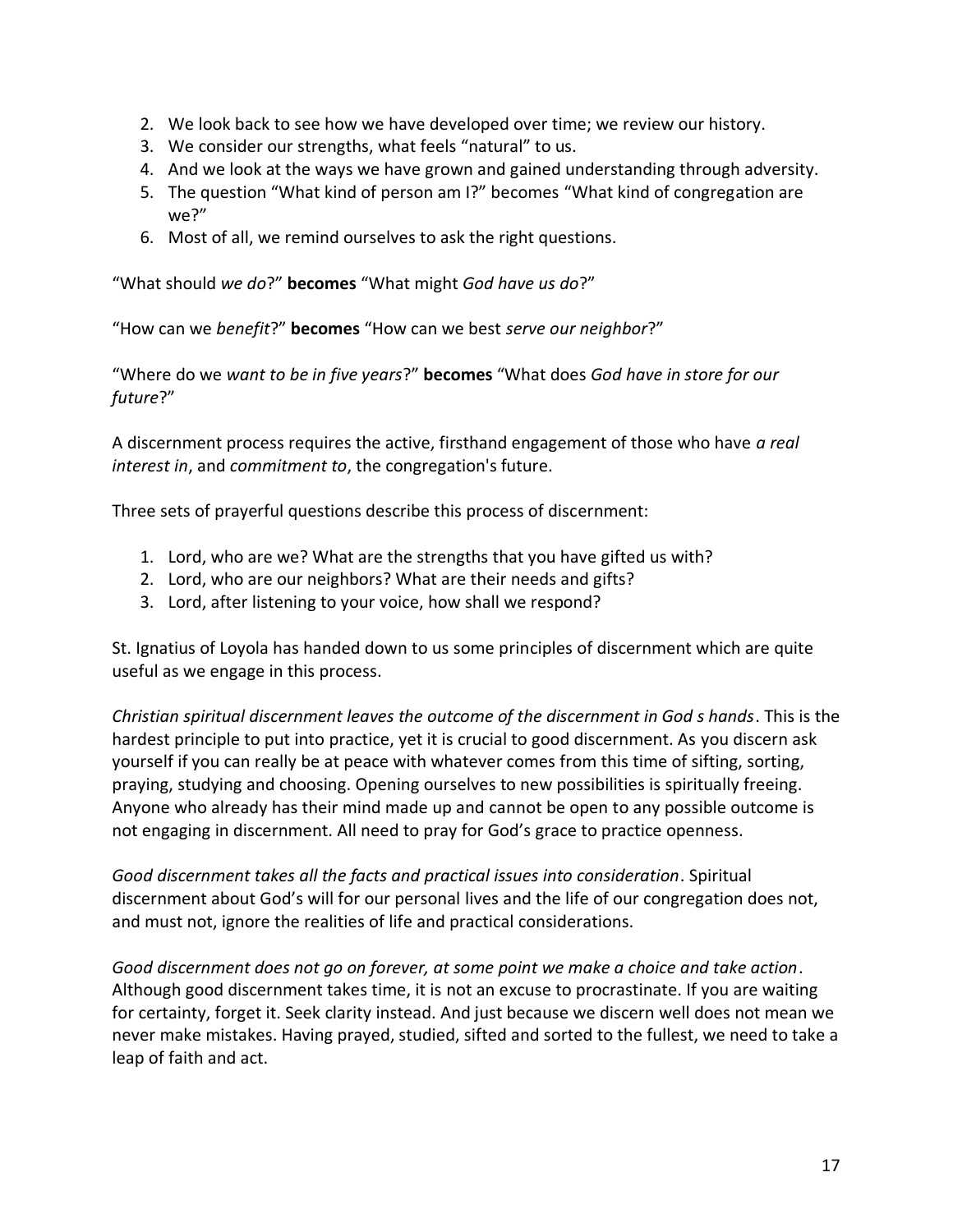*You are not alone in your efforts: Your Canon for Missional Vitality and the Congregational Discernment Committee are always available to help you in this process of discernment.*

# Questions for discussion

#### **If your congregation has a mission statement, look at it. Discuss:**

- 1. Does our mission statement accurately reflect our current understanding of ourselves? Why or why not?
- 2. How is the congregation living out our current mission statement?
- 3. What barriers exist that hinder the fulfillment of the stated mission of our congregation?
- 4. Imagine and share how those barriers might be overcome.

**Look at the demographics for your community and congregation (if you do not know how to access this data ask your Canon for Missional Vitality – or a member of the Congregational Discernment Committee for help):**

- 1. In the past ten years what has happened to the demographics of your town and surrounding area?
	- a. Has the population grown, shrunk, stayed the same?
	- b. What is the ethnic and age demographic in your community and what changes have taken place?
	- c. Is your school district growing or shrinking?
- 2. In the past ten years what has happened in your congregation with respect to membership?
	- a. List your congregation's average Sunday attendance for the past 10 years.
	- b. List your congregation's financial giving average for the past 10 years?
	- c. What is the age demographic of the congregation?
	- d. What is the ethnic demographic of the congregation?
- 3. Given the trends of the above two questions, what predictions can you make or hunches do you have regarding the demographics of your community and your congregation in the future?

#### **Consider your town:**

- 1. What are the greatest needs/challenges currently in your town?
- 2. What have been the changes you have seen in your town in the past year? In the past 5 years? In the past 10 years?
- 3. If someone were to ask at the local gas station for directions to your congregation, would the clerk be familiar with/ know of(?) your congregation in order to give those directions?
- 4. What would your community miss the most if your congregation were no longer present?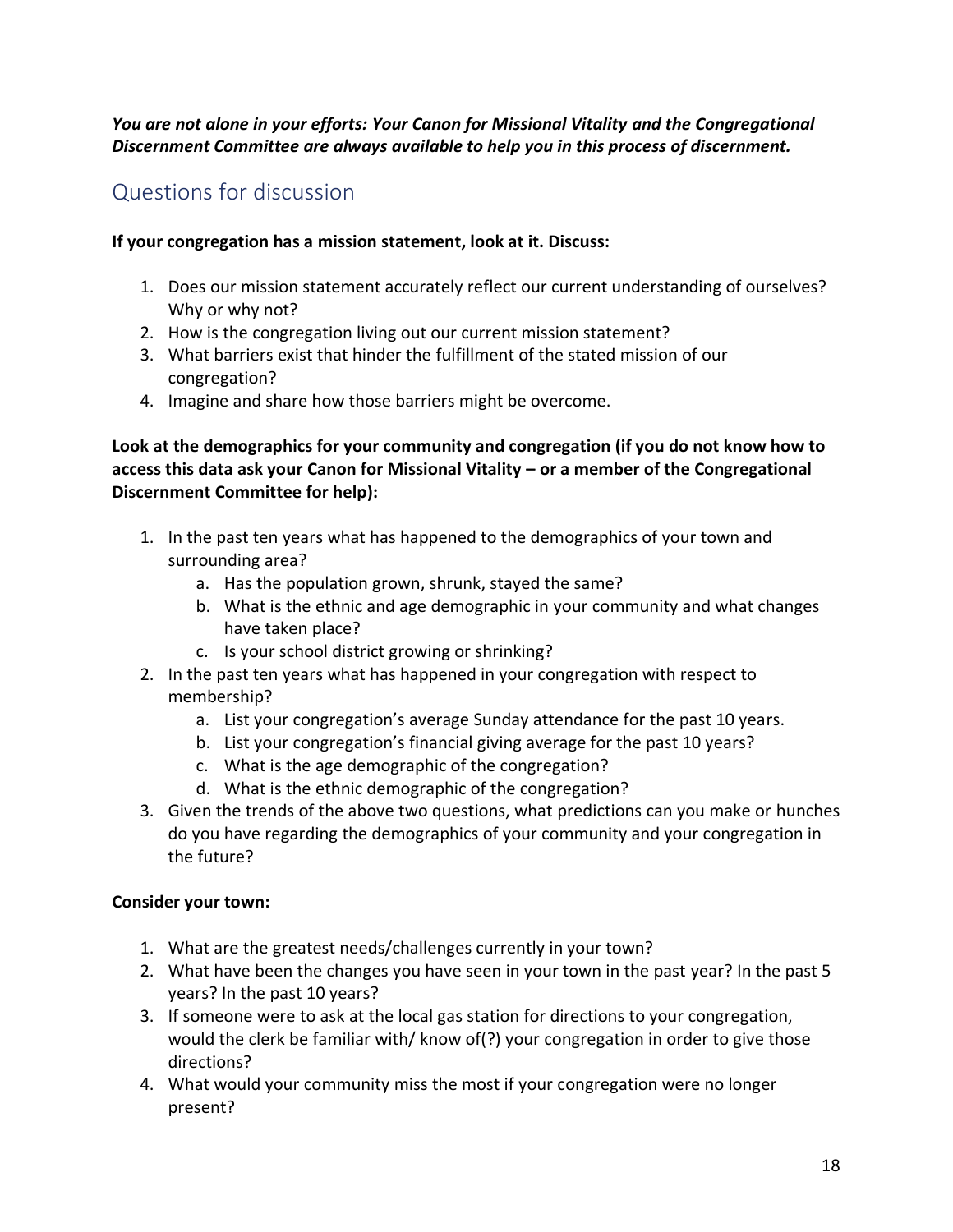#### **Consider the resources available to you if you were to share ministry**

- 1. How close is the next Episcopal congregation?
- 2. Do you have a relationship, formal or informal, with any other congregation in the area/community?
- 3. Has the congregation ever been in a shared ministry setting in the past? What are the stories from that time?

#### **Consider your physical plant resources:**

- 1. Take a tour of your physical plant. Describe in detail its condition.
- 2. Is there deferred maintenance?
	- a. If yes, list those items and estimated costs.
	- b. Can you afford to make the needed repairs / upgrades to the facility?
- 3. How old is the current furnace/air conditioner?
- 4. How old is the roof?
- 5. When was your last building audit?
- 6. Is there a loan on the building? If yes, how much remains on the loan?
- 7. Is the present facility physically adaptable for use? Is it accessible to those with physical limitations?
- 8. Does any other organization use your building during the week? If yes, list those organizations and how often they are in the building during the week.
- 9. How often are other people (in addition to those on your list of organizations) in the building during the week?

#### **Consider your people resources:**

- 1. Do you believe you have sufficient numbers of people, who are active and committed to the work of the congregation, that you are able to meet your mission?
- 2. Do you offer regular Christian formation programs?
- 3. What are your current outreach ministries? Do you have sufficient funds and interested members to do the work of outreach? Explain.
- 4. Does the financial giving of current members meet the needs of the congregation, or do you need to rely on bequests, special gifts, investments and/or loans to pay expenses?
- 5. Does the current level of financial giving allow us to do anything new or is it merely enough to maintain what we are already doing? Explain.
- 6. What percentage of the active membership pledges?
- 7. What is your congregation's average pledge?
- 8. How many members tithe?
- 9. Describe your pledge drive.
- 10. Describe your stewardship formation.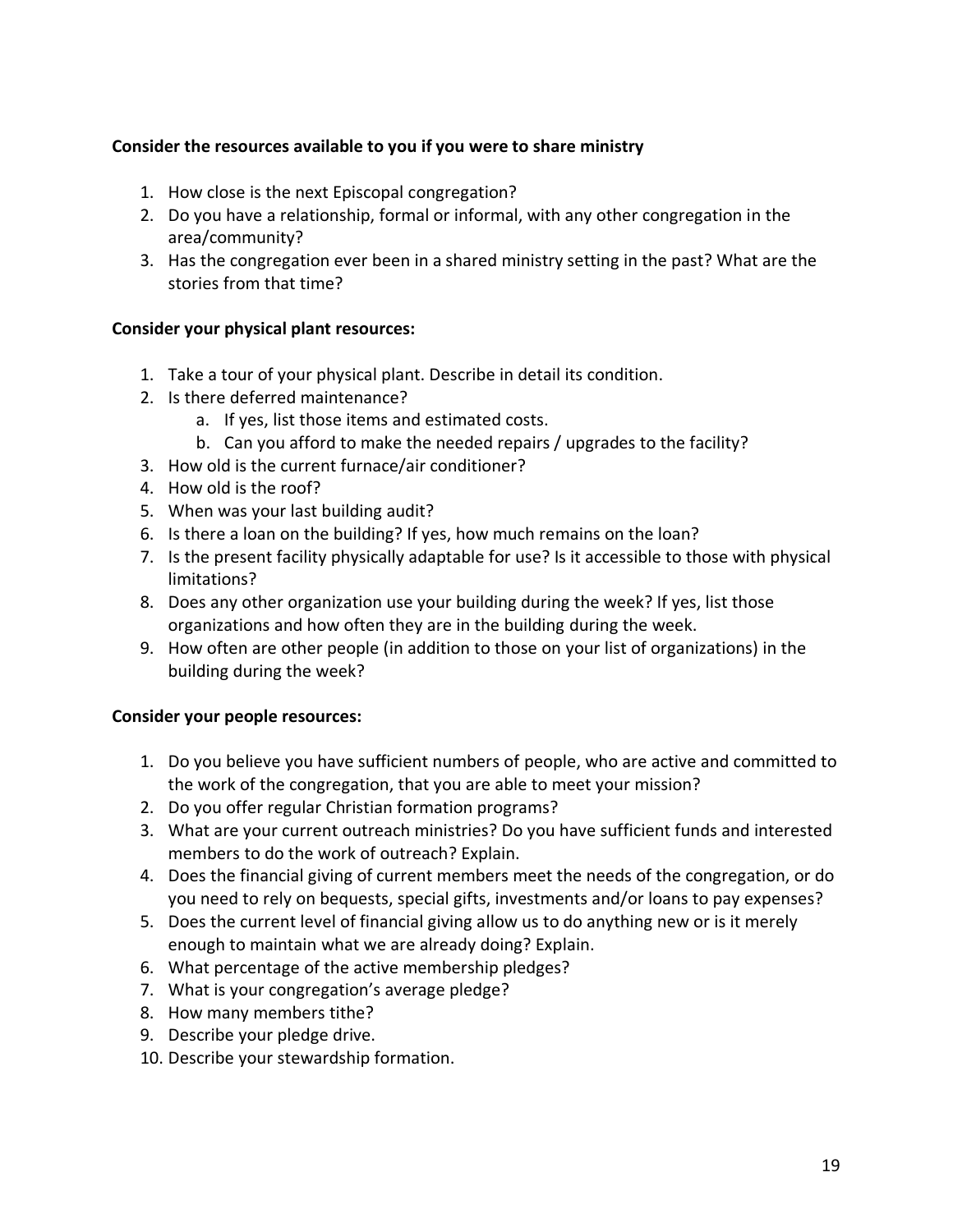*Remember you are not alone in your efforts: Your Canon for Missional Vitality and members of the Diocesan Congregational Discernment Committee are always available to help you at any phase in this process of discernment.*

### Naming the Reality and Planning the Next Steps

After you have prayerfully worked through the questions above, take some time to consider these further questions:

1. Do we have the resources of people and finances to realistically commit to the work of renewal/revitalization/redevelopment?

#### **If the answer to the above question is "yes," see Chapter 4.**

- 2. Would we consider entering a relationship with another congregation such as shared leadership or a constellation?
	- a. Is there another Episcopal congregation in which we can be in relationship?
	- b. Is there an ecumenical partner congregation in which we can be in formal relationship? If so, who?
	- c. Have they expressed an interest in being in relationship with us?

#### **If the answer to the above question is "yes," see Chapter 5.**

- 3. Has the time come for us to accept the reality that we are being invited to close the congregation?
	- a. Do we have a vibrant enough mission and ministry that we should/can consider becoming an Episcopal community?

#### **If the answer to the above question is "yes," see Chapter 6.**

*At this time it is important to communicate with the Canon for Missional Vitality regarding your next steps and discuss a possible request for a Congregational Discernment Committee Team to assist you in the coming procedures and processes. See Appendix A for more details about Congregational Discernment Committee Teams.*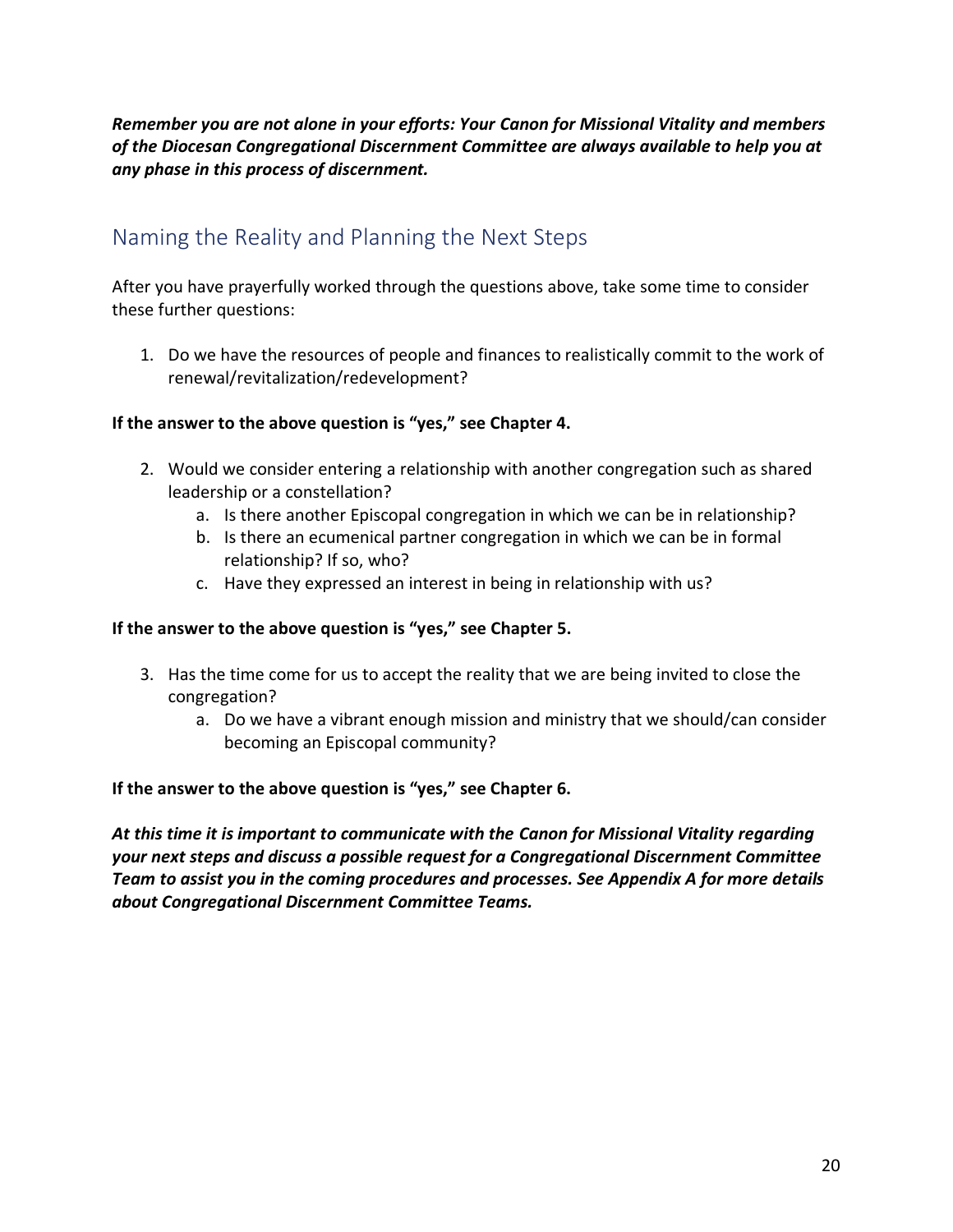# Chapter 4: Deciding for and Steps in "Renewing/Revitalizing/Redeveloping" Your Congregation

After completing your communal work of discernment, your congregation feels God is calling you to commit to the work of renewal, revitalization, and/or redevelopment.

#### Step 1:

Contact with your Canon for Missional Vitality, who will be your shepherd and guide for this process.

The exact process of renewal, revitalization, and/ or redevelopment will depend on many things, including where you have discerned that the congregation is on the lifecycle. It is usually easier, and requires less energy, to engage in the process of developing your congregation earlier in its life cycle than later in its life. Nonetheless do not be fooled: all work of renewal and development is hard work. Choosing this path is not the "easy way out." This work will require a great deal of time and energy on the part of congregational leadership, and indeed the whole congregation. **If you have chosen this option, you must realistically have the people and finances to give it 3 to 5 years of focused and sustained effort**.

#### Option 1:

Working with the Canon for Cultural Transformation, begin work to embark upon a renewal process including starting a new and innovative ministry responsive to community and focused on mission, such as one of TEC's New Episcopal Communities (NECs). NECs Distinct and different from existing churches and institutions: NECs are not programs of existing churches or dioceses or restarts. NECs have entrepreneurial leadership, a pioneering and creative spirit and seek to bring into being a ministry that was not there before.

#### Option 2:

Assemble a team, including your cleric (if you have one), to attend the College for Congregational Development. This is a two-year program that aims to equip congregational clergy and lay leaders with the knowledge, skills and practices needed to develop their congregations into healthier and more faithful communities of faith and organizations. Your commitment to send a team to the College also requires a financial outlay on the part of the congregation (and possibly its team members, depending upon how structure paying the registration fees). Note that the Bishop has approved the use of your investment pool funds for this purpose if necessary. To learn more about the College for Congregational Development, see [http://www.cdcollege.org/about-the-](http://www.cdcollege.org/about-the-%20college/program/) college/program/.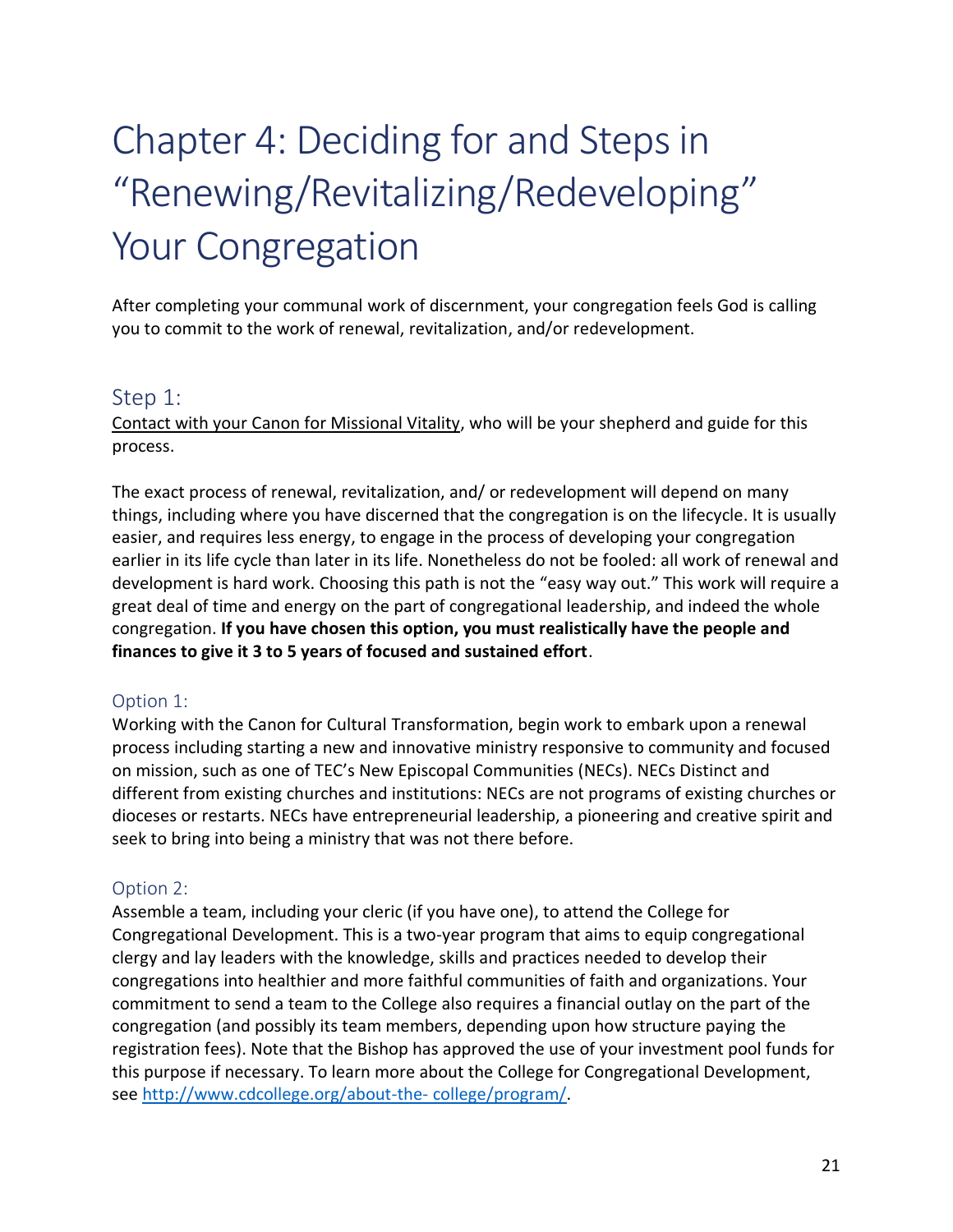#### Option 3:

Restructure your own Clergy Leadership model (see also Chapter 5 for leadership models with more than one congregation):

First a note: We the church continue to struggle with being the church in an unchurched society. At the same time, we have smaller budgets. In our Diocese, the answer to this challenge has been to hire part-time priests; 3/4 of our congregations rely upon leadership that is half-time or less. While it may seem financially prudent in the short-term, time has proven that part-time clergy leadership is not the answer to being a thriving and vibrant church in today's unchurched society. Continuing to act as though part-time leadership will save us, is simply managing decline. For this reason, any discernment about revitalization through new models of leadership, must include conversations about sustainability and a sound stewardship plan to support the long-term vibrancy of the new leadership structure.

#### A Model You Create

There are other possible leadership models that may serve to revitalize and energize your congregation for its work as the body of Christ in the world. Some examples include more than one priest sharing leadership in your congregation, a priest and an associate priest, or another combination that you discern to be most empowering of God's call to you in your ministry. In any discernment of a possible new model, the Diocesan staff and others across the Diocesan household are available to work with you (see Appendix A for more information on Teams).

Because the work of renewal, revitalization, and/or redevelopment will depend on the needs of the congregation, it is impossible to say what specific steps will take place next. Each congregation will develop a detailed plan in partnership with Diocesan staff and the Diocesan Congregational Discernment Committee.

*It is important to note that while the Canon for Missional Vitality is compensated by the Diocese to help congregations with this work, it is appropriate that congregations offer financial assistance to defray the expenses incurred by members of the Diocesan Congregational Discernment Committee—travel and other expenses related to their work with the congregation.*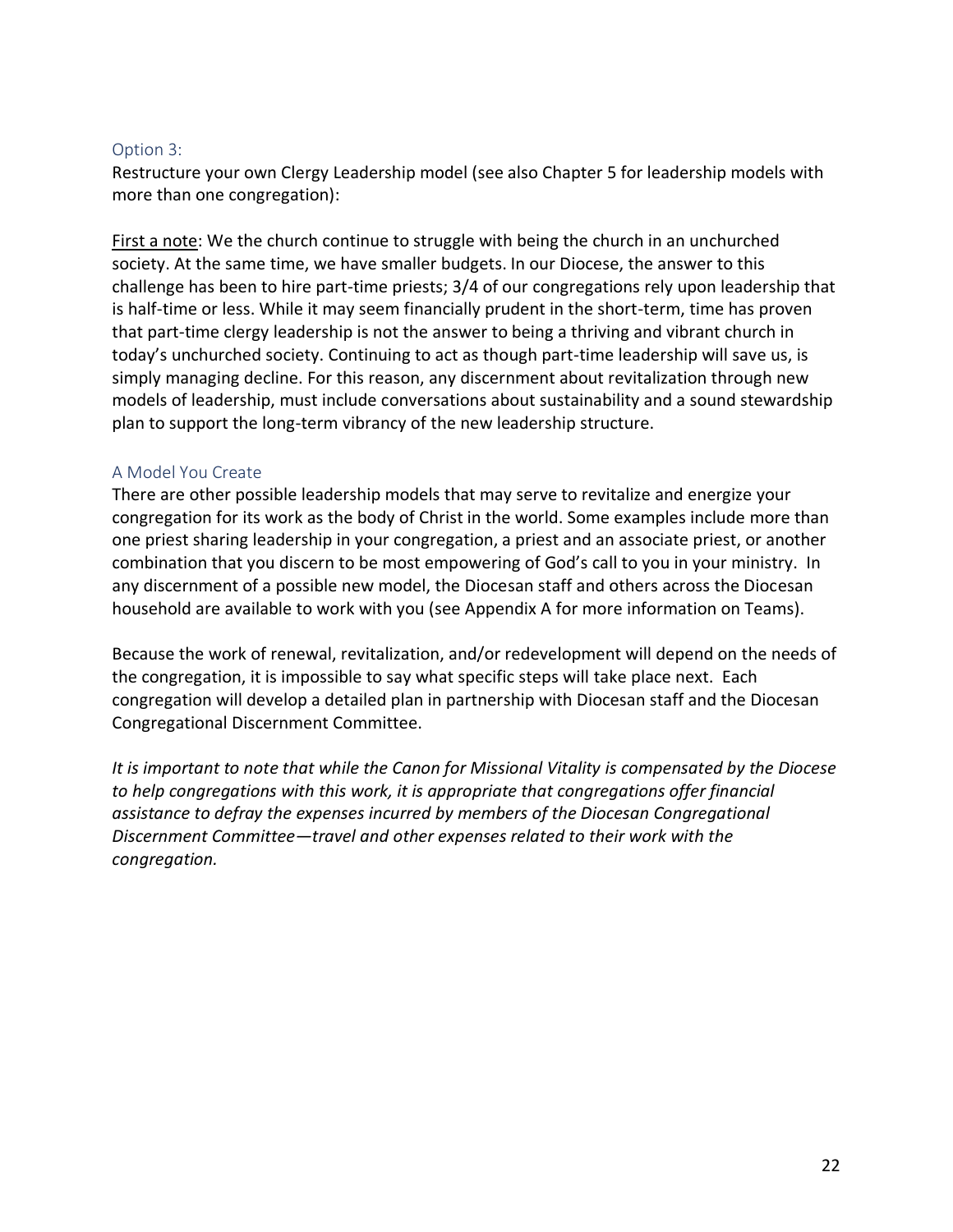# Chapter 5: Deciding for and Steps in Joining Another Congregation – Constellations, Plus!

**If you are reading this chapter, you have already discerned, through the work of chapter 3, that there is another congregation that is willing and interested in working with you or you are interested in finding a congregation with which to work. For the purpose of this chapter the word "cooperation" will be used at times to describe all the various options for congregations working together.**

For all the work described below, it is the expectation that congregations are working closely with designated member/s of the Diocesan staff and the Diocesan Congregational Discernment Committee.

*It is important to note that it is the responsibility of the Standing Committee to approve the acquisition, encumbrance or selling of property in the diocese. This means, if property changes become part of these discussions, a representative from the Standing Committee shall be part of the Congregational Discernment Committee Team assisting this process.*

The important terms of **Constellations** and **Merging** need to be defined. You will find these terms used differently depending on denomination and diocese, so for the purpose of the Diocese of Vermont, we understand these terms to be defined as follows:

**Constellations** are formed when two or more congregations in geographic proximity enter into a formal agreement of collaboration. At the very least, clergy leadership will be shared. Ideally constellations will share other things such as resources, leadership, ministries, programing and administrative functioning. The models for constellations are numerous and will likely evolve as communities experience collaboration with each other.

Two congregations, in geographic proximity, formally affiliate themselves in an MOU. They agree to share financial resources in order to support a clergyperson or persons.

This model can work for congregations with limited resources—energy, finances, members, systems—who share a sense of common mission and purpose although this may be expressed differently in each local community. Although affiliated, the congregations retain their own identity. The clergyperson may be seminary-trained or locally-formed, and congregation members are actively involved in mission and ministry. The clergyperson's full-time compensation package is formed by both congregations' resources.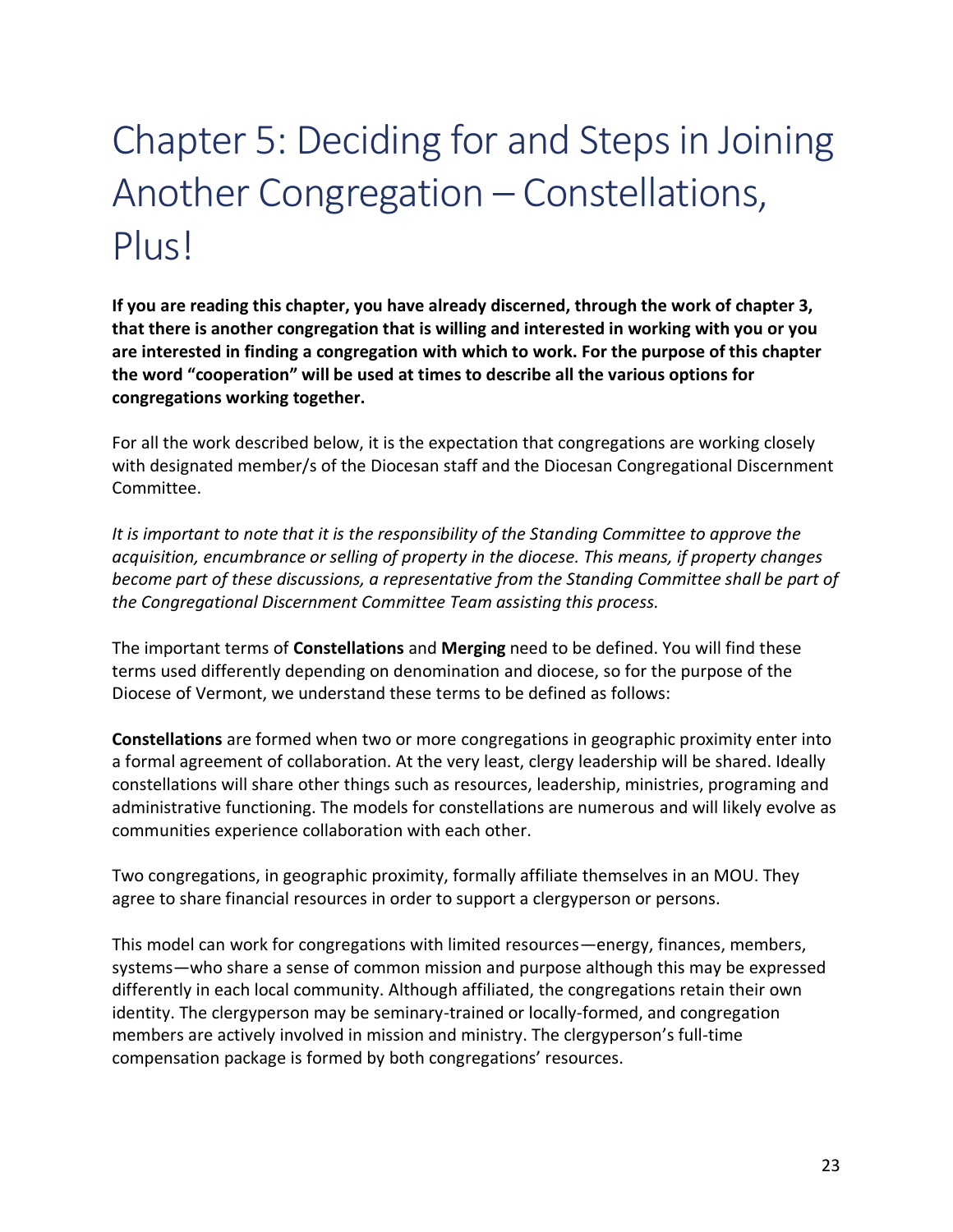A note on part-time or full time: We the church continue to struggle with being the church in an unchurched society. At the same time, we have smaller budgets. In our Diocese, the answer to this challenge has been to hire part-time priests: 3/4 of our congregations rely upon leadership that is half-time or less. While it may seem financially prudent in the short-term, time has proven that part-time clergy leadership is not the answer to being a thriving and vibrant church in today's unchurched society. Continuing to act as though part-time leadership will save us is simply managing decline.

In addition, the Diocese of Vermont has long been challenged to recruit clergy leadership for part-time positions. In the larger Episcopal Church today, there are fewer clergy searching for work than there are open positions, the majority of whom are looking for full-time work and/or will not relocate for a part-time position. For these reasons, constellations sharing a priest will support a full-time position.

The covenant between the congregations is a clear statement of expectations and tasks/roles for the clergyperson and the other leadership—vestry, worship leaders, preachers, outreach ministers, etc.

There are usually separate facilities, mostly separate programming, and separate church budgets. In some arrangements, the clergy compensation, the costs of some mutual programming and mission, the cost of any other supporting staff may be shared. There are also instances when the vestries of the congregations combine into one. When sharing clergy leadership, the combination of vestries, committees, and obligations will assist the clergy person in managing time and increase capacity for ministry and new initiatives.

**Merging**: Combined congregations are a result of an organic union or merger of two congregations. The original congregations are dissolved, and a newly named congregation is established.

With Constellations or Merging, the process can be within the same denominational structure or among members of different denominations. When the process includes denominations other than the Episcopal Church, there are additional complications to be considered.

There are a variety of reasons which lead congregations to consider a cooperative ministry with one another. Ideally, congregations approach one another about cooperation out of a desire to strengthen the mission and ministry of the church in their wider community. It must be recognized, however, that most often the motivation to come together occurs because of a perceived problem in one or both congregations.

Sometimes the strength of one or both congregations is perceived to be declining, at other times the congregations are not able to keep up with the increasing costs, particularly of clergy or facilities.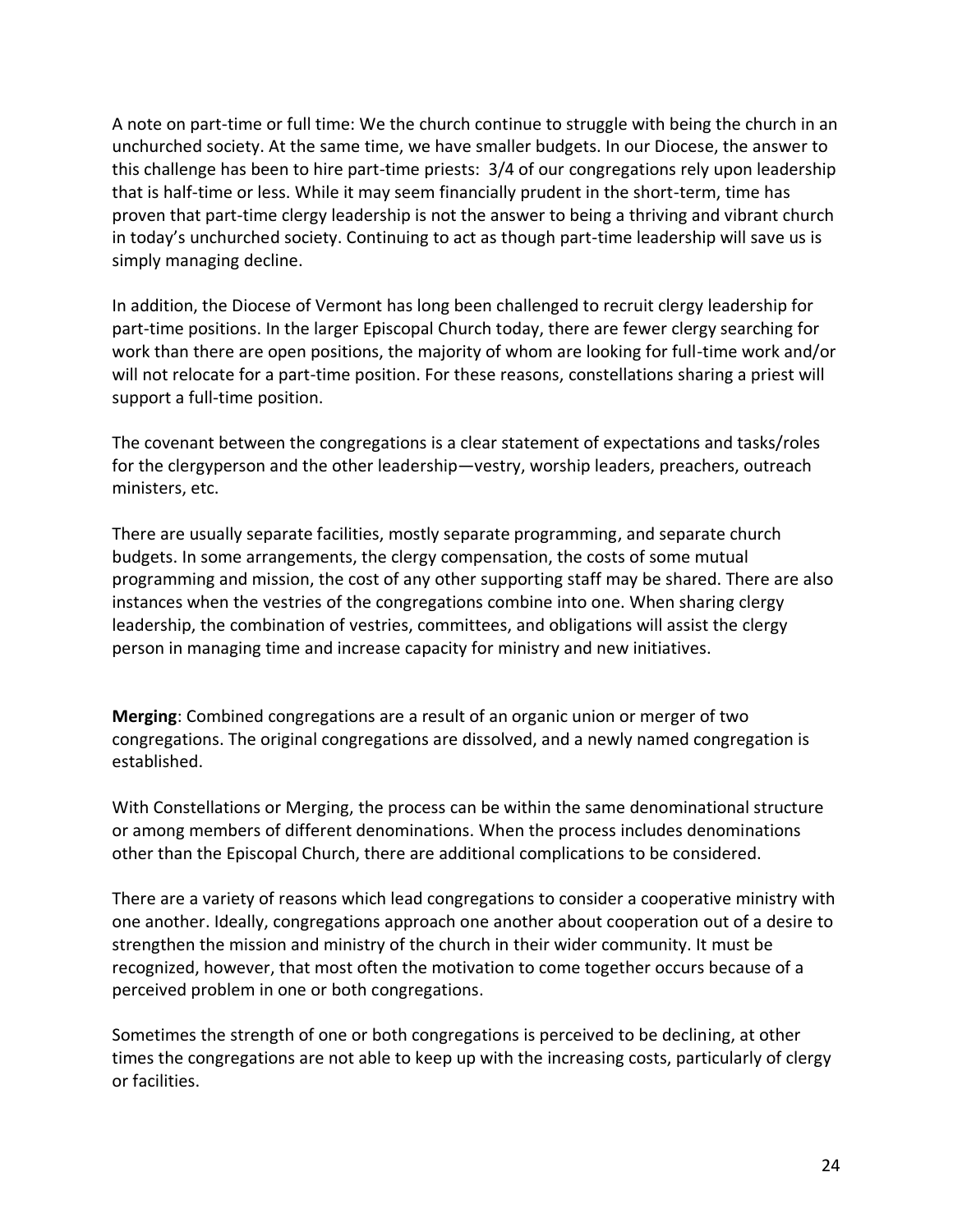Those who are helping provide leadership to the efforts of congregational cooperation, need to understand that initially many members can perceive the idea of a new cooperative arrangement as less than desirable, and as giving up something valuable. Whatever the initial motivation, for the venture to succeed, it is necessary that the congregations who enter this new cooperative arrangement view the arrangement as a way of strengthening their congregation's mission and ministry. Even if the initial motivation is simply out of a sense of survival, unless the members of the congregations envision the effort as a faithful response to God's call to service and witness in the community, the ability to meet the challenges of cooperation will most likely not be present. The conviction that the larger community/area/town/region deserves a better witness and better stewardship from the cooperating congregations is the solid foundation upon which to engage in congregational cooperation discussions.

It bears repeating: Unless congregations considering such cooperation can see and affirm within their exploration the possibility of enhancing their identity as the Body of Christ and their ability to act as such in their wider community, the effort to merge will likely not achieve its potential. Thus, all those involved in leadership need to find ways for members of all the cooperating congregations to acknowledge and own this goal.

# Identifying and addressing issues

When a congregation is considering exploring cooperation with one or more congregations, it should keep in mind some of the following questions and issues:

- Are there other options besides congregation cooperation that should be considered? (These options should have been considered in Chapter 3.)
- Are the congregations we are considering cooperating with compatible with us from the perspective of theology, worship style, polity, mission commitment, tradition, etc.? If no, would the combination of financial resources, and a commitment by your new partner, enable the funding of congregational development training such as the College (see above)?
- Is there a denominational congregation(s) in official relationship with the Episcopal Church, that is willing to enter a partner relationship with our congregation?
- Describe your congregation's relationship with the other congregations/organization/s. In what ways do the ministry of your congregation intersect with the mission of the other congregation/organization/s?

# From informal to formal conversation

When the conversation moves from an informal discussion of possibilities to a more formal exploration, there are several principles to follow: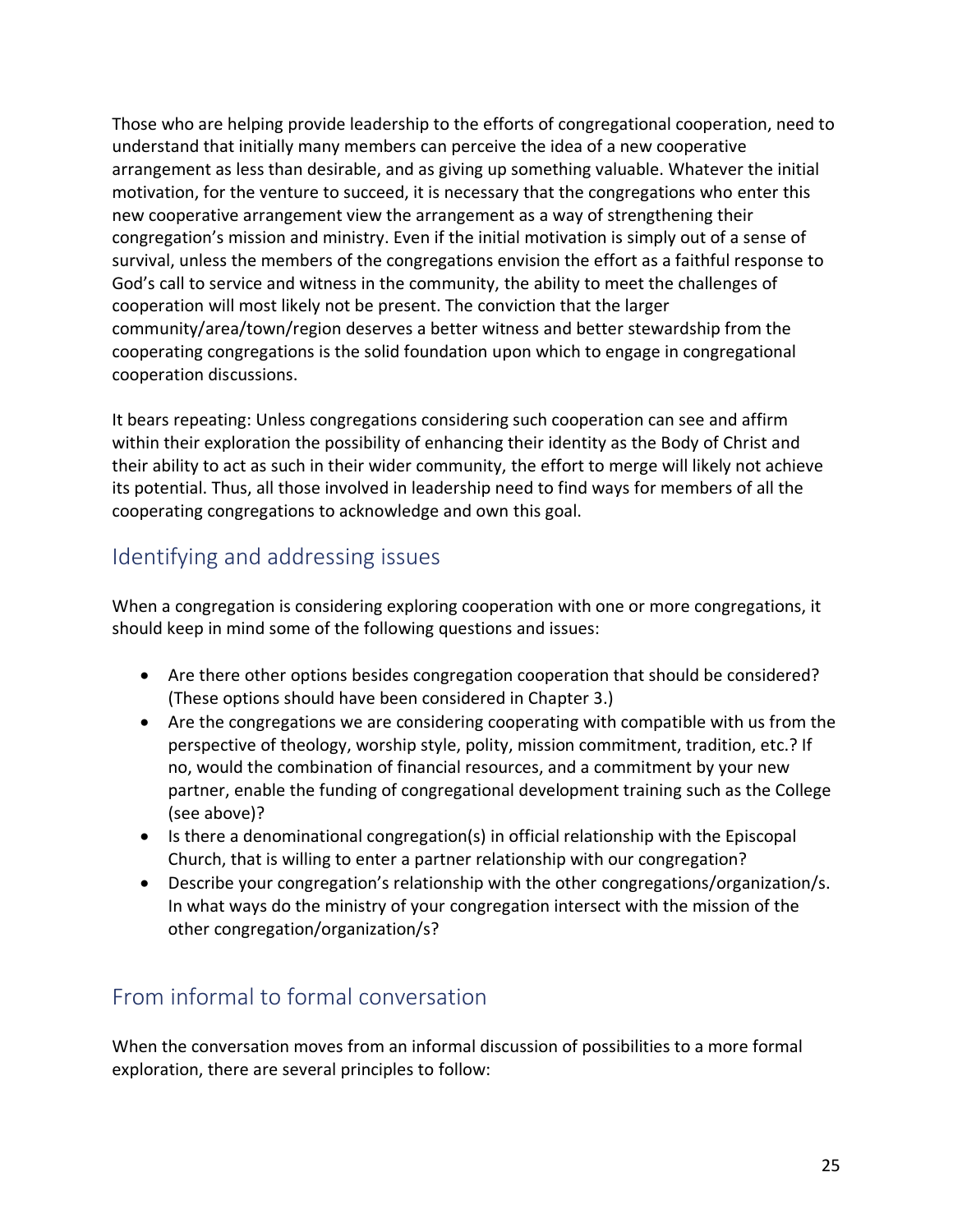- The Diocese must be involved in any conversation which takes place regarding formal cooperation of congregations. Before beginning exploration with another congregation, contact the Canon for Missional Vitality.
- Anticipate and be clear about decision-making processes from the beginning. Typically, a joint committee between congregations should be formed to guide the effort. Diocesan ministers can assist you in understanding and selecting appropriate decision-making processes for each task. This joint committee must have a plan for regular communication with the Diocesan ministers and designated member/s of the Diocesan Congregational Discernment Committee. Develop a proposal for cooperation to be considered by the congregations. The proposal should include a mission statement.
- Keep the congregations and the diocese thoroughly informed as the formal discussions proceed. It is very important for all congregations (and the diocese and if necessary other judicatories) to receive identical reports. It does great damage to the process if rumors are allowed to circulate or if the congregations have different perceptions about what is happening.
- Create ways for members of the congregations to become acquainted with one another. The exploration process is enhanced when fellowship and educational events for members of all congregations are planned. This allows members to become better acquainted and provides opportunities for them to engage in activities in one another's facilities.
- Maintain careful records of all meetings. Include in the minutes all agreements reached.
- Before any decision is made, the Bishop, Canon for Missional Vitality, and members of the Diocesan Congregational Discernment Committee should all be informed. The Bishop and other and diocesan leaders will provide an estimate of what each congregation will contribute to this process and will have final (legal) approval of any mergers of mission, ministry, property, or assets.
- After the decision has been made, it is important to celebrate the process and the decision. If the decision is to enter a cooperative relationship, a special liturgical service needs to be planned and held for all the congregations involved to celebrate their anticipated future and offer it to God.

For cooperation between denominations additional considerations are important:

- Is this cooperation with an ELCA congregation, which would allow sharing of clergy, liturgical, and other resources?
- *Building only*: Is this cooperation in use of a building, but not on clerical or liturgical matters, with a congregation in another denomination such as UCC or UMC?
	- o How will the space be used and when, by whom?
- *Cleric*: What is the denominational identity of the local cleric who will shepherd the congregations in the future?
	- o How will the cleric be selected? o Where will the cleric live?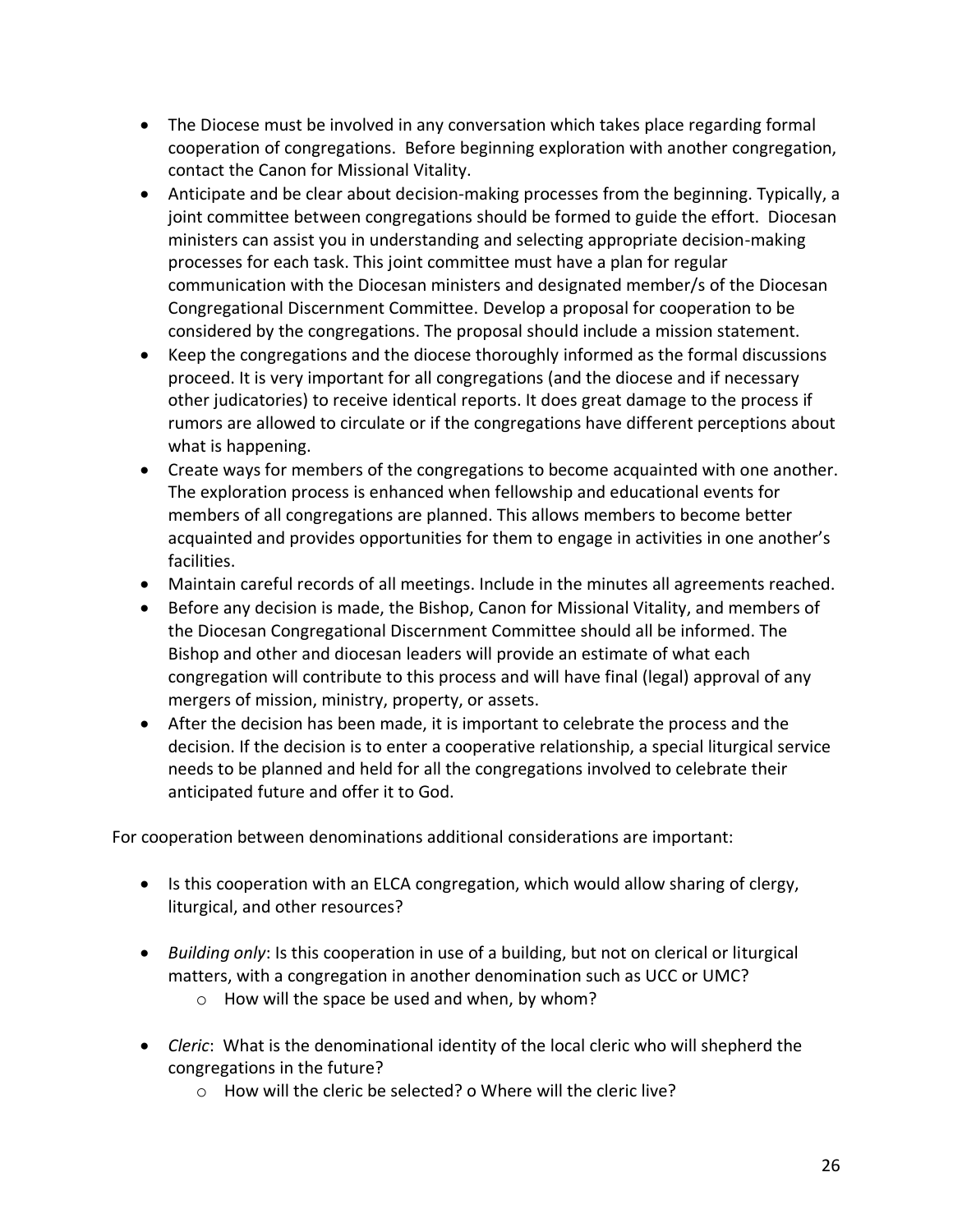- o How will the cleric be compensated?
- o What is the cleric's job description and priorities?

Depending on the denomination these questions can be answered differently. It is important to carefully discuss these issues prior to any formal arrangement of cooperation.

- *Denominational assistance:* It will be necessary to have a clear understanding of which denomination will provide what type of assistance.
- *Denominational relationship and participation:* This issue has to do with how the cooperating congregations participate in the life of their respective denominations, such as in diocesan meetings. It is particularly important that cooperating congregations and their denominations recognize the demands on a cleric who is expected to be a participating member of different denominations.
- *Standing and membership of cleric(s):*

The official recognition, membership and standing of the cleric in the cooperating denominations needs to be determined. It is important to be clear how the denominations participate in support of the cleric, as well as how they participate in oversight and discipline of the cleric. Generally, it is better to have one of the denominations carry primary responsibility and to involve the other denominations at critical points of support or discipline.

• *Membership and participation of the cleric's family:*

For clerics with families at home, the issue of membership and expectations of participation of their family members in the life of the cooperating congregations needs to be clarified. In most cases, it is unreasonable for multiple congregations to expect that members of the cleric's family will participate fully in the worship, education and other activities of all the cooperating congregations. While it should be permitted, it should not be expected or required.

#### Upon deciding to merge:

Once any type of collaboration (constellation, merger, etc.) is being explored, before making a decision, you are strongly encouraged to develop an exploratory experiment that documents your congregations being together. Additionally, when a decision has been made, experimentation which includes documentation, will continue to be a very powerful tool for discernment and decision making.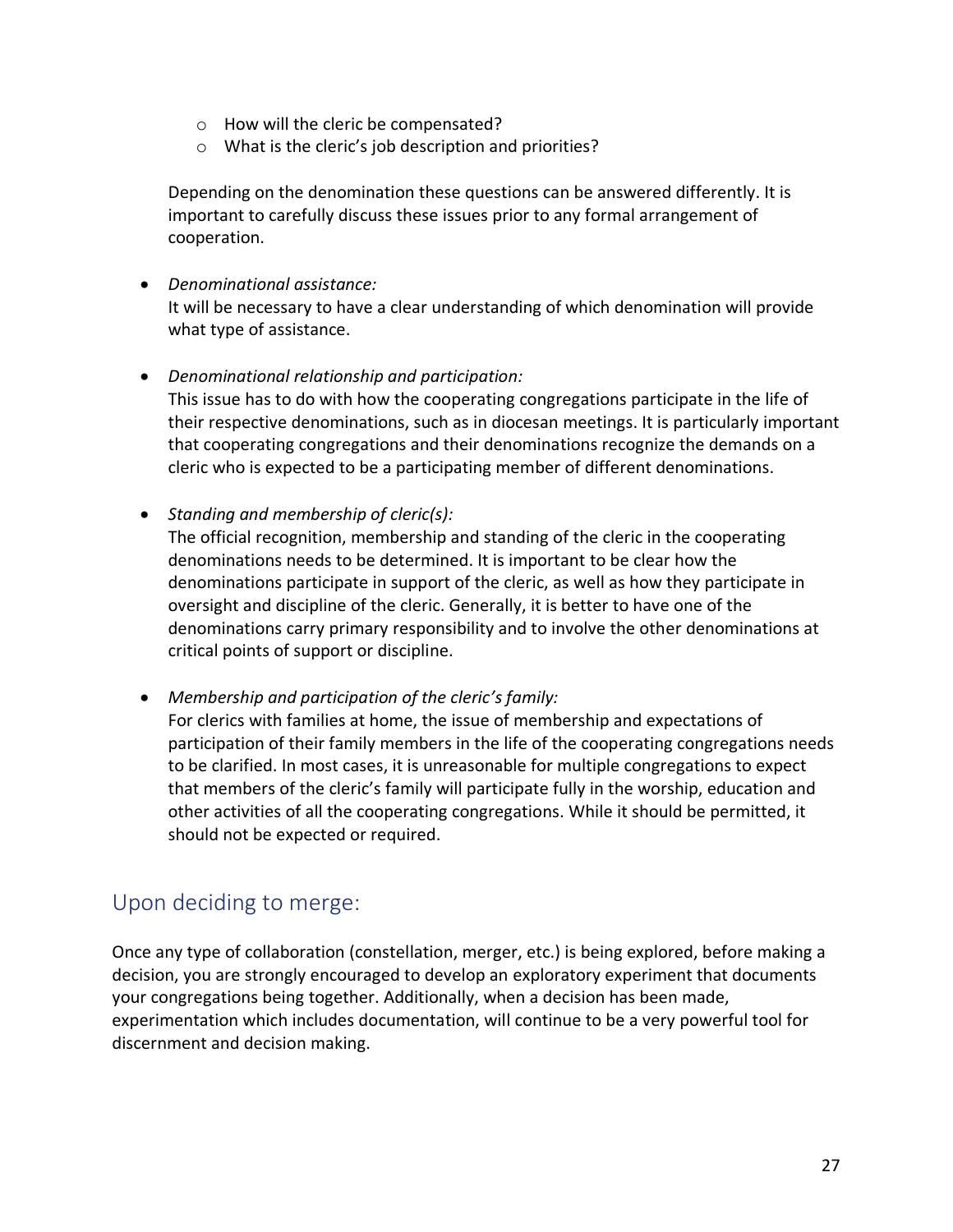It may even inform your decision to keep or sell a building. Name of the experiment, what you hope to learn, measurable data (how many people from each congregation participated, on a scale from 1-10-how comfortable were you in the space etc.) what did you learn from the experience? What did the data teach you?

At the outset is it important to have well defined procedures whereby the arrangement can be modified as needed. How are dissatisfactions with any of the arrangements addressed? If the scheduling of Sunday morning turns out to be unsatisfactory for one of the congregations, how does it the congregation raise the issue and have their dissatisfaction addressed? If one of the congregations can no longer meet the financial obligations of the cooperative arrangement, how is this to be handled?

These questions highlight the importance of having an official deliberative and decision-making process to which all have agreed. Typically, some sort of joint vestry or Bishop's Committee (or similar body if between different denominations) is established where these issues can be brought and discussed. If the congregations retain their own separate vestry/Bishop's Committee, a combined committee may be established to handle these and other similar questions.

### When cooperation involves going from two (or more) facilities to one

A strong component in shaping the identity of any congregation is its worship and meeting place and other physical facilities. In cases where the cooperative arrangement calls for a single facility, in place of two or more facilities currently being used, there are many issues to be explored to prevent feelings of "why should we pay for upkeep of *their* building."

- Obviously, an initial consideration must be whether one or both current facilities meet the needs of the new cooperative relationship. This includes considerations of size, condition, and locale in relation to where members live.
- Location also needs to be considered from the perspective of visibility and image of the congregation in the larger community, as well as the perspective of the location most conducive to carrying out mission and ministry within their local context.
- It is often very difficult for the members of one congregation, especially if it is perceived to be smaller or weaker than the other, to move to another congregation's facilities without feeling that they are losing something important in the newly formed relationship. It is not "just" a building—it is a part of their cultural identity and DNA. Therefore, this issue requires careful exploration. In some cases, cooperating congregations might explore whether a new facility is possible, thus allowing for a new identity to be established. If one of the existing facilities is to be used, careful planning needs to be done for the installation into that facility of important and symbolic components and furnishings from the other congregation's facilities.
- When cooperation is between denominations, it is important to keep in mind that ownership of congregational facilities may be different for congregations of other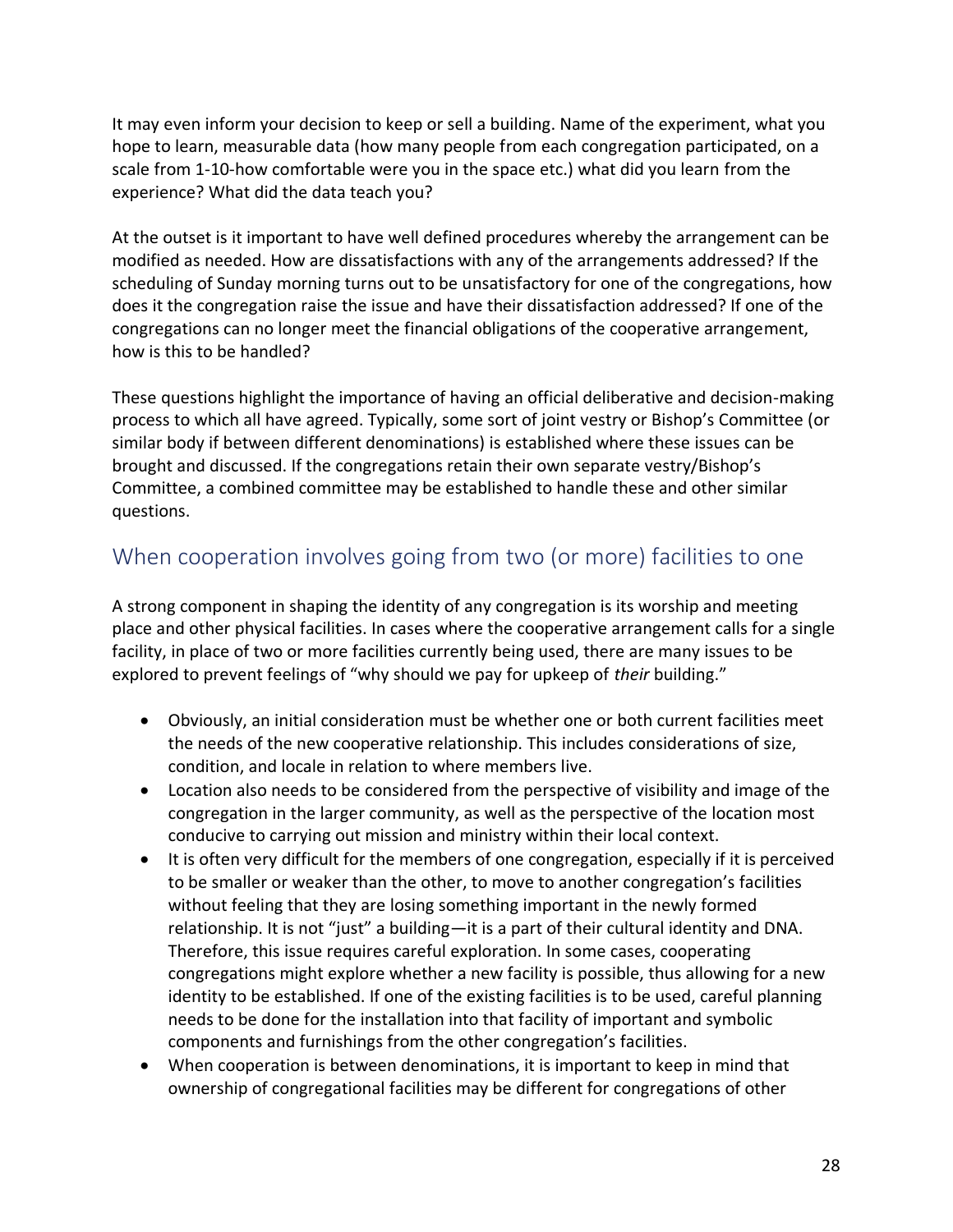denominations. This underscores the importance of full participation by representatives of the denomination's judicatories in these discussions.

# Worship scheduling in Leadership Sharing

A critical issue when sharing leadership is the scheduling of worship. For the cleric to conduct services in each congregation, distance and driving time needs to be considered.

Changing the time of worship is one of the most difficult changes for congregations to make. If new times are selected, they should be maintained for substantial periods of time and evaluated for effectiveness.

The value of having the cleric available for interacting with members either prior to worship or following the service also needs to be considered. It is often necessary to consider having the cleric at worship on an alternating Sunday basis. Some consider having a weekly service on Saturday or midweek as an alternative.

Skilled and trained lay worship leaders, lay liturgists and lay preachers must be part of a sustainable and equitable long-term solution.

As a final analysis, when considering conflict regarding worship scheduling, you may want to ask yourself: how might these differences be included in a healthy cooperative relationship? It is important to remember that the challenge of scheduling does not outweigh the benefit of the collaboration.

### Worship forms and Christian formation

Successful cooperative arrangements between congregations requires a certain degree of theological and liturgical compatibility among them. The need for pastoral adaptation to very different theological viewpoints and diverse worship forms and practices should be kept to a minimum. The cleric should not be expected to prepare for and conduct completely different worship services for the cooperating congregations.

Because music and Christian formation are two parts of the congregational life which are highly emotional, as well as reflective of theology, issues related to them need to be explored if worship and formation are to be shared experiences. Clear expectations of the cleric's role and responsibilities for oversight in these areas should be mutually agreed upon during the formal discussion time and included in the final agreement.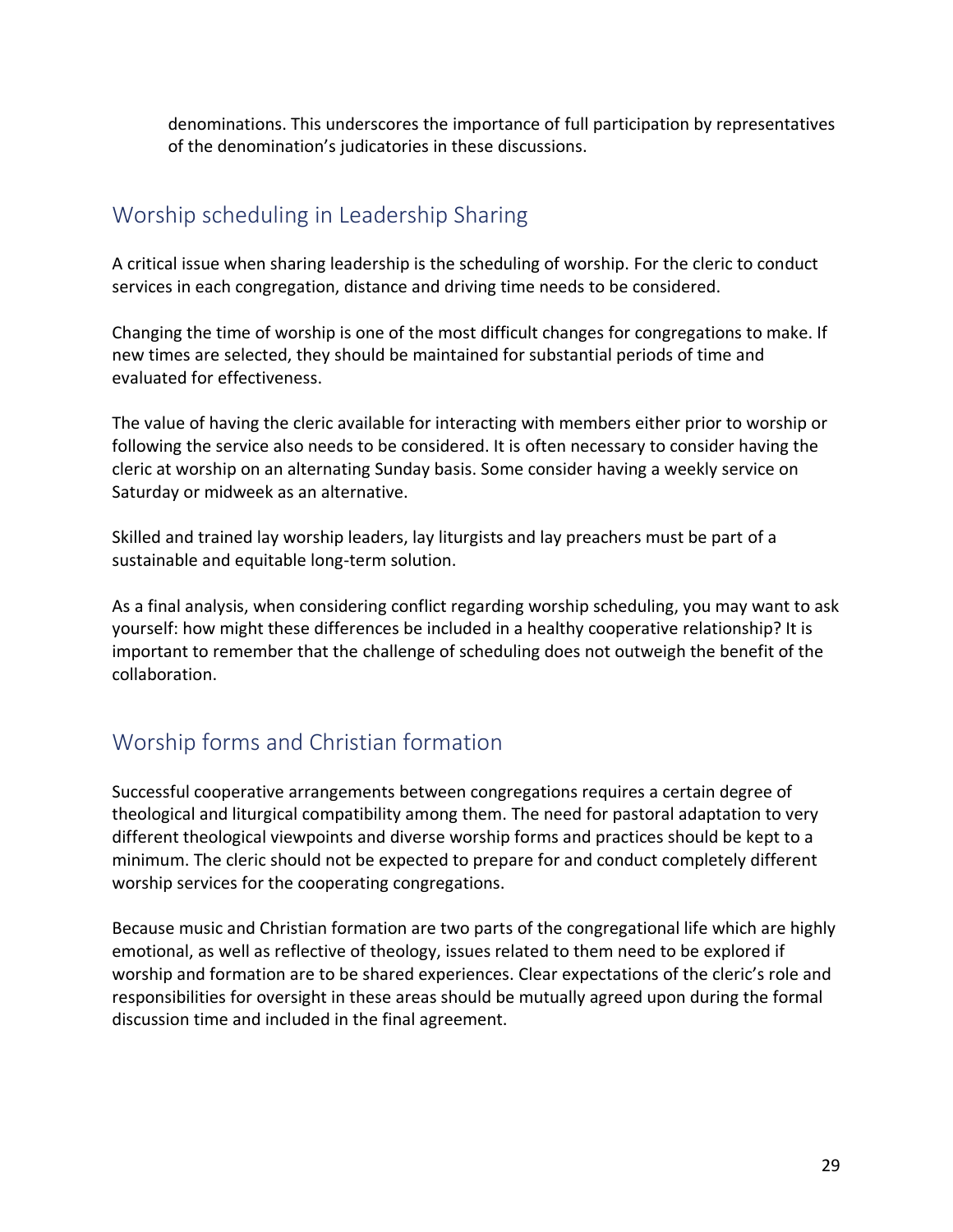# Chapter 6: Deciding to Close and Steps in Closing a Congregation

### Death and dying

Individual congregations like individuals — Moses, Joshua, you and me — are not immortal. **The closure of a congregation does not signify failure**. A congregation like an individual is born, grows, may get sick, can recover, will age and might eventually die.

God was not downplaying the significance of Moses 'leadership with the Hebrew people when God turned to Joshua to push forward after Moses died. God asked Joshua to do the work that needed to be done. History and events should be considered a blessing and be celebrated. Time moves on and so must our ways of accomplishing ministry. Look forward and see what God can do. Closing the doors does not stop the plan of God. God's plan moves forward even when there are apparent problems in a church. God can use the seed found within a closing church to produce more fruit and enable one's church to provide an eternal legacy.

A decision to close a congregation is not easy. Emotions run high, and a sense of failure may pervade the hearts and minds of those remaining. It is important to remember that for Christians, dying is not the end. Remember how Jesus taught that a seed must die in order to bear much fruit. We lose our life in order to gain it. This is true for individual Christians and is also true for our congregations. If a congregation is clinging to survival for its own sake, and not for the sake of Christ and his mission, then something is amiss.

Just as individuals experiencing change and loss go through stages of grief, so do congregations. As the various stages of grief are experienced by congregational members, lay leaders, and clergy leaders, it is important to acknowledge them. In her now classic model, Swiss Psychiatrist Elizabeth Kubler-Ross outlines five stages of grief: denial, bargaining, anger, depression, and acceptance. As with any grief, everyone experiences it uniquely, there is no set timeline, nor is there a set order for "moving through" these stages. Different issues will affect different people in different ways. Different people within the congregation will be at different places in the grief cycle at any given time. Acknowledge this, and respect where different people are in their grief process.

It is tempting to think in terms of "completing" a stage of grief. However, the experience of "returning" to one or more of the stages at unexpected times and in unexpected ways, even after many years, is normal. Grief, the longing for what has been lost, never fully retreats or disappears, even when something good emerges later. The process of grieving is a journey not a destination. There is always something valuable to be learned along the way about living fully until we die.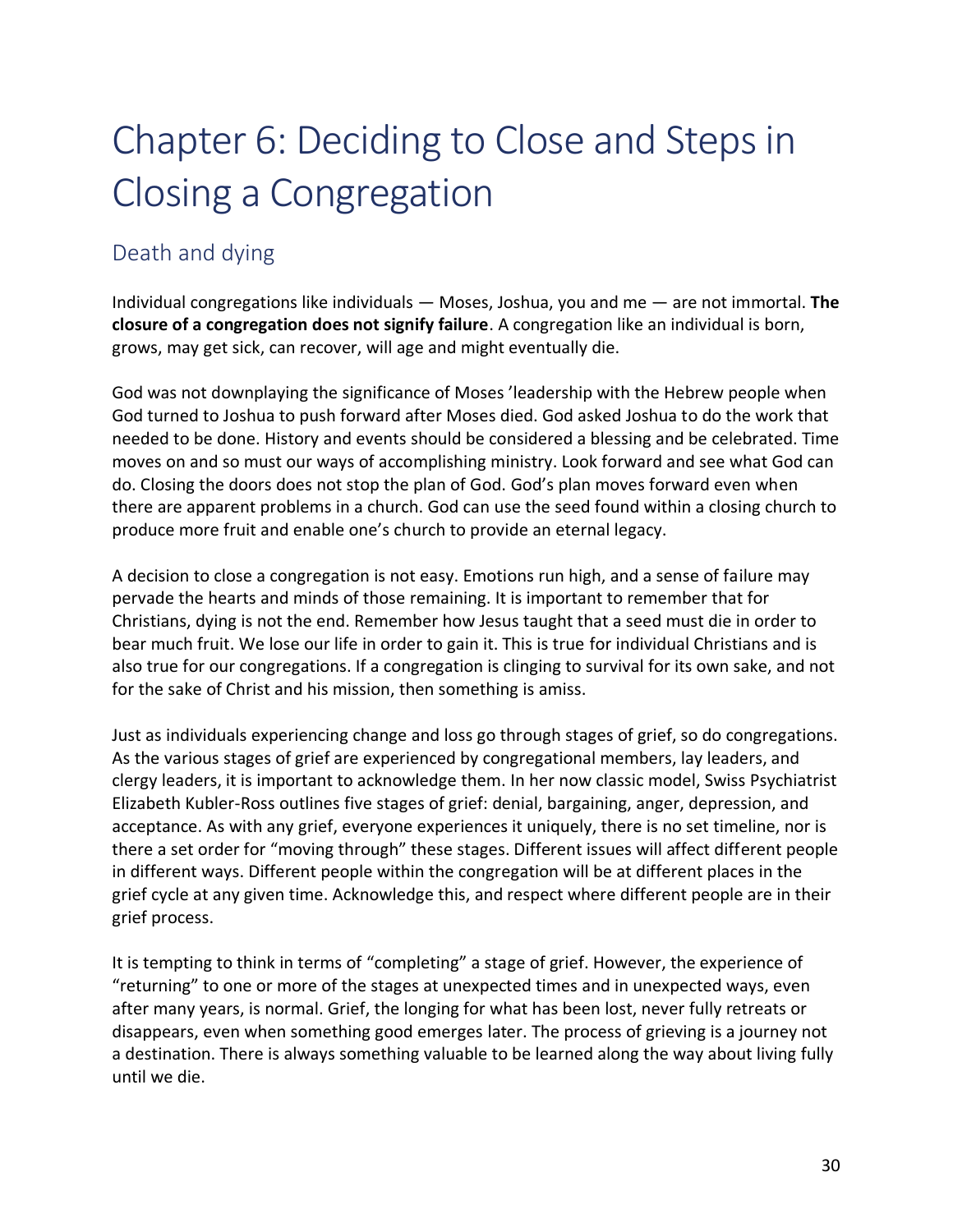Good communication is important at any time. In a time of crisis, change and loss, open and honest communication is particularly important. Engage in active listening. Be open about the process. Involve as many voices as possible in your discernment conversations. Allow everyone to be heard.

Do not underestimate the strength that comes from having companions on the journey. "Mutual conversation and consolation" among the community of believers is truly a means of God's grace. Especially during difficult times, draw on the strength and insight that comes from corporate worship, bible study, and prayer.

Also do not underestimate the power and significance of material things. It is normal for people to have powerful emotional attachments to such things as pews, stained glass, cemeteries, communion ware, and even silverware and furniture. This is not simply a matter of idolatry. Everything in a church develops layers of meaning over time. Every object can accumulate layers of stories and powerful emotional resonance. Find ways to respect and honor the significance of these objects, even—and especially—as you are letting go.

#### Important

When closing a congregation, there are two important points always to keep in mind:

- 1. Congregational leaders must communicate clearly and often with members of the congregation. They must be completely transparent about the issues to be decided and what meetings will be held where important decisions will be made.
- 2. Thorough minutes must be kept of all discussions and actions.

# Stages of Grief

While going through the process of deciding to close a congregation and then following through with all the steps necessary for the closing, all involved will go through the various stages of grief: denial, anger, bargaining, depression, and acceptance. Unfortunately, not everyone will go through the stages in lockstep nor at the same speed.

Understanding of and proper attention to each person's stage in the grief process will facilitate following the steps needed to close the congregation.

#### Discernment

The ultimate decision to be made by a congregation is what God desires of it. Once a determination is made that it might be best to close, the congregation enters a time of discernment of how to best leave a legacy and provide new life from this closing.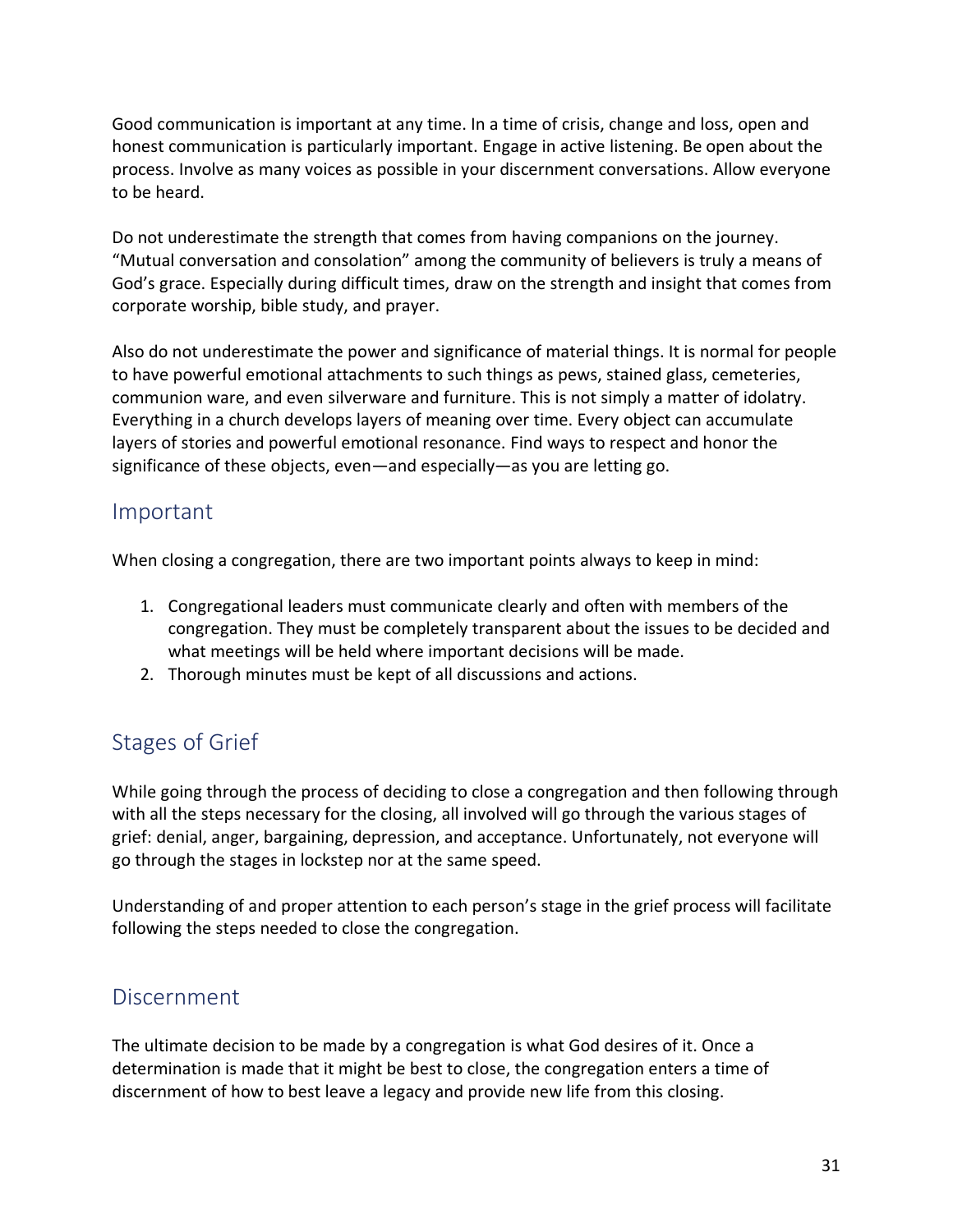### Leaving a legacy

Just as an individual should plan, so a congregation nearing the end of its life cycle can think about how the story of their past ministry might be remembered and shared.

Use the following questions and issues as starting points for your conversation:

- List your congregation's knowledge, experience, passions, imagination, and spiritual gifts.
- List the congregation's commitments and energies in the past.
- Is the mission and ministry of your congregation known to others in the wider community? Are you providing recognized and important services such that your primary identity is that of service others? Look for themes in your list. Use this list to help craft your story.
- Identify objects and documents that have real historical value. Take steps to preserve and archive these so that others can learn from them.
- Find ways to tell, share, celebrate and preserve the congregation's story. This is also a legacy for the wider church and your geographical region.

#### Diocese

Whenever the possibility of closing might be an option for congregational leaders, the Bishop's Office should be contacted immediately. The Bishop and the Bishop's staff, including the Canon for Missional Vitality, Canon to the Ordinary for Cultural Transformation, and members of the Diocesan Congregational Discernment Committee can provide the resources and guidance needed for congregational leaders. **In the Episcopal Church, the Diocese has ownership of and control over all property; however, your prayerful and thoughtful guidance and input will be used as the process moves forward.** It is important to note that it is the responsibility of the Standing Committee to approve the acquisition, encumbrance or selling of property in the diocese. Therefore, a representative from the Standing Committee must be part of the Congregational Discernment Committee Team assisting this process.

### Decisions

The closing of a congregation involves two primary decisions:

- 1. When to close, which includes what process will be followed and the scheduling of a final celebration worship service whenever possible.
- 2. What to do with the property and resources (worship appointments, Sunday School material, etc.) of the congregation.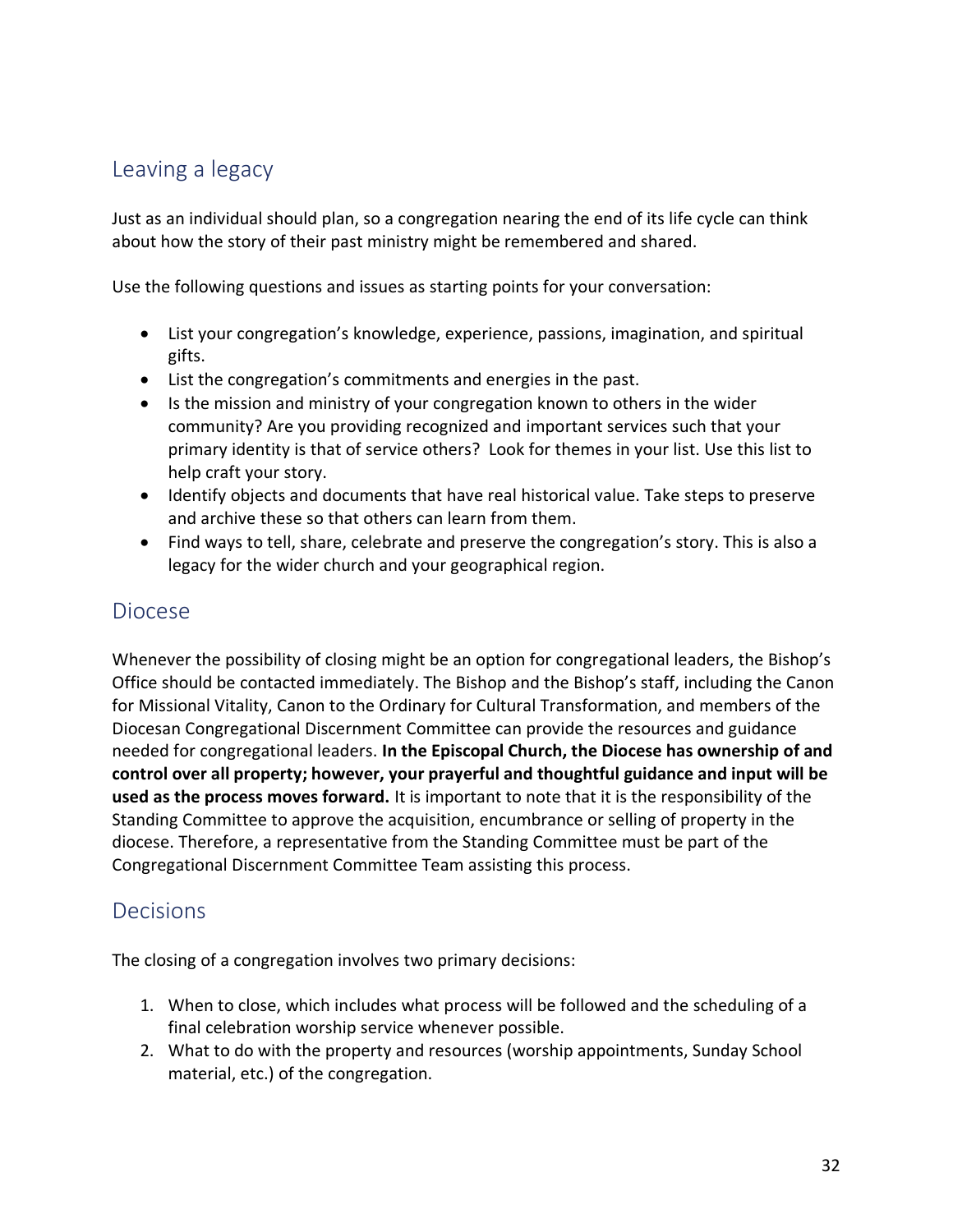**Both of these decisions are made by the Bishop** in consultation with the leadership of the congregation, the Standing Committee, members of the Diocesan Congregational Discernment Committee and the Canon for Missional Vitality.

# Communicating Decisions

The decision to close a congregation needs to be thoroughly communicated; this should be coordinated through the office of the Bishop. Be sure in your communications to include:

- Everyone on the congregational roll and congregational friends including regional members
- Former clergy who served the congregation
- The Press/Media outlets
- Programs and institutions who use the space (AA, Scouts, etc.)
- Mission partners: local, regional, national, international, ecumenical, interfaith

### Closing Operations

Some of the closing operations are the work of the congregation; some work properly belongs at the diocesan level. We strongly suggest that the congregation have a team of two or three people who will work with the members of the Diocesan Congregational Discernment Committee to address each of the points below.

#### Pastoral Care

A chaplain may be appointed by the Bishop for the care of the congregation in the time of discernment and transition. The chaplain will meet with the Canon to the Ordinary for Transition Ministry and any clergy serving the congregation to learn about special needs of the congregation and to discern the duration of the work. This person may be lay or ordained depending on the needs of the congregation and may be reimbursed by the diocese at the daily rate for supply clergy or work without fee. Reimbursement to the diocese will be made at the time of the sale of the building and/or settlement of accounts.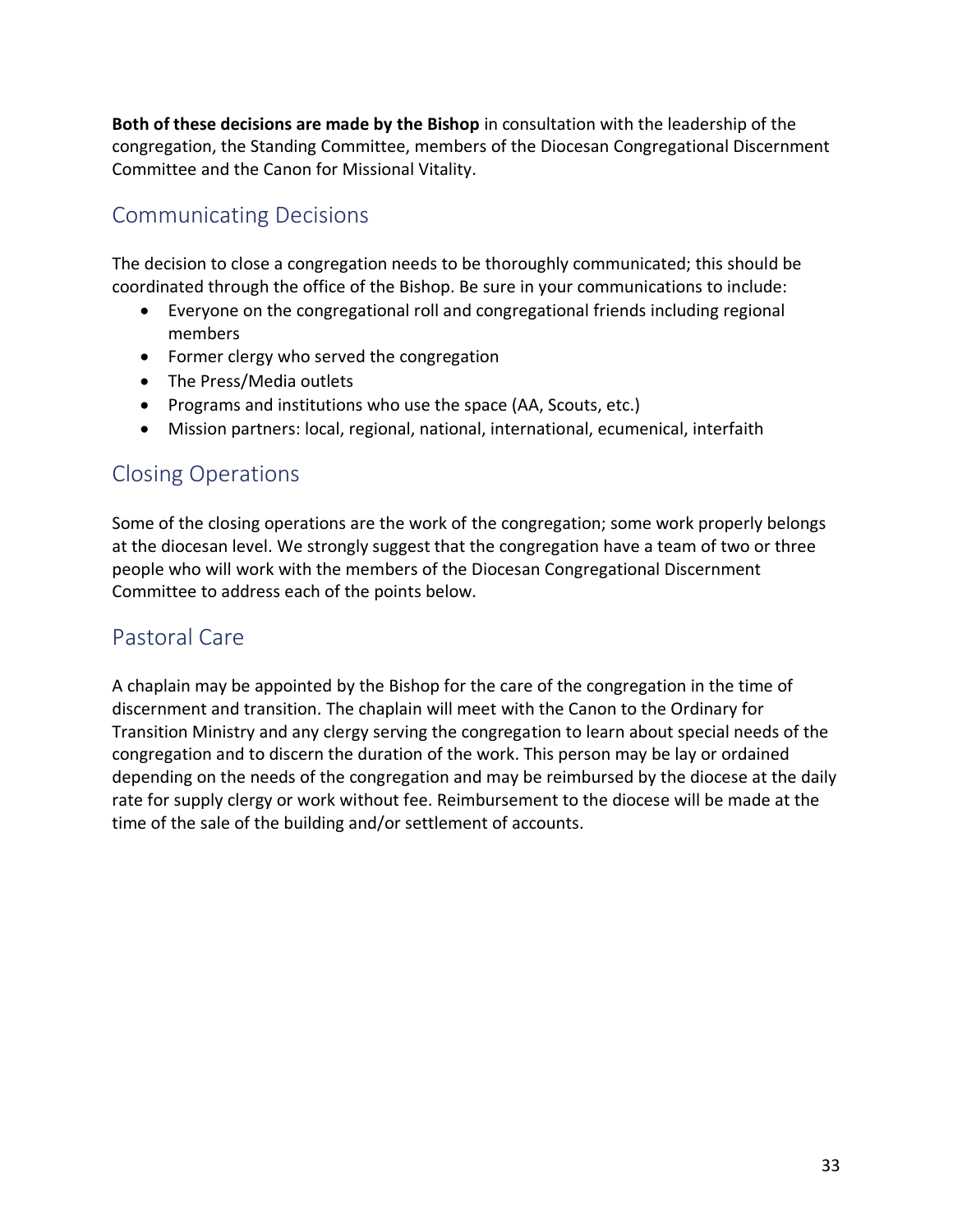A chaplain may be appointed by the Bishop for the care of the congregation in the time of discernment and transition. The chaplain will meet with the Canon for Missional Vitality and any clergy serving the congregation to learn about special needs of the congregation and to discern the duration of the work. This person may be lay or ordained depending on the needs of the congregation and may be reimbursed by the Diocese at the daily rate for supply clergy or work without fee. Reimbursement of these expenses to the Diocese will be made at the time of the sale of the building and/or settlement of accounts.

# Closing liturgy

The Closing liturgy will be planned by the Bishop in consultation with the Clergy, Wardens, Chaplain and others, as appropriate.

# Physical Plant: Congregational work

- 1. Construct a list of deferred maintenance projects and their estimated costs including environmental items, i.e.: asbestos and lead abatement.
- 2. Arrange for locks to be changed.
- 3. Make a list of vendors who work on the building and who may be needed in the moth‐ ball stage (plumber, electrician, groundskeeper). Plan to maintain landscaping/plowing in mothball stage.
- 4. Copier leases and other equipment leases are reviewed.
- 5. Manage current lease arrangements, determining "quit date" for tenants (Scouts, food pantry, etc.).
- 6. Remove all signage from around town, including "The Episcopal Church Welcomes You," and other forms of advertisement (website, newspaper listings, phone directory, etc.)

### Physical Plant: Diocesan work

- 1. Install, if needed, a security/alarm system and determine who will serve as caretaker.
- 2. Diocesan Property Manager conducts a walk‐through and notes current condition of building and prophylactic measures for mothballing. (i.e.: care for organ, bleeding pipes, reducing heat to minimum, humidifiers installed, etc.)

### Stewardship of Goods and Property: Congregational work

- 1. Inventory all goods of any value, including churchware, vestments, statuary, vessels, furniture, machinery.
- 2. Contact the Diocesan office and arrange for appointment to help with inventorying/collecting goods for diocesan archives (Church histories, artifacts records, etc.).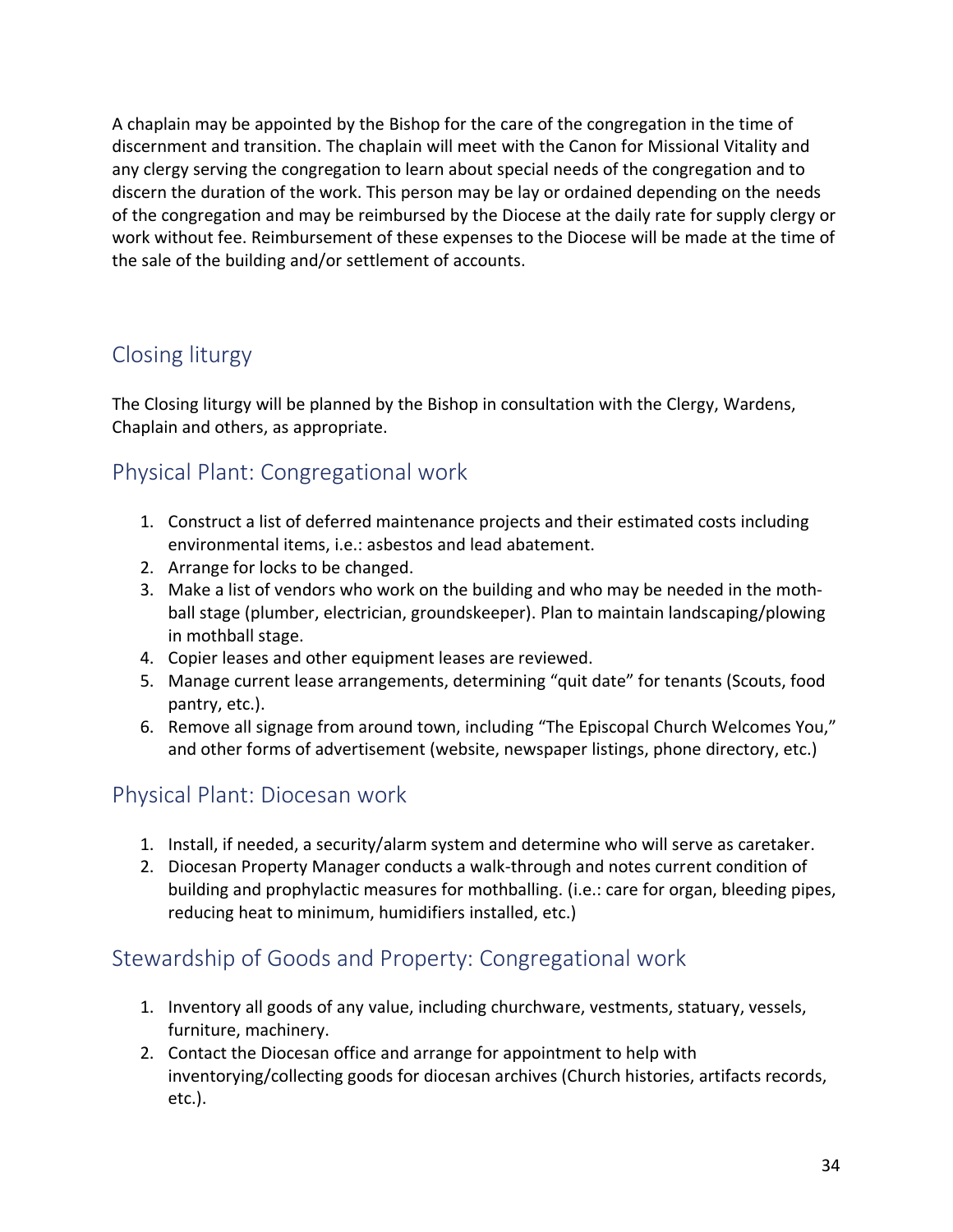- 3. Make a list of other church goods (i.e.: Sunday School tables and chairs, dishes, choir robes, etc.).
- 4. Inventory all groups/organizations who use the church/building (Food pantries, freeze shelters, soup kitchens, counseling practices, nursery schools, AA and other groups, thrift shops, etc.) and give adequate time for these ministries to be re‐located.
- 5. Make a list of all goods to be given back to donors and goods other churches have requested and give this to the diocesan offices.

### Stewardship of Goods and Property: Diocesan work

- 1. Arrange for archive materials to be transferred to diocesan offices.
- 2. Work with congregation for disposition of all goods.

#### Records: Congregation work

- 1. Gather all congregational records, including the parish register, all minute books, and all financial records.
- 2. Develop a list of all records.

### Records: Diocesan work

- 1. Appraise which records are required for the formal closing of the congregation and which need to be archived.
- 2. Plan for the proper disposal of records no longer needed.
- 3. Visual materials such as photographs, videotapes, and films also provide a record of the congregation. Determination will need to be made of which visual materials are to be retained and how to best archive them.

### Legal: Congregational work

- 1. Please contact the Chancellor of the Diocese for help and for any questions that involve legal aspects of this process.
- 2. Follow the congregation's constitution and canons and congregational by-laws with respect to making the decision to close. If the by-laws do not provide guidance around the closure of the congregation, the Bishop's Office and Chancellor will advise.
- 3. Contact the Bishop's Office regarding the transfer of the congregational register, minute book, and other legal documents.

### Legal: Diocesan work

1. The Chancellor, and members of the Diocesan Congregational Discernment Committee as appropriate, shall work with the congregation for all legal matters regarding closing.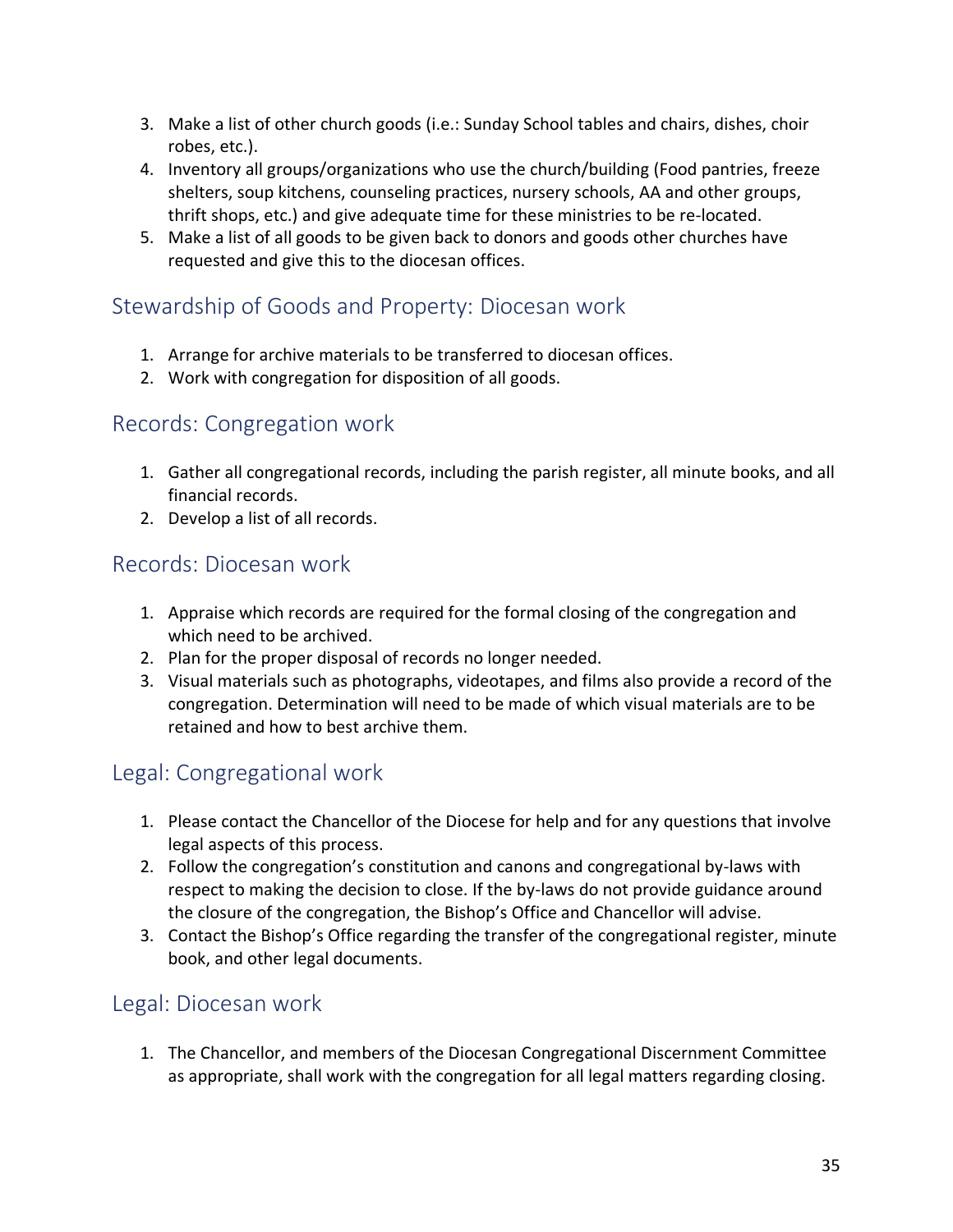2. Upon closing, file any required legal documents with the Diocese, as well as with county, state and federal governments.

### Membership: Congregational work

Arrange for any remaining members on the congregational role to transfer their membership to another congregation.

### Property: Congregational work

- 1. Inventory the contents of the building(s).
- 2. Discontinue utility services no longer needed and transfer all other necessary utility service accounts to the diocese for payment.
- 3. There are significant limitations on encumbering and selling assets due to restrictions on disposing of property, especially buildings and other real estate. The congregation is not allowed to negotiate to encumber or sell property without permission of the Diocese. (see appendix C)
- 4. If there is a cemetery or columbarium special accommodation should be offered to the families. Please check with the Chancellor for more information about how to deal with the cemetery or columbarium.

### Property: Diocesan work

- 1. Arrange to secure the building(s) until ownership is transferred. Security includes maintaining fire and liability insurance, keeping the buildings securely locked, designating someone to regularly check the building, and maintaining needed utilities.
- 2. Arrange for the exterior of the property to be maintained (lawn mowing, weed control and snow removal).
- 3. Decide, in conjunction with the congregation, Canon for Missional Vitality, and members of the Diocesan Congregational Discernment Committee what to do with the contents and with the building(s).

### Financial and administrative: Congregational work

- 1. To be collected and given to diocesan Financial Administrator:
	- Seven years of financial records including general ledgers software, passwords for computers, information on hard drives Check books, registers, pass books
	- Bank statements including cancelled checks
	- Credit cards
	- Financial statements, including balance sheet and income & expense sheet
	- Paid and outstanding bills
	- Pledge and giving statements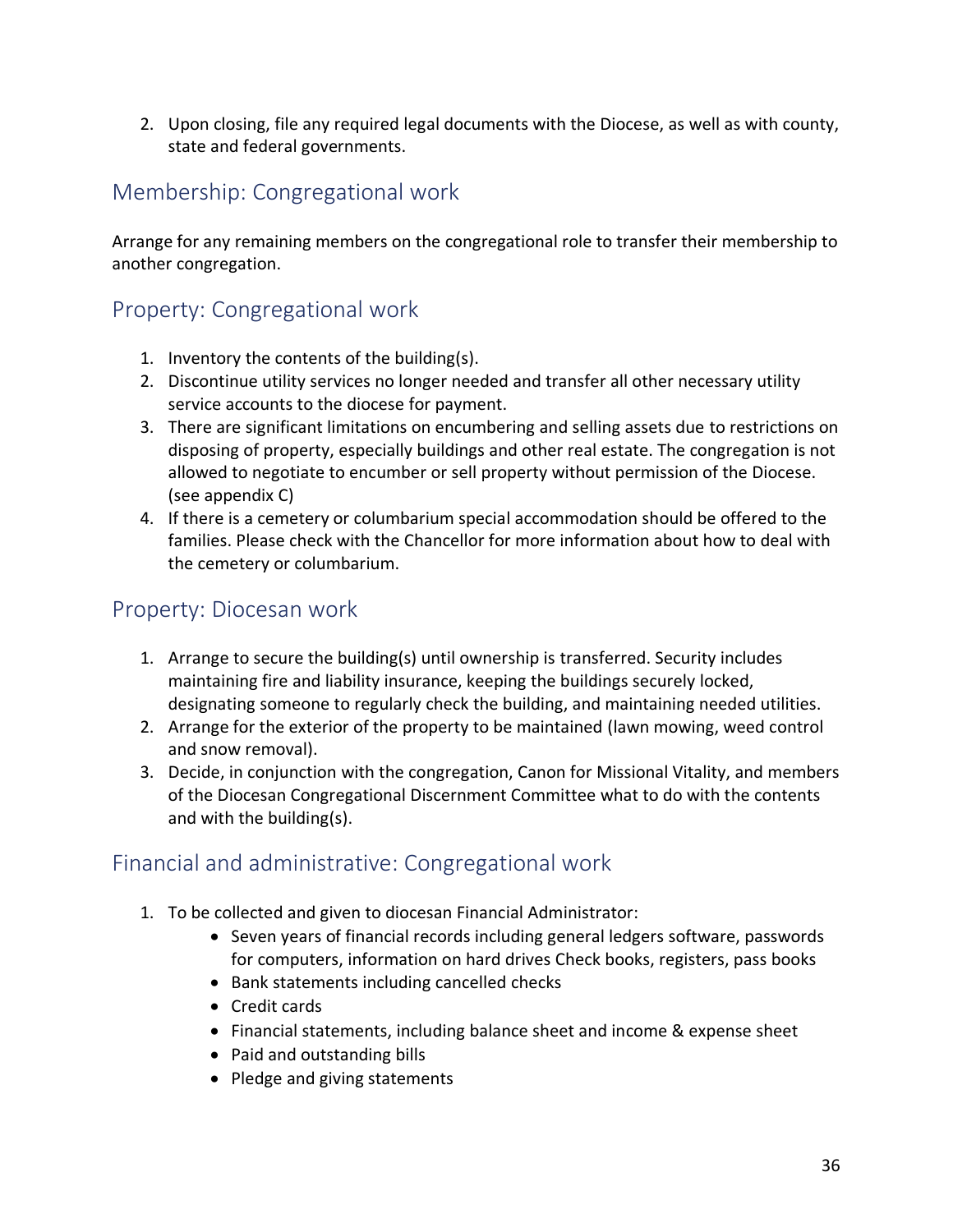- Parochial Reports, audits and accounts (should also be on file at the diocese offices)
- All human resources/personnel files and records
- Membership records
- Parish records and registers
- 2. Create a list of all financial accounts, (checking, CDs, outside brokerage firms, savings, discretionary funds, ECW, Altar Guild, Youth Group savings, etc.) Include account numbers, signatories, phone numbers of signatories. Close and transfer to custodial account.
- 3. Notify all vendors of change of billing address to reflect the diocesan office address at: 5 Rock Point Road Burlington, VT 05408-2737

ATTN: Diocesan Financial Administrator

4. Give authority to diocesan Financial Administrator to manage accounts.

**In the Episcopal Church, the Diocese has ownership of and control over all assets, however, your prayerful and thoughtful guidance and input will be used as the process moves forward**. We welcome the congregation to share ideas regarding disbursement of remaining congregational funds in ways that can continue the mission and legacy of the congregation. Generally, proceeds from the sale of a building will be funneled into these areas:

The diocesan investments that fund the Butterfield fund, to supply grants and loans to further the mission of our congregations across the state, formation for congregations, congregational development, and lay leadership development.

### **Cemetery**

If the congregation owns a cemetery, either the ownership must be transferred to another entity or the congregation must provide funds for the annual upkeep of the cemetery.

Use the checklist provided in **Appendix A** to keep track of all the legal, ecclesial, financial, and practical steps involved in closing a congregation.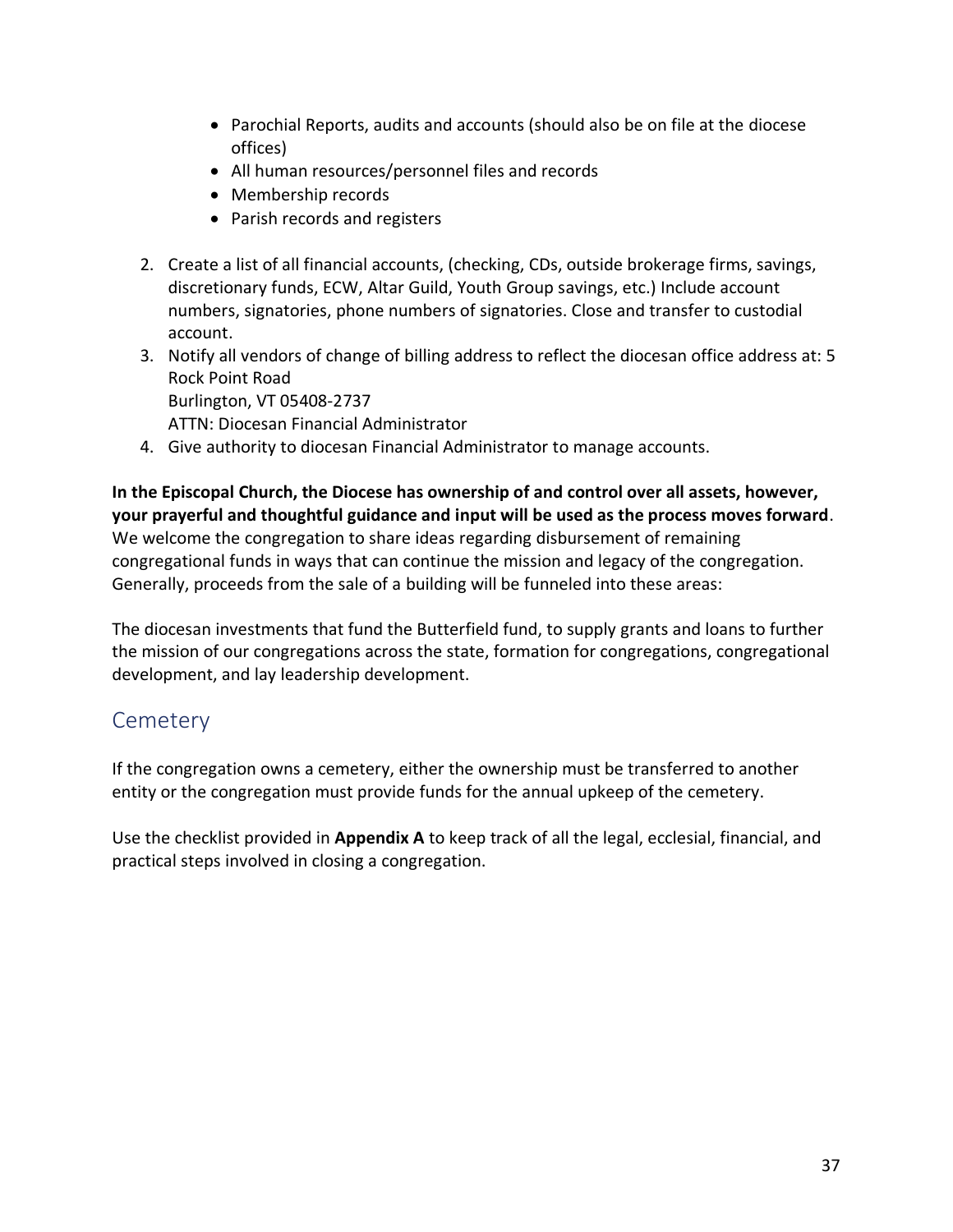# Chapter 7: Making Closure, Ending in Hope: Planning a Final Service

In the multi-step process of closing, your congregation will experience a variety of emotions of varying degrees: anger, grief and nostalgia, anxiety and hopefulness about the future. Some of the members may feel relieved; some may worry that by closing, your congregation and its witness will be forgotten. A final gathering time and service can be an important way to acknowledge your congregation's history and witness in the community; it can give voice to the pain of loss that many are feeling about closing; it can be a lasting testimony to the community. Gathering with members, friends, the community at large, and other congregations who may be joining in ministry, is a public sign that God's mission continues and extends beyond our temporary buildings.

Below are some suggested steps your congregation may want to consider as you together plan for the final gathering and service. We have also included a Service of Leave-Taking for use when a congregation is leaving a church-building that has served its mission, or for when a congregation is closing.

#### Steps to consider when planning the final service:

- 1. Have a meal. For centuries, when Christians gather to mark a life-changing occasion, food is shared. Think what weddings and funerals would be like without the shared meal after the gathering. Even baptisms and confirmations have their traditional cake or luncheons. Sharing one last meal in the beloved kitchen, using the space of the building that your congregation is leaving, is a testament to your shared spiritual life together in this place.
- 2. Invite current and former members.
- 3. Invite the community. This service is their chance to say farewell and Godspeed to your congregation and its witness in the community.
- 4. Invite other congregations. Especially invite a congregation you may be merging with, or a congregation that has been identified as the primary congregation your members will be joining. This can be a powerful testament to the mutual ministry you share in Christ.
- 5. Plan the service with care and attention. The Bishop will work with you to plan the service. Be intentional about the final procession, where items commonly used in the congregation's worship life are carried out of the building for the last time. Plan who will carry these items and what the person carrying them is to do with them at the end of the procession. You may also wish to incorporate the church's mission statement in a part of the liturgy.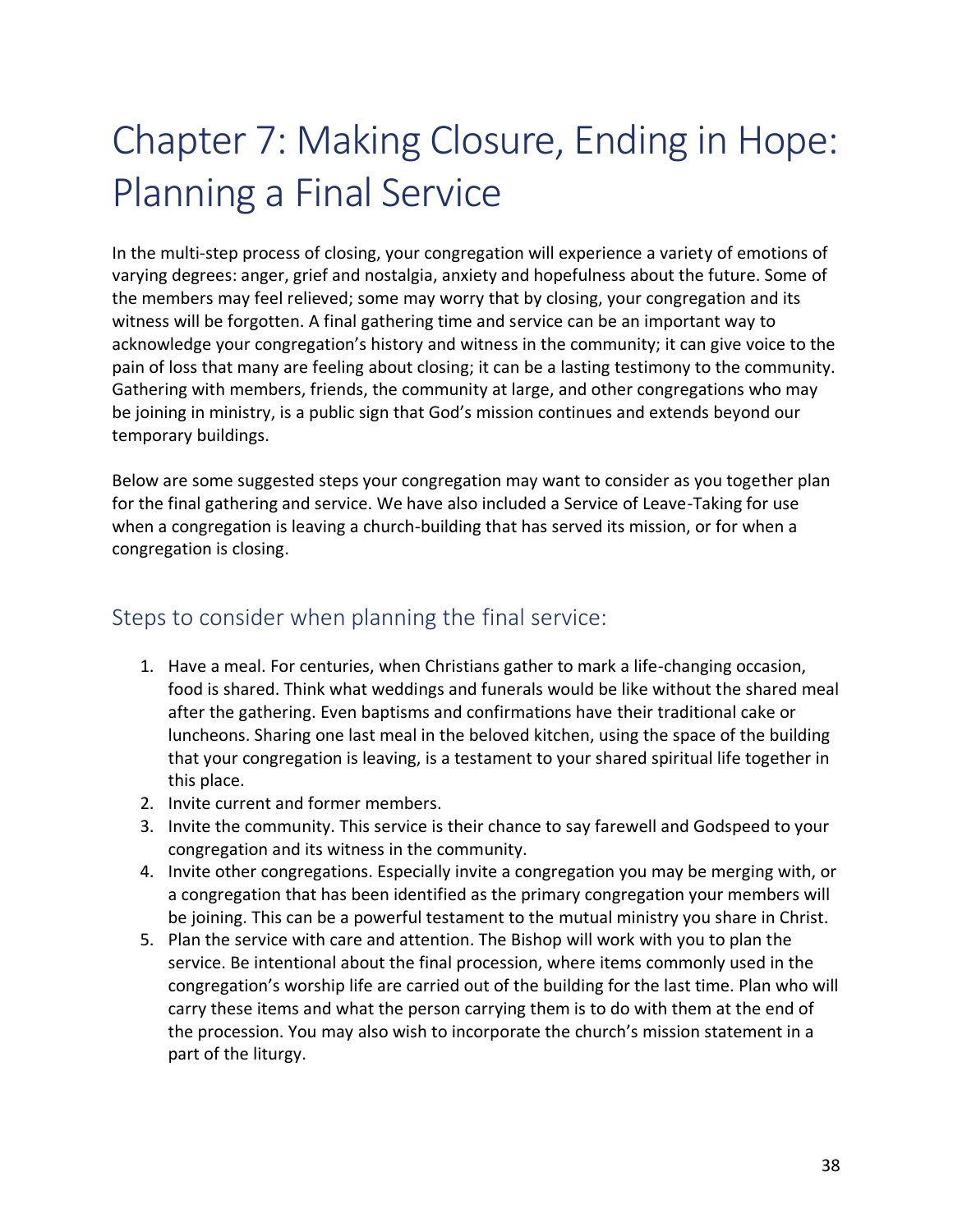# Appendix A: Congregational Discernment Committee – Teams

### What is a Congregational Discernment Committee Team?

This is a team of Episcopal Church colleagues and leaders from across the Diocese who come together, coordinated by the Canon for Missional Vitality, to assist a congregation in making vital decisions about its next steps toward revitalization, creating a constellation or shared ministry model, or closing. The Bishop, in consultation with the Canon, will identify the need for this level of care and support for a given congregation.

This team, typically of 5-6 people, may include:

Canon to the Ordinary for Cultural Transformation Clergy and laity from another congregation in the diocese Diocesan Financial Administrator Standing Committee representative Diocesan Trustee Diocesan Chancellor Diocesan Treasurer Other diocesan staff Other clergy or lay leadership from diocesan committees as needed

### What is the process? When is a Team called up?

The call for a Team can come from the Bishop or the leadership of the congregation itself. In this case, the clergy or Senior Warden will contact the Canon for Missional Vitality to request a Team be formed.

Once the Bishop or the congregation requests a Team to assist them in the process of discernment, the Canon for Missional Vitality will assemble the Team to assist the congregation leadership in the discernment and procedures for their next steps. This Team may not need to be active until the congregation has done some prior discernment and decision-making.

The document that will guide this process, to be used by the congregational leadership is called *A Manual for Congregations in Discernment of Vitality and Sustainability: A Resource for Congregations Facing an Uncertain Future*. A congregation will notify the Canon once they begin use of the Manual; however, a Congregational Discernment Team need not be formed until the congregation has decided whether they are considering revitalizing, restructuring, or closing.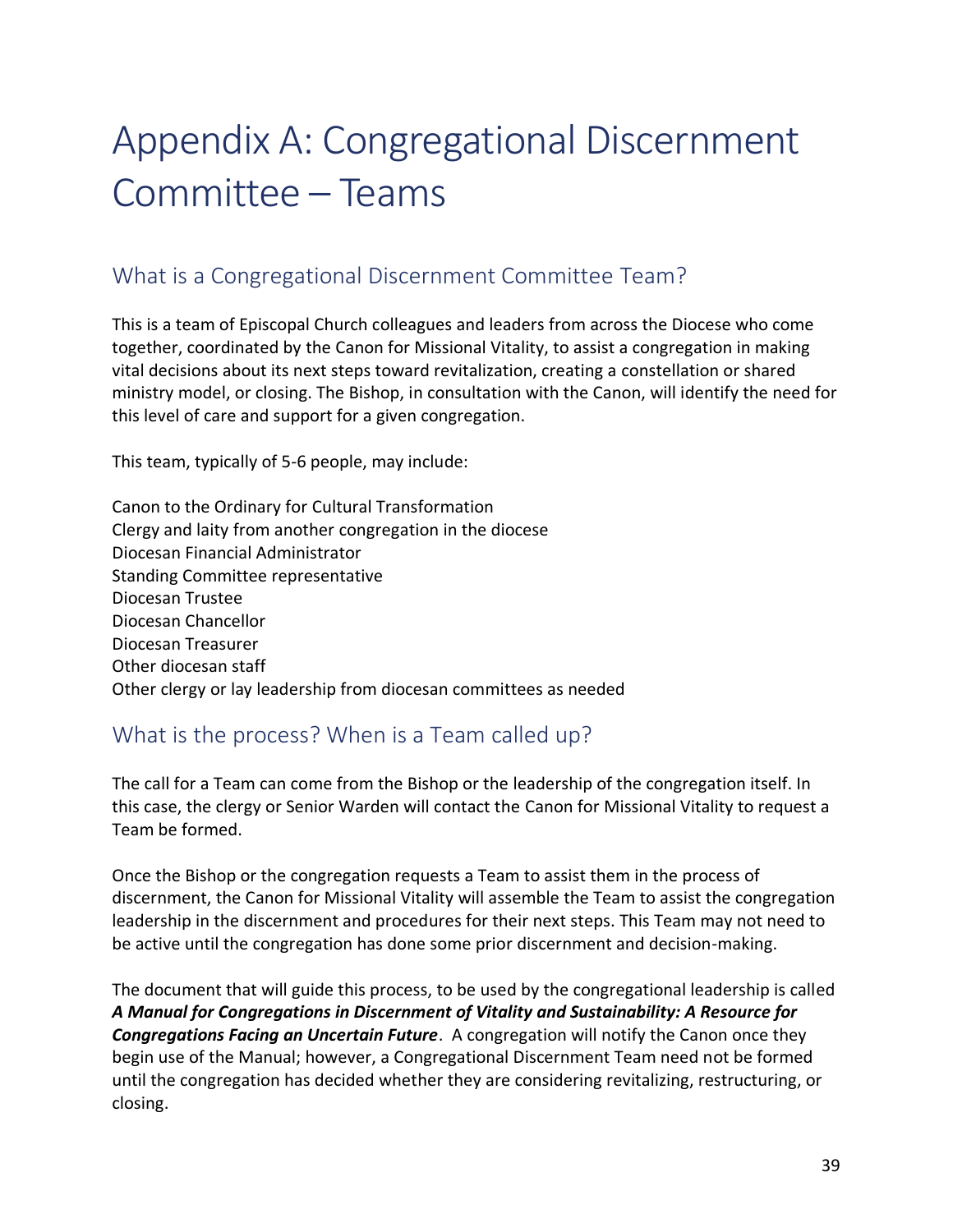**Note that the Bishop will be notified of every Team request and may choose to participate on the Team. The Bishop can call a Team to assist a congregation at any time based on concern and assessment of need.** 

#### What are the Team's responsibilities?

The Team's responsibilities will vary based upon the needs of the congregation as identified in the discernment process. The Team can be called up to assist in the following matters:

Creating a constellation with another congregation or proposal of shared ministry: to address questions of consolidation of resources, sales of property, finances/stewardship, roles and responsibilities etc.

Closing a Congregation: pastoral care, closing liturgy, physical plant, stewardship of goods and property, records, legal considerations, financial and administrative matters.

Critical moment of need for Diocesan conversation: this can include diminished ministry and mission in community, financial concerns/asset management, property sale, or concerns beyond congregational scope, etc. (This moment can be determined by Bishop, the Canons in consultation with the Bishop, or initiated by a circumstance and request from congregational leadership).

### How often/frequently will Teams meet?

#### **Orientation Meeting for the Team:**

A Congregational Discernment Team will meet first as a Diocesan group for an orientation, by the Canon for Missional Vitality, to the needs and discernment of the congregation.

#### **Team Meeting with Congregational Leadership:**

Following the Orientation, a Team meeting with the leadership of the congregation will be convened by the Canon to begin consultation. At that time a schedule and next steps will be established. Three combined meetings of Team and congregational leadership will continue until a mutually agreed upon end to their work (usually 6-12 months). The regularity of the meetings will depend upon need and tasks to be accomplished.

Between scheduled Team meetings the Canon will assist the congregational leadership in moving forward in any further discernment or process. The Canon will establish the schedule for and facilitate meetings.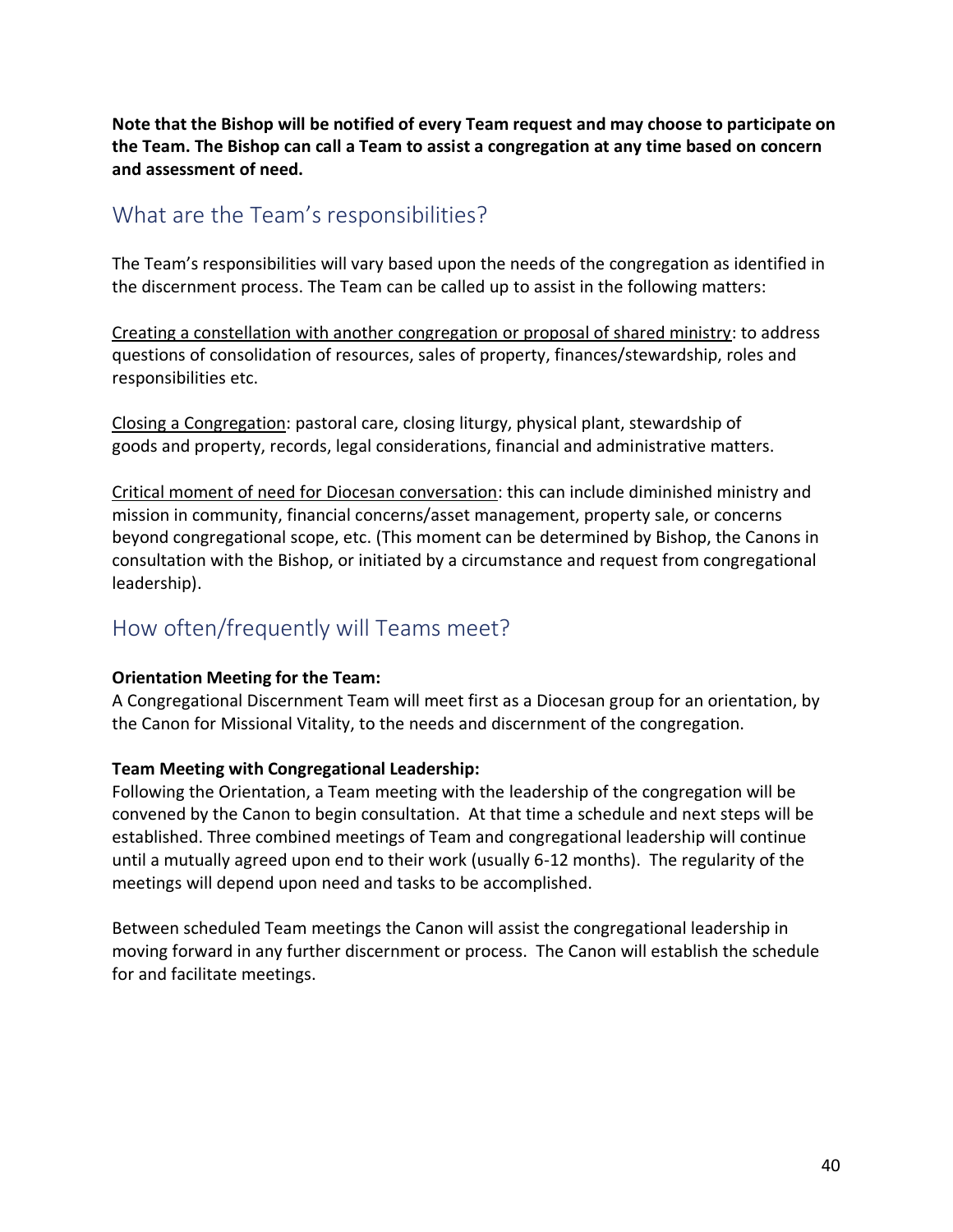# Appendix B: Checklist for Steps in Closing a Congregation

#### Diocese

 $\Box$  Contact Bishop's Office, notify the Canon for Missional Vitality and the Diocesan Financial Administrator

#### Records

- $\Box$  Gather all records and make a list:
- $\Box$  Articles of incorporation, constitution, bylaws
- ☐ Parish register
- $\Box$  Minutes: congregation meetings and congregation council meetings
- ☐ Minutes: committees and groups (i.e., ECW)
- ☐ Newsletters
- ☐ Worship bulletins
- $\Box$  Property papers: titles and deeds
- $\Box$  Insurance policies
- ☐ Annual statistical reports
- ☐ Annual audit reports
- ☐ Printed histories
- ☐ Congregational directories
- $\Box$  Audio and visual records including photographs, videotape, and films
- $\Box$  Church cemetery records if applicable
- $\Box$  Appraise which records to maintain and which to forward to the diocesan office
- $\Box$  Appraise records to archive
- ☐ Dispose of records not needed

#### Legal

- ☐ Contact the Chancellor of the Diocese
- □ Engage an attorney if needed
- $\Box$  Conduct formal congregational vote to dissolve
- □ File legal documents with the Episcopal Diocese of Vermont
- $\Box$  File dissolution forms with the county and State of Vermont
- $\nabla$  File dissolution form with Internal Revenue Service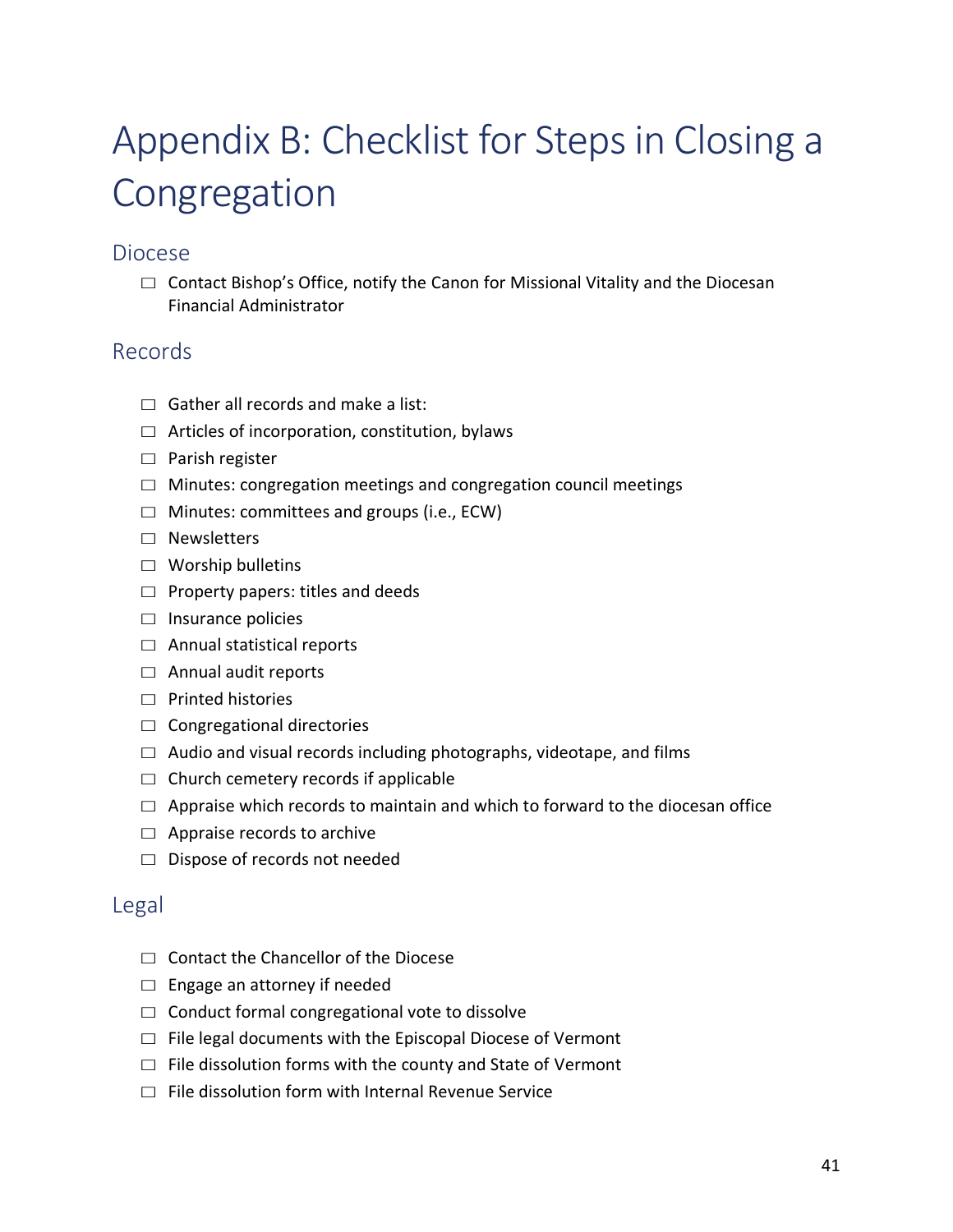$\Box$  Transfer parish register, minutes, and other legal documents to the diocesan office

#### Membership

 $\Box$  Arrange for transfer of membership for all members

#### Cleric

- $\Box$  Finalize payments to the cleric
- $\Box$  File any forms related to cleric's end of call

#### Property

- $\Box$  Inventory the contents of the building(s)
- $\Box$  Arrange to secure the building(s) until ownership is transferred
- ☐ Designate person to check building regularly
- ☐ Discontinue utility services no longer needed
- $\Box$  Arrange for the exterior of the property to be maintained (lawn mowing, weed control and snow removal)
- $\Box$  In consultation with the Bishop's Office, decide what to do with the contents

#### Financial

- $\Box$  Catalog all financial accounts
- $\Box$  Arrange for bills to be paid promptly until closing is finalized
- $\Box$  Transfer all accounts to the diocese

#### Cemetery (if applicable)

- ☐ Transfer ownership OR
- $\Box$  Establish fund for cemetery maintenance in perpetuity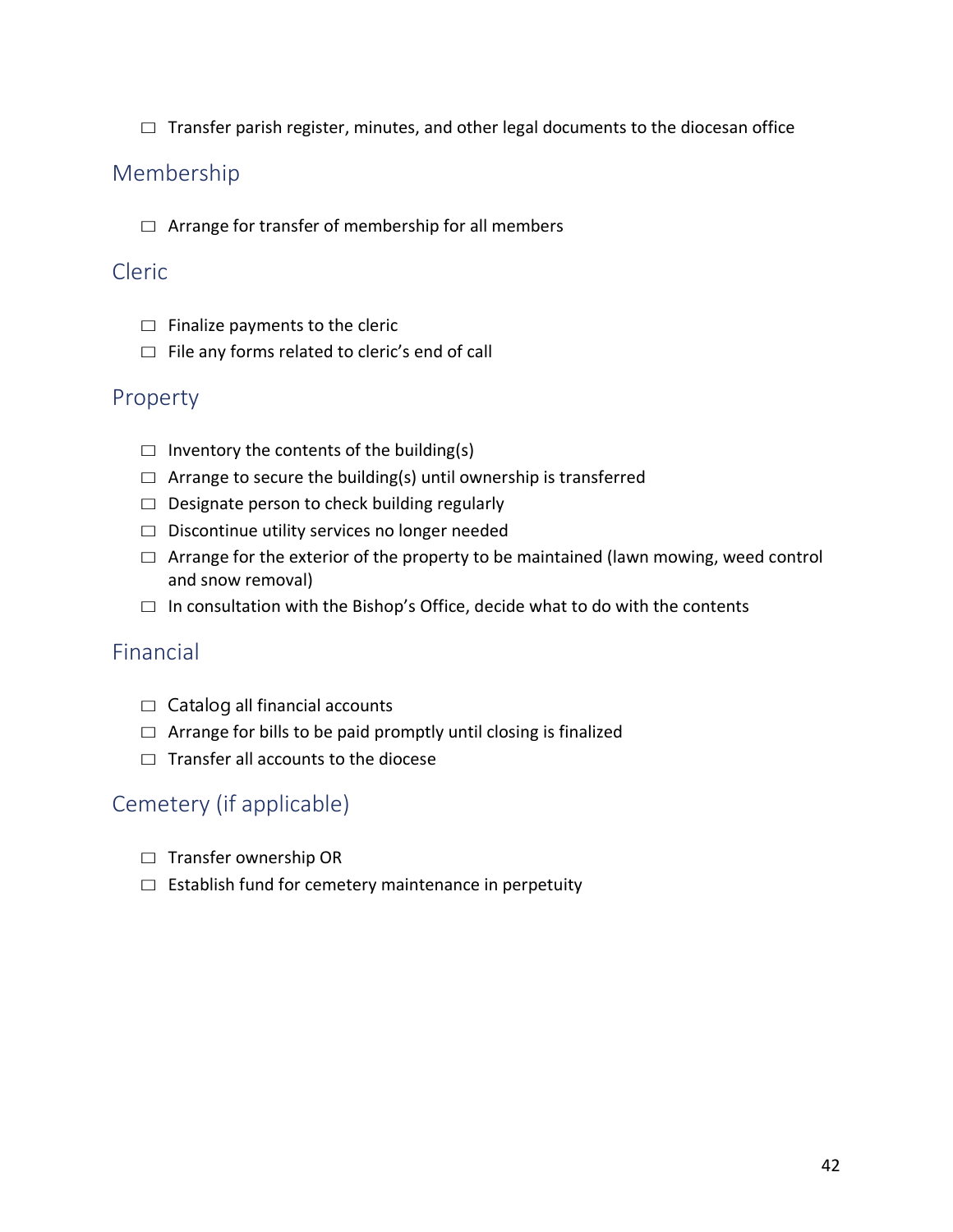# Appendix C: Diocesan Support for Dissolution of Congregations by Congregational Discernment Committee Teams

#### **Attention: The Board of Trustees and the Chancellor of the Diocese have oversight of the sale of any Diocesan property.**

The Congregational Discernment Committee is responsible for assisting congregations in all matters involved with the closing of a congregation. The work with a congregation will conclude when the Bishop and Diocesan Council determine that all dissolution matters have been satisfactorily resolved and all funds distributed.

Members of this committee include the Bishop, the Financial Officer, th, a representative from the Standing Committee, a representative from the Board of Trustees, the Chancellor, and any other members of diocesan staff, council or the diocese needed as determined by the Bishop.

*For closures, a specific Team on the committee will be formed to assist the congregation with the following:*

### Oversight of Closure Process

Work with and advise any remaining congregational clergy and vestry members. If there are none, the Team (with oversight from Bishop, Trustees and Chancellor) will assume the complete function of closing the congregation.

The Team should ensure that official meetings in congregations dealing with closure have thorough meeting minutes. The Team itself also needs to maintain official minutes of all actions and communication with congregations.

### Members of Congregation

Provide for the transfer of membership and for the pastoral care of all members remaining on the membership role.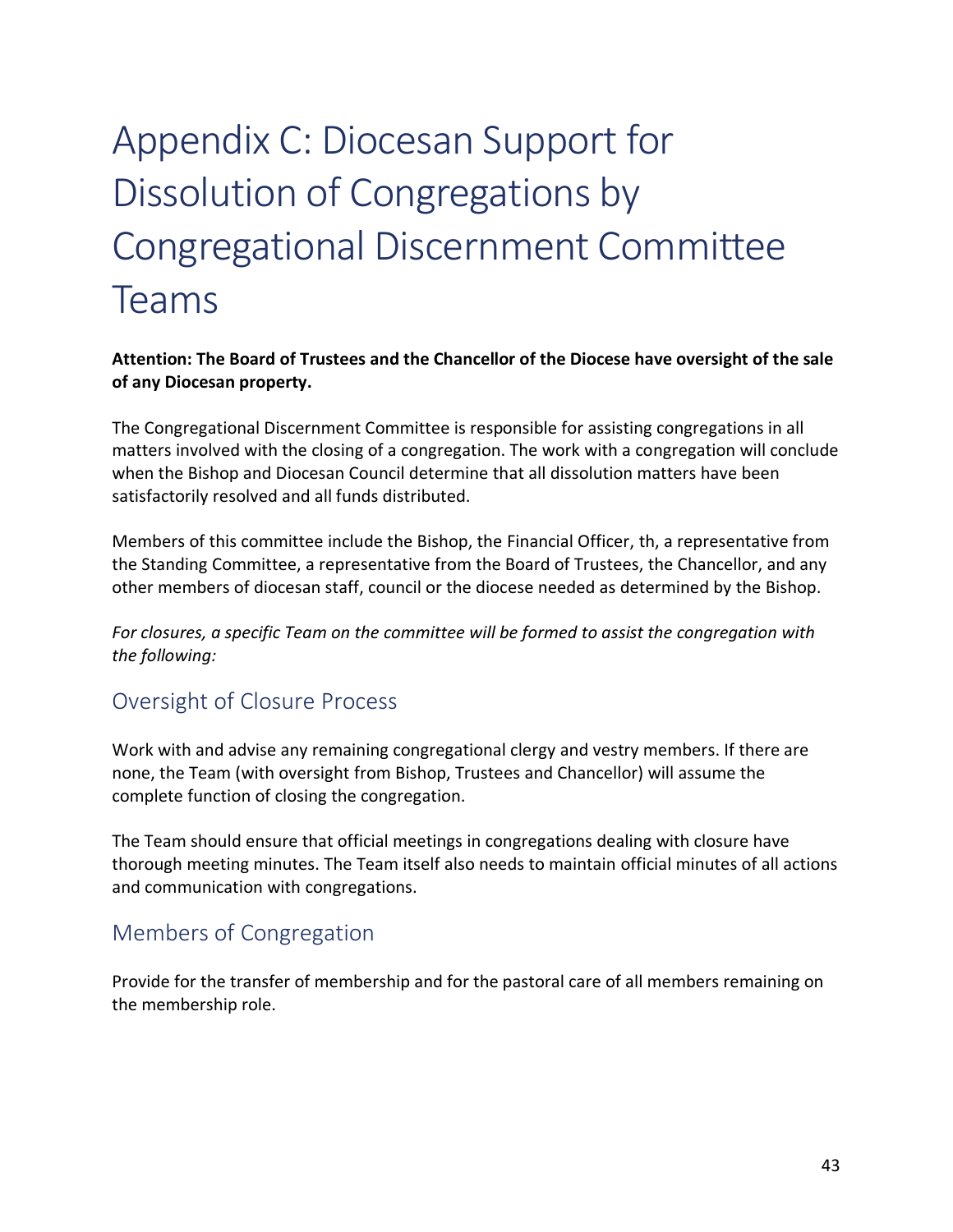### Congregational Records

Bring the Congregation Register up to date. As part of the final actions, see that the Congregation Register and all other congregation records are delivered to the diocesan offices.

#### Property

The Board of Trustees and the Chancellor must oversee the handling of all diocesan property: Until the property is sold, if it is to be sold, the Board of Trustees and the Chancellor must oversee any sale and provisions must be made for the maintenance of the property (both interior and exterior) and maintain adequate fire and liability insurance until sale.

Oversee the sale and distribution of all items within the building(s).

As soon as possible after the building(s) are emptied, arrange for the sale of building(s) and property.

#### **Cemetery**

If the congregation has responsibility for a cemetery, provide for the on-going maintenance and insurance of the cemetery.

If possible, transfer responsibility for the cemetery to another entity. If responsibility cannot be transferred, provide for maintaining the cemetery including sufficient financial resources from the congregation's assets.

### Finances – in consultation with the Diocesan Financial Administrator

Until the property is disposed of, provide for the timely payment of bills, the receipt of income, the maintenance of financial records, and the prudent security of all financial assets.

Inventory all assets including investments.

After all property is sold/disposed of, execute the distribution of funds according to the established guidelines for dissolution of congregations.

### Legal – in consultation with the Chancellor of the Diocese

File all legal dissolution forms with government and ecclesiastical agencies.

Make certain all congregation records, including final financial records, are given to the diocesan offices.